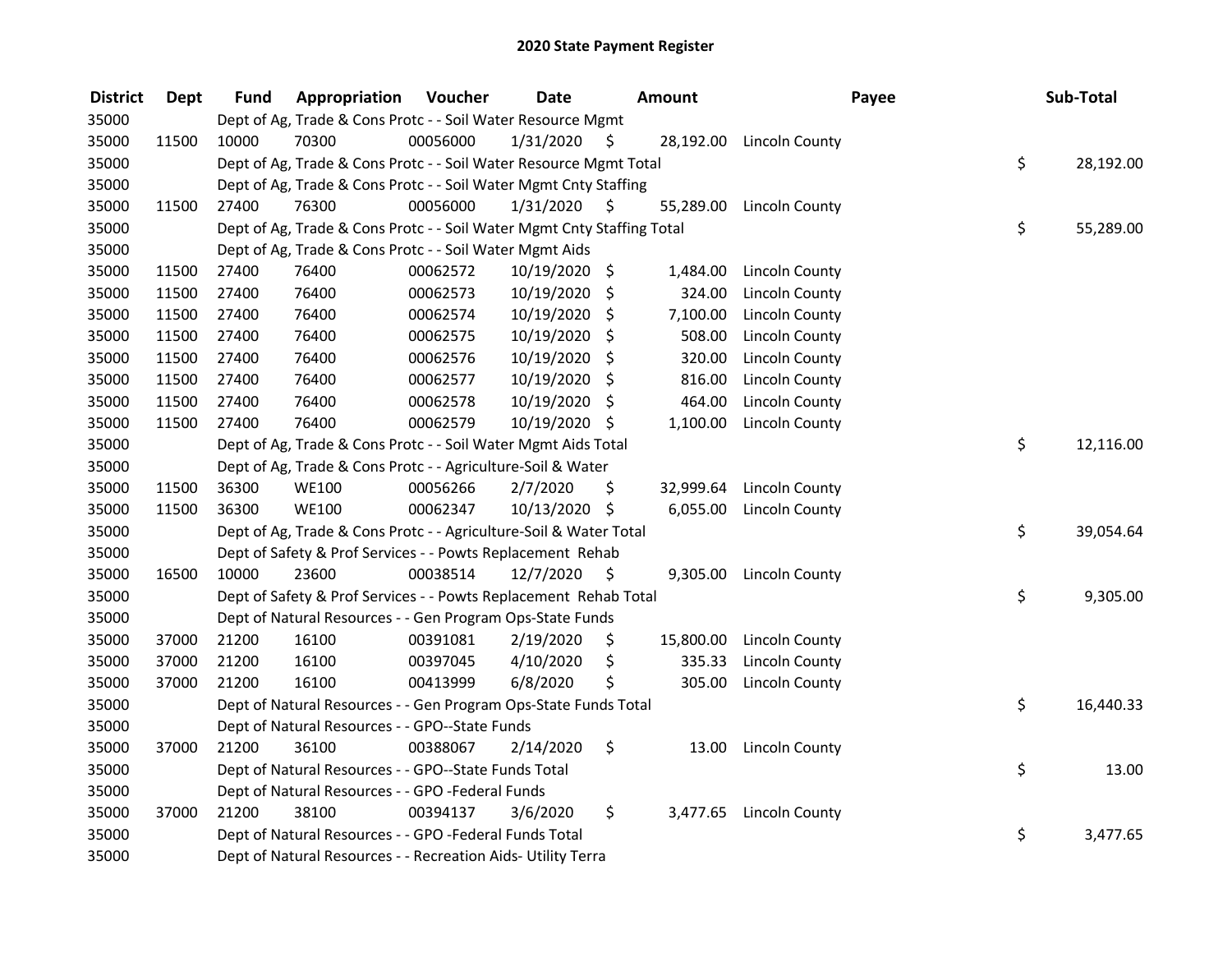| <b>District</b> | <b>Dept</b> | Fund  | Appropriation                                                      | Voucher  | <b>Date</b>   |     | Amount   |                          | Payee | Sub-Total |
|-----------------|-------------|-------|--------------------------------------------------------------------|----------|---------------|-----|----------|--------------------------|-------|-----------|
| 35000           | 37000       | 21200 | 54700                                                              | 00397455 | 3/24/2020     | \$  |          | 427.08 Lincoln County    |       |           |
| 35000           |             |       | Dept of Natural Resources - - Recreation Aids- Utility Terra Total |          |               |     |          |                          | \$    | 427.08    |
| 35000           |             |       | Dept of Natural Resources - - Venison Processing                   |          |               |     |          |                          |       |           |
| 35000           | 37000       | 21200 | 54900                                                              | 00397211 | 3/19/2020     | \$  | 675.00   | Lincoln County           |       |           |
| 35000           | 37000       | 21200 | 54900                                                              | 00442996 | 10/23/2020 \$ |     | 159.00   | <b>Lincoln County</b>    |       |           |
| 35000           |             |       | Dept of Natural Resources - - Venison Processing Total             |          |               |     |          |                          | \$    | 834.00    |
| 35000           |             |       | Dept of Natural Resources - - Enf A - Boating Enforcement          |          |               |     |          |                          |       |           |
| 35000           | 37000       | 21200 | 55000                                                              | 00394137 | 3/6/2020      | \$  |          | 7,124.94 Lincoln County  |       |           |
| 35000           |             |       | Dept of Natural Resources - - Enf A - Boating Enforcement Total    |          |               |     |          |                          | \$    | 7,124.94  |
| 35000           |             |       | Dept of Natural Resources - - Enf A - Atv & Utv Enforcement        |          |               |     |          |                          |       |           |
| 35000           | 37000       | 21200 | 55100                                                              | 00436260 | 9/18/2020     | \$  |          | 29,580.59 Lincoln County |       |           |
| 35000           |             |       | Dept of Natural Resources - - Enf A - Atv & Utv Enforcement Total  |          |               |     |          |                          | \$    | 29,580.59 |
| 35000           |             |       | Dept of Natural Resources - - Enf A - Snow Enforcement             |          |               |     |          |                          |       |           |
| 35000           | 37000       | 21200 | 55200                                                              | 00436440 | 9/24/2020     | \$. | 9,462.56 | Lincoln County           |       |           |
| 35000           |             |       | Dept of Natural Resources - - Enf A - Snow Enforcement Total       |          |               |     |          |                          | \$    | 9,462.56  |
| 35000           |             |       | Dept of Natural Resources - - Wildlife Damage Claims & Abat        |          |               |     |          |                          |       |           |
| 35000           | 37000       | 21200 | 55300                                                              | 00394795 | 3/6/2020      | \$  | 6,475.98 | Lincoln County           |       |           |
| 35000           | 37000       | 21200 | 55300                                                              | 00437854 | 9/25/2020     | \$  | 6,999.49 | Lincoln County           |       |           |
| 35000           | 37000       | 21200 | 55300                                                              | 00442996 | 10/23/2020    | \$  | 8,314.05 | Lincoln County           |       |           |
| 35000           | 37000       | 21200 | 55300                                                              | 00445026 | 11/2/2020     | \$. | 7,458.53 | <b>Lincoln County</b>    |       |           |
| 35000           |             |       | Dept of Natural Resources - - Wildlife Damage Claims & Abat Total  |          |               |     |          |                          | \$    | 29,248.05 |
| 35000           |             |       | Dept of Natural Resources - - Ra- Fish, WI & Forestry              |          |               |     |          |                          |       |           |
| 35000           | 37000       | 21200 | 56400                                                              | 00400726 | 4/9/2020      | \$  |          | 4,712.61 Lincoln County  |       |           |
| 35000           |             |       | Dept of Natural Resources - - Ra- Fish, WI & Forestry Total        |          |               |     |          |                          | \$    | 4,712.61  |
| 35000           |             |       | Dept of Natural Resources - - Resaids - Forest Croplnd & Mfl       |          |               |     |          |                          |       |           |
| 35000           | 37000       | 21200 | 56600                                                              | 00436097 | 9/18/2020     | \$  |          | 67,609.93 Lincoln County |       |           |
| 35000           |             |       | Dept of Natural Resources - - Resaids - Forest CropInd & Mfl Total |          |               |     |          |                          | \$    | 67,609.93 |
| 35000           |             |       | Dept of Natural Resources - - Ra- Suppl Snow Trail Aids            |          |               |     |          |                          |       |           |
| 35000           | 37000       | 21200 | 56900                                                              | 00385600 | 1/28/2020     | \$  |          | 22,485.98 Lincoln County |       |           |
| 35000           |             |       | Dept of Natural Resources - - Ra- Suppl Snow Trail Aids Total      |          |               |     |          |                          | \$    | 22,485.98 |
| 35000           |             |       | Dept of Natural Resources - - Resaids - Cnty Forst & Admin         |          |               |     |          |                          |       |           |
| 35000           | 37000       | 21200 | 57200                                                              | 00395737 | 3/16/2020     | \$  |          | 58,969.72 Lincoln County |       |           |
| 35000           | 37000       | 21200 | 57200                                                              | 00441796 | 10/16/2020 \$ |     |          | 27,375.00 Lincoln County |       |           |
| 35000           |             |       | Dept of Natural Resources - - Resaids - Cnty Forst & Admin Total   |          |               |     |          |                          | \$    | 86,344.72 |
| 35000           |             |       | Dept of Natural Resources - - Ra- Cnty Snow Trail & Area Aid       |          |               |     |          |                          |       |           |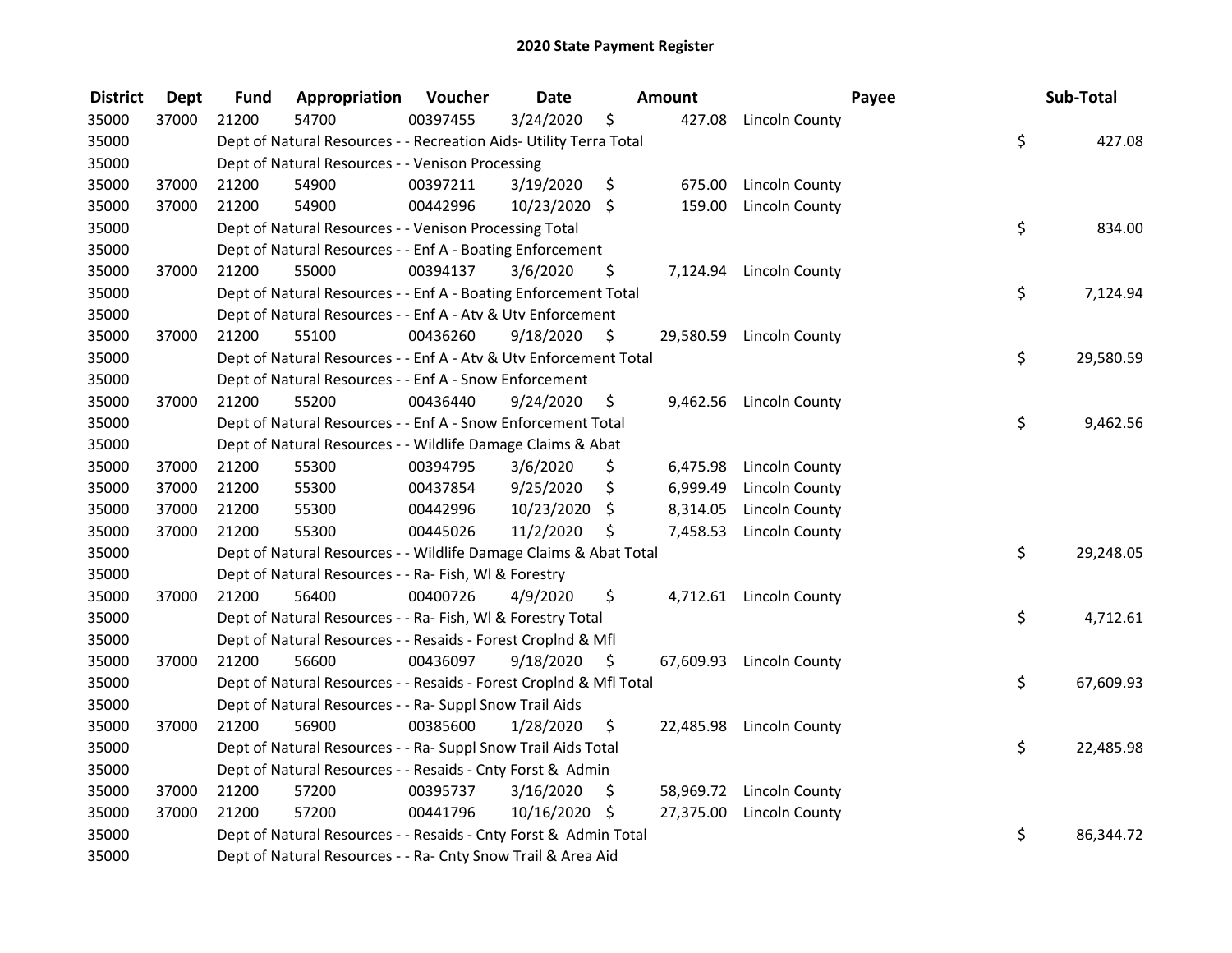| <b>District</b> | <b>Dept</b> | <b>Fund</b> | Appropriation                                                      | Voucher  | <b>Date</b> | Amount          |                       | Payee | Sub-Total       |
|-----------------|-------------|-------------|--------------------------------------------------------------------|----------|-------------|-----------------|-----------------------|-------|-----------------|
| 35000           | 37000       | 21200       | 57400                                                              | 00397457 | 3/24/2020   | \$<br>427.08    | Lincoln County        |       |                 |
| 35000           | 37000       | 21200       | 57400                                                              | 00429404 | 8/18/2020   | \$<br>43,950.00 | <b>Lincoln County</b> |       |                 |
| 35000           |             |             | Dept of Natural Resources - - Ra- Cnty Snow Trail & Area Aid Total |          |             |                 |                       |       | \$<br>44,377.08 |
| 35000           |             |             | Dept of Natural Resources - - Ra- Snowmobile Trail Areas           |          |             |                 |                       |       |                 |
| 35000           | 37000       | 21200       | 57500                                                              | 00428781 | 8/14/2020   | \$<br>43,980.00 | <b>Lincoln County</b> |       |                 |
| 35000           | 37000       | 21200       | 57500                                                              | 00438108 | 9/30/2020   | \$<br>33,111.63 | <b>Lincoln County</b> |       |                 |
| 35000           |             |             | Dept of Natural Resources - - Ra- Snowmobile Trail Areas Total     |          |             |                 |                       |       | \$<br>77,091.63 |
| 35000           |             |             | Dept of Natural Resources - - Ra- Atv Prj Aids, Gas Tax Pymt       |          |             |                 |                       |       |                 |
| 35000           | 37000       | 21200       | 57600                                                              | 00429405 | 8/18/2020   | \$<br>19,137.50 | Lincoln County        |       |                 |
| 35000           | 37000       | 21200       | 57600                                                              | 00429407 | 8/18/2020   | \$<br>11,307.00 | Lincoln County        |       |                 |
| 35000           | 37000       | 21200       | 57600                                                              | 00429408 | 8/18/2020   | \$<br>124.50    | Lincoln County        |       |                 |
| 35000           | 37000       | 21200       | 57600                                                              | 00430842 | 8/25/2020   | \$<br>16,747.50 | Lincoln County        |       |                 |
| 35000           | 37000       | 21200       | 57600                                                              | 00430845 | 8/25/2020   | \$<br>11,212.00 | Lincoln County        |       |                 |
| 35000           |             |             | Dept of Natural Resources - - Ra- Atv Prj Aids, Gas Tax Pymt Total |          |             |                 |                       |       | \$<br>58,528.50 |
| 35000           |             |             | Dept of Natural Resources - - GPO-Environmental Fund               |          |             |                 |                       |       |                 |
| 35000           | 37000       | 27400       | 46100                                                              | 00388712 | 2/10/2020   | \$<br>2.00      | Lincoln County        |       |                 |
| 35000           | 37000       | 27400       | 46100                                                              | 00402970 | 4/16/2020   | \$<br>30.00     | Lincoln County        |       |                 |
| 35000           |             |             | Dept of Natural Resources - - GPO-Environmental Fund Total         |          |             |                 |                       |       | \$<br>32.00     |
| 35000           |             |             | Dept of Natural Resources - - Land Acquisition                     |          |             |                 |                       |       |                 |
| 35000           | 37000       | 36300       | TA100                                                              | 00382609 | 1/16/2020   | \$<br>18.00     | <b>Lincoln County</b> |       |                 |
| 35000           |             |             | Dept of Natural Resources - - Land Acquisition Total               |          |             |                 |                       |       | \$<br>18.00     |
| 35000           |             |             | Dept of Natural Resources - - GPO - Sd Water Loan Prog, Fed        |          |             |                 |                       |       |                 |
| 35000           | 37000       | 57300       | 48200                                                              | 00388524 | 2/12/2020   | \$<br>6,344.50  | Lincoln County        |       |                 |
| 35000           | 37000       | 57300       | 48200                                                              | 00400323 | 4/8/2020    | \$<br>3,865.50  | <b>Lincoln County</b> |       |                 |
| 35000           | 37000       | 57300       | 48200                                                              | 00418745 | 7/16/2020   | \$<br>3,865.50  | <b>Lincoln County</b> |       |                 |
| 35000           | 37000       | 57300       | 48200                                                              | 00436793 | 10/21/2020  | \$<br>3,865.50  | Lincoln County        |       |                 |
| 35000           |             |             | Dept of Natural Resources - - GPO - Sd Water Loan Prog, Fed Total  |          |             |                 |                       |       | \$<br>17,941.00 |
| 35000           |             |             | WI Dept of Transportation - - Eldly&Disa Co/Aid Sf                 |          |             |                 |                       |       |                 |
| 35000           | 39500       | 21100       | 16800                                                              | 00498359 | 3/3/2020    | \$<br>89,416.00 | <b>Lincoln County</b> |       |                 |
| 35000           | 39500       | 21100       | 16800                                                              | 00513099 | 4/10/2020   | \$<br>414.76    | <b>Lincoln County</b> |       |                 |
| 35000           |             |             | WI Dept of Transportation - - Eldly&Disa Co/Aid Sf Total           |          |             |                 |                       |       | \$<br>89,830.76 |
| 35000           |             |             | WI Dept of Transportation - - County Forest Aids                   |          |             |                 |                       |       |                 |
| 35000           | 39500       | 21100       | 17000                                                              | 00500025 | 3/10/2020   | \$<br>9,564.75  | <b>Lincoln County</b> |       |                 |
| 35000           |             |             | WI Dept of Transportation - - County Forest Aids Total             |          |             |                 |                       |       | \$<br>9,564.75  |
| 35000           |             |             | WI Dept of Transportation - - Hwy Sfty Loc Aid Ffd                 |          |             |                 |                       |       |                 |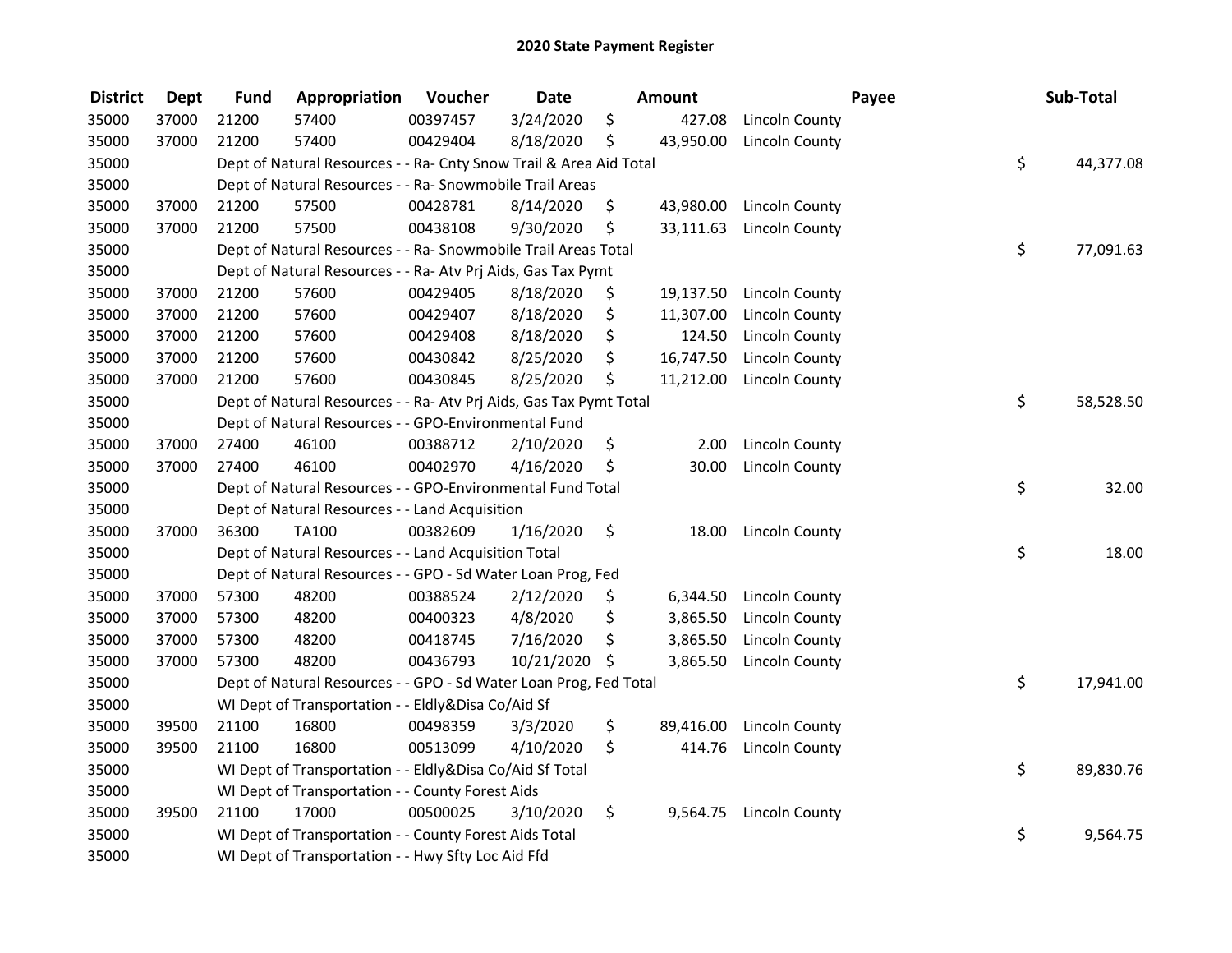| <b>District</b> | <b>Dept</b> | <b>Fund</b> | Appropriation                                            | Voucher  | <b>Date</b> |     | Amount     |                       | Payee | Sub-Total          |
|-----------------|-------------|-------------|----------------------------------------------------------|----------|-------------|-----|------------|-----------------------|-------|--------------------|
| 35000           | 39500       | 21100       | 18500                                                    | 00594163 | 10/2/2020   | \$  | 3,837.04   | Lincoln County        |       |                    |
| 35000           | 39500       | 21100       | 18500                                                    | 00618386 | 11/20/2020  | \$  | 2,561.55   | Lincoln County        |       |                    |
| 35000           | 39500       | 21100       | 18500                                                    | 00628528 | 12/17/2020  | \$  | 5,080.15   | <b>Lincoln County</b> |       |                    |
| 35000           |             |             | WI Dept of Transportation - - Hwy Sfty Loc Aid Ffd Total |          |             |     |            |                       |       | \$<br>11,478.74    |
| 35000           |             |             | WI Dept of Transportation - - Trans Aids To Co.-Sf       |          |             |     |            |                       |       |                    |
| 35000           | 39500       | 21100       | 19000                                                    | 00475458 | 1/6/2020    | \$  | 315,644.59 | <b>Lincoln County</b> |       |                    |
| 35000           | 39500       | 21100       | 19000                                                    | 00542305 | 7/6/2020    | \$  | 631,289.18 | Lincoln County        |       |                    |
| 35000           | 39500       | 21100       | 19000                                                    | 00585131 | 10/5/2020   | \$  | 315,644.62 | Lincoln County        |       |                    |
| 35000           |             |             | WI Dept of Transportation - - Trans Aids To Co.-Sf Total |          |             |     |            |                       |       | \$<br>1,262,578.39 |
| 35000           |             |             | WI Dept of Transportation - - Local Rds, Grants Sf       |          |             |     |            |                       |       |                    |
| 35000           | 39500       | 21100       | 27000                                                    | 00480778 | 1/14/2020   | \$. | 148,541.74 | <b>Lincoln County</b> |       |                    |
| 35000           |             |             | WI Dept of Transportation - - Local Rds, Grants Sf Total |          |             |     |            |                       |       | \$<br>148,541.74   |
| 35000           |             |             | WI Dept of Transportation - - Loc Trns FacI Implfd       |          |             |     |            |                       |       |                    |
| 35000           | 39500       | 21100       | 27600                                                    | 00602561 | 10/20/2020  | \$  | 560,000.00 | Lincoln County        |       |                    |
| 35000           |             |             | WI Dept of Transportation - - Loc Trns Facl Implfd Total |          |             |     |            |                       |       | \$<br>560,000.00   |
| 35000           |             |             | WI Dept of Transportation - - Loc Rd Imp Prg St Fd       |          |             |     |            |                       |       |                    |
| 35000           | 39500       | 21100       | 27800                                                    | 00556501 | 7/31/2020   | \$  | 4,119.59   | Lincoln County        |       |                    |
| 35000           |             |             | WI Dept of Transportation - - Loc Rd Imp Prg St Fd Total |          |             |     |            |                       |       | \$<br>4,119.59     |
| 35000           |             |             | WI Dept of Transportation - - St Hwy Rehab, Sf           |          |             |     |            |                       |       |                    |
| 35000           | 39500       | 21100       | 36300                                                    | 00572511 | 8/24/2020   | \$  | 1,172.12   | Lincoln County        |       |                    |
| 35000           |             |             | WI Dept of Transportation - - St Hwy Rehab, Sf Total     |          |             |     |            |                       |       | \$<br>1,172.12     |
| 35000           |             |             | WI Dept of Transportation - - Hwy Mgmt & Opers Sf        |          |             |     |            |                       |       |                    |
| 35000           | 39500       | 21100       | 36500                                                    | 00492319 | 2/14/2020   | \$  | 7,695.68   | Lincoln County        |       |                    |
| 35000           | 39500       | 21100       | 36500                                                    | 00499078 | 3/4/2020    | \$  | 513.00     | <b>Lincoln County</b> |       |                    |
| 35000           | 39500       | 21100       | 36500                                                    | 00510173 | 4/2/2020    | \$  | 513.00     | <b>Lincoln County</b> |       |                    |
| 35000           | 39500       | 21100       | 36500                                                    | 00510212 | 4/2/2020    | \$  | 5,599.56   | <b>Lincoln County</b> |       |                    |
| 35000           | 39500       | 21100       | 36500                                                    | 00514289 | 4/13/2020   | \$  | 5,700.27   | <b>Lincoln County</b> |       |                    |
| 35000           | 39500       | 21100       | 36500                                                    | 00522511 | 5/4/2020    | \$  | 513.00     | <b>Lincoln County</b> |       |                    |
| 35000           | 39500       | 21100       | 36500                                                    | 00535299 | 6/9/2020    | \$  | 540.00     | <b>Lincoln County</b> |       |                    |
| 35000           | 39500       | 21100       | 36500                                                    | 00552138 | 7/14/2020   | \$  | 540.00     | <b>Lincoln County</b> |       |                    |
| 35000           | 39500       | 21100       | 36500                                                    | 00572511 | 8/24/2020   | \$  | 540.00     | <b>Lincoln County</b> |       |                    |
| 35000           | 39500       | 21100       | 36500                                                    | 00581943 | 9/14/2020   | \$  | 540.00     | <b>Lincoln County</b> |       |                    |
| 35000           | 39500       | 21100       | 36500                                                    | 00605499 | 10/26/2020  | \$  | 3,452.93   | <b>Lincoln County</b> |       |                    |
| 35000           | 39500       | 21100       | 36500                                                    | 00616905 | 11/18/2020  | \$  | 4,419.27   | <b>Lincoln County</b> |       |                    |
| 35000           |             |             | WI Dept of Transportation - - Hwy Mgmt & Opers Sf Total  |          |             |     |            |                       |       | \$<br>30,566.71    |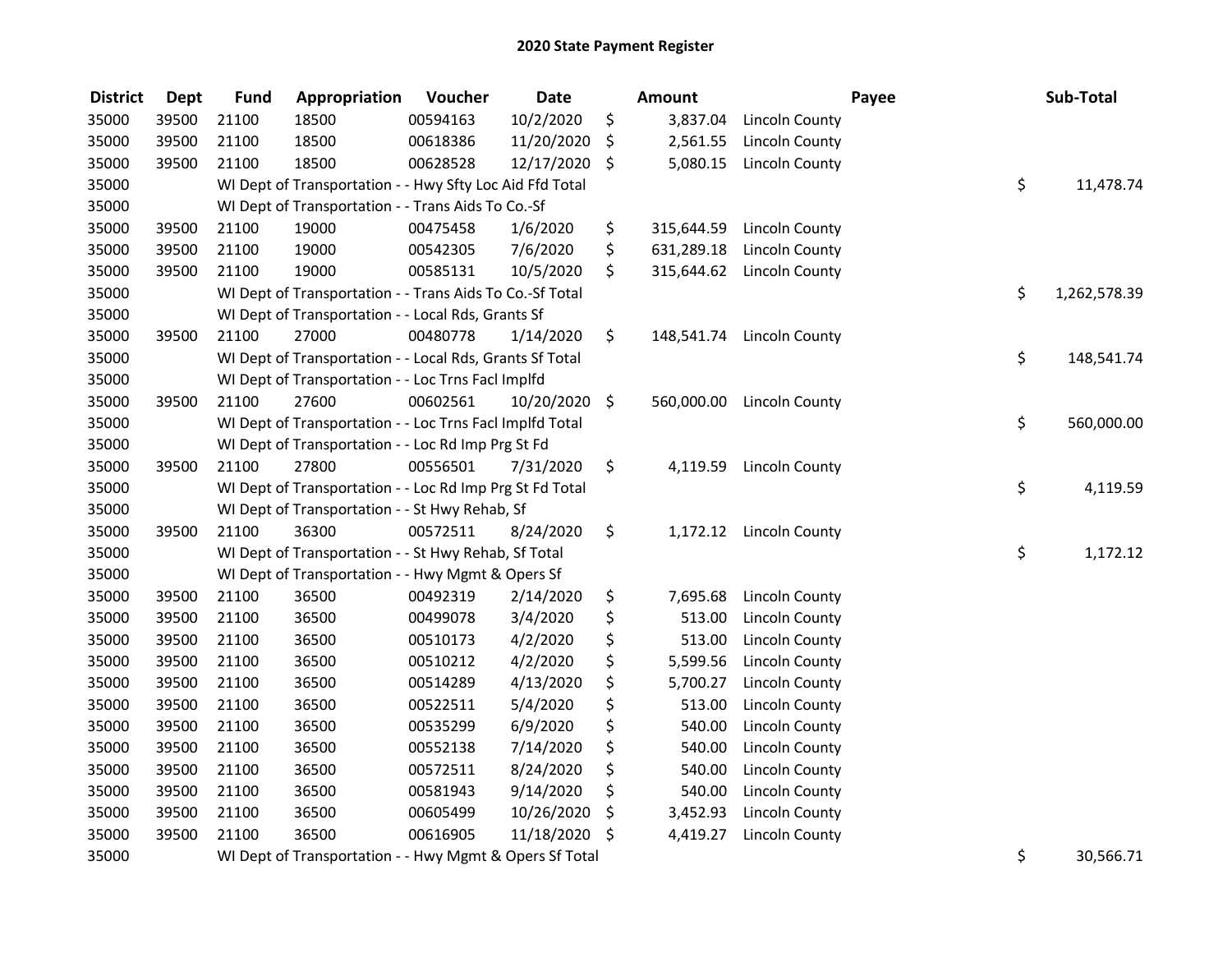| <b>District</b> | <b>Dept</b> | <b>Fund</b> | Appropriation                                  | Voucher  | <b>Date</b> | <b>Amount</b>    |                       | Payee | Sub-Total |
|-----------------|-------------|-------------|------------------------------------------------|----------|-------------|------------------|-----------------------|-------|-----------|
| 35000           |             |             | WI Dept of Transportation - - Routine Maint Sf |          |             |                  |                       |       |           |
| 35000           | 39500       | 21100       | 36800                                          | 00481178 | 1/13/2020   | \$<br>1,123.25   | Lincoln County        |       |           |
| 35000           | 39500       | 21100       | 36800                                          | 00492319 | 2/14/2020   | \$<br>328,167.61 | <b>Lincoln County</b> |       |           |
| 35000           | 39500       | 21100       | 36800                                          | 00492585 | 2/20/2020   | \$<br>125,765.12 | Lincoln County        |       |           |
| 35000           | 39500       | 21100       | 36800                                          | 00492586 | 2/20/2020   | \$<br>18,669.90  | <b>Lincoln County</b> |       |           |
| 35000           | 39500       | 21100       | 36800                                          | 00497838 | 2/28/2020   | \$<br>191,389.62 | <b>Lincoln County</b> |       |           |
| 35000           | 39500       | 21100       | 36800                                          | 00509739 | 3/31/2020   | \$<br>3,214.78   | Lincoln County        |       |           |
| 35000           | 39500       | 21100       | 36800                                          | 00510286 | 4/1/2020    | \$<br>995.11     | Lincoln County        |       |           |
| 35000           | 39500       | 21100       | 36800                                          | 00511637 | 4/3/2020    | \$<br>158,754.86 | Lincoln County        |       |           |
| 35000           | 39500       | 21100       | 36800                                          | 00514655 | 4/13/2020   | \$<br>178,190.11 | Lincoln County        |       |           |
| 35000           | 39500       | 21100       | 36800                                          | 00521941 | 5/4/2020    | \$<br>32,352.00  | Lincoln County        |       |           |
| 35000           | 39500       | 21100       | 36800                                          | 00522511 | 5/4/2020    | \$<br>110.83     | <b>Lincoln County</b> |       |           |
| 35000           | 39500       | 21100       | 36800                                          | 00529972 | 5/26/2020   | \$<br>222,232.48 | <b>Lincoln County</b> |       |           |
| 35000           | 39500       | 21100       | 36800                                          | 00534892 | 6/9/2020    | \$<br>79,242.11  | <b>Lincoln County</b> |       |           |
| 35000           | 39500       | 21100       | 36800                                          | 00535300 | 6/9/2020    | \$<br>860.58     | <b>Lincoln County</b> |       |           |
| 35000           | 39500       | 21100       | 36800                                          | 00535442 | 6/10/2020   | \$<br>571.92     | <b>Lincoln County</b> |       |           |
| 35000           | 39500       | 21100       | 36800                                          | 00545485 | 6/30/2020   | \$<br>164,353.02 | Lincoln County        |       |           |
| 35000           | 39500       | 21100       | 36800                                          | 00547191 | 7/6/2020    | \$<br>1,146.57   | <b>Lincoln County</b> |       |           |
| 35000           | 39500       | 21100       | 36800                                          | 00552978 | 7/16/2020   | \$<br>43,450.00  | Lincoln County        |       |           |
| 35000           | 39500       | 21100       | 36800                                          | 00553858 | 7/22/2020   | \$<br>4,944.53   | <b>Lincoln County</b> |       |           |
| 35000           | 39500       | 21100       | 36800                                          | 00560437 | 8/3/2020    | \$<br>35,093.29  | <b>Lincoln County</b> |       |           |
| 35000           | 39500       | 21100       | 36800                                          | 00571696 | 8/20/2020   | \$<br>51.14      | Lincoln County        |       |           |
| 35000           | 39500       | 21100       | 36800                                          | 00576570 | 9/1/2020    | \$<br>61,702.52  | Lincoln County        |       |           |
| 35000           | 39500       | 21100       | 36800                                          | 00581818 | 9/14/2020   | \$<br>3,784.84   | Lincoln County        |       |           |
| 35000           | 39500       | 21100       | 36800                                          | 00581943 | 9/14/2020   | \$<br>885.72     | <b>Lincoln County</b> |       |           |
| 35000           | 39500       | 21100       | 36800                                          | 00591184 | 9/28/2020   | \$<br>550.00     | Lincoln County        |       |           |
| 35000           | 39500       | 21100       | 36800                                          | 00591304 | 9/28/2020   | \$<br>42,740.44  | Lincoln County        |       |           |
| 35000           | 39500       | 21100       | 36800                                          | 00605499 | 10/26/2020  | \$<br>23.09      | Lincoln County        |       |           |
| 35000           | 39500       | 21100       | 36800                                          | 00606831 | 10/28/2020  | \$<br>537.04     | <b>Lincoln County</b> |       |           |
| 35000           | 39500       | 21100       | 36800                                          | 00614071 | 11/12/2020  | \$<br>22,900.77  | <b>Lincoln County</b> |       |           |
| 35000           | 39500       | 21100       | 36800                                          | 00616619 | 11/17/2020  | \$<br>2,683.45   | <b>Lincoln County</b> |       |           |
| 35000           | 39500       | 21100       | 36800                                          | 00616905 | 11/18/2020  | \$<br>202.61     | <b>Lincoln County</b> |       |           |
| 35000           | 39500       | 21100       | 36800                                          | 00621191 | 11/27/2020  | \$<br>21,974.11  | Lincoln County        |       |           |
| 35000           | 39500       | 21100       | 36800                                          | 00627463 | 12/15/2020  | \$<br>4,809.93   | Lincoln County        |       |           |
| 35000           | 39500       | 21100       | 36800                                          | 00628502 | 12/16/2020  | \$<br>59,141.42  | Lincoln County        |       |           |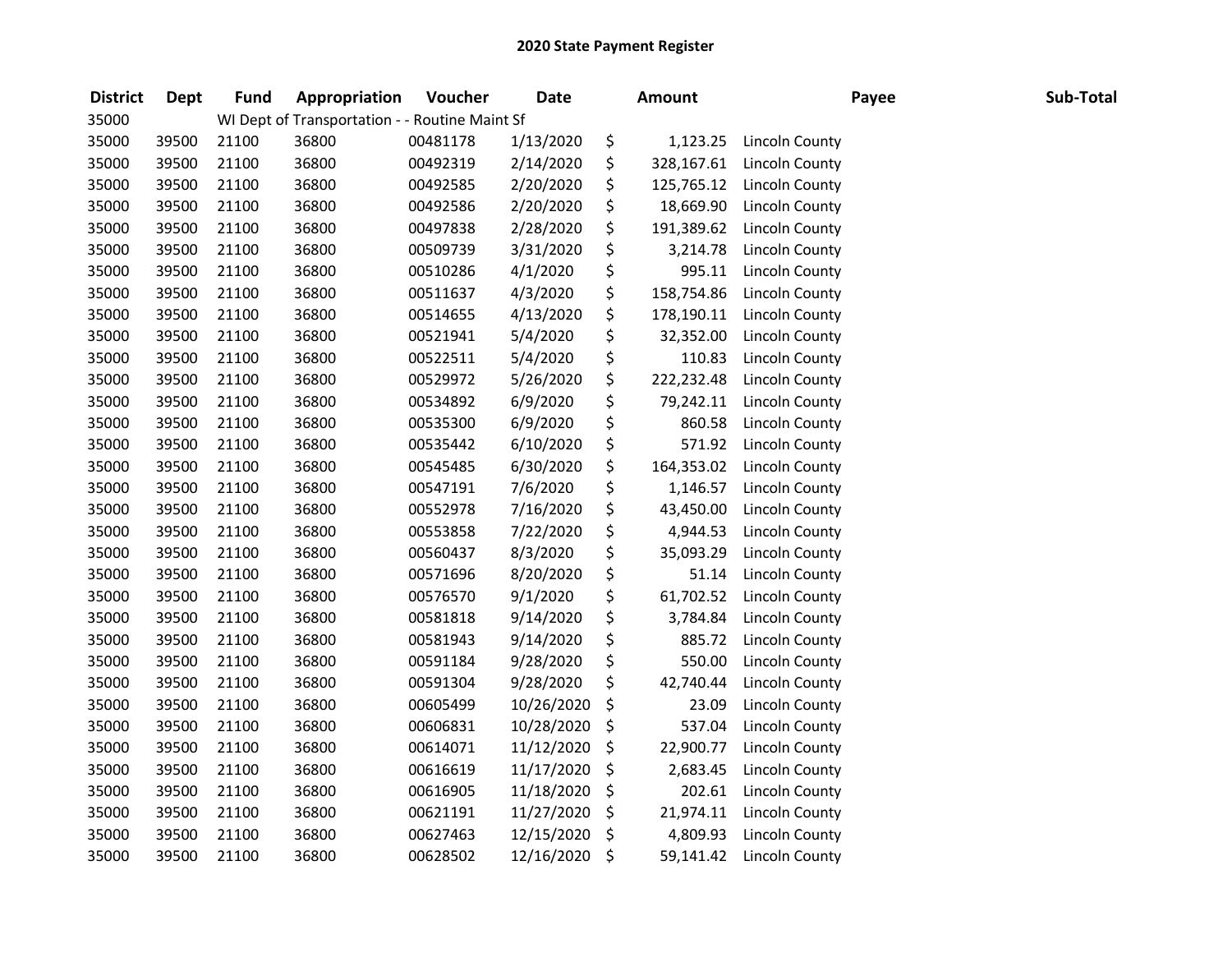| <b>District</b> | <b>Dept</b> | <b>Fund</b> | Appropriation                                                                                           | Voucher  | <b>Date</b>   |     | <b>Amount</b> |                          | Payee                                                                                                         | Sub-Total          |
|-----------------|-------------|-------------|---------------------------------------------------------------------------------------------------------|----------|---------------|-----|---------------|--------------------------|---------------------------------------------------------------------------------------------------------------|--------------------|
| 35000           | 39500       | 21100       | 36800                                                                                                   | 00628548 | 12/17/2020    | \$  | 456.22        | Lincoln County           |                                                                                                               |                    |
| 35000           | 39500       | 21100       | 36800                                                                                                   | 00630677 | 12/22/2020    | \$  | 8,347.86      | Lincoln County           |                                                                                                               |                    |
| 35000           |             |             | WI Dept of Transportation - - Routine Maint Sf Total                                                    |          |               |     |               |                          |                                                                                                               | \$<br>1,821,418.85 |
| 35000           |             |             | WI Dept of Transportation - - St Hwy Rehab Fed Fd                                                       |          |               |     |               |                          |                                                                                                               |                    |
| 35000           | 39500       | 21100       | 38300                                                                                                   | 00552138 | 7/14/2020     | \$  | 948.13        | Lincoln County           |                                                                                                               |                    |
| 35000           |             |             | WI Dept of Transportation - - St Hwy Rehab Fed Fd Total                                                 |          |               |     |               |                          |                                                                                                               | \$<br>948.13       |
| 35000           |             |             | WI Dept of Transportation - - Dept Mgt & Oper St Fd                                                     |          |               |     |               |                          |                                                                                                               |                    |
| 35000           | 39500       | 21100       | 46100                                                                                                   | 00633864 | 12/28/2020    | \$  | 404.74        | Lincoln County           |                                                                                                               |                    |
| 35000           | 39500       | 21100       | 46100                                                                                                   | 00633865 | 12/28/2020    | -\$ | 494.66        | <b>Lincoln County</b>    |                                                                                                               |                    |
| 35000           | 39500       | 21100       | 46100                                                                                                   | 00633866 | 12/28/2020 \$ |     | 403.37        | <b>Lincoln County</b>    |                                                                                                               |                    |
| 35000           |             |             | WI Dept of Transportation - - Dept Mgt & Oper St Fd Total                                               |          |               |     |               |                          |                                                                                                               | \$<br>1,302.77     |
| 35000           |             |             | Department of Corrections - - General Program Operations                                                |          |               |     |               |                          |                                                                                                               |                    |
| 35000           | 41000       | 10000       | 10100                                                                                                   | 00386846 | 10/2/2020     | \$  | 13.75         | Lincoln County           |                                                                                                               |                    |
| 35000           |             |             | Department of Corrections - - General Program Operations Total                                          |          |               |     |               |                          |                                                                                                               | \$<br>13.75        |
| 35000           |             |             | Department of Corrections - - Corrections Contracts And Agre                                            |          |               |     |               |                          |                                                                                                               |                    |
| 35000           | 41000       | 10000       | 11400                                                                                                   | 00351086 | 4/1/2020      | \$  | 1,543.80      | Lincoln County           |                                                                                                               |                    |
| 35000           | 41000       | 10000       | 11400                                                                                                   | 00357281 | 5/4/2020      | \$  | 2,830.30      | <b>Lincoln County</b>    |                                                                                                               |                    |
| 35000           | 41000       | 10000       | 11400                                                                                                   | 00376462 | 8/10/2020     | \$  | 308.76        | Lincoln County           |                                                                                                               |                    |
| 35000           | 41000       | 10000       | 11400                                                                                                   | 00379631 | 8/27/2020     | \$  | 4,940.16      | <b>Lincoln County</b>    |                                                                                                               |                    |
| 35000           | 41000       | 10000       | 11400                                                                                                   | 00386224 | 9/30/2020     | \$  | 3,036.14      | <b>Lincoln County</b>    |                                                                                                               |                    |
| 35000           | 41000       | 10000       | 11400                                                                                                   | 00390119 | 10/22/2020    | \$  | 977.74        | Lincoln County           |                                                                                                               |                    |
| 35000           | 41000       | 10000       | 11400                                                                                                   | 00397214 | 12/3/2020     | \$  | 8,182.14      | Lincoln County           |                                                                                                               |                    |
| 35000           | 41000       | 10000       | 11400                                                                                                   | 00397216 | 12/3/2020     | \$  | 13,842.74     | Lincoln County           |                                                                                                               |                    |
| 35000           | 41000       | 10000       | 11400                                                                                                   | 00397360 | 12/4/2020     | \$  | 3,139.06      | <b>Lincoln County</b>    |                                                                                                               |                    |
| 35000           | 41000       | 10000       | 11400                                                                                                   | 00398222 | 12/8/2020     | \$  | 16,364.28     | <b>Lincoln County</b>    |                                                                                                               |                    |
| 35000           | 41000       | 10000       | 11400                                                                                                   | 00399997 | 12/17/2020    | \$  | 14,666.10     | <b>Lincoln County</b>    |                                                                                                               |                    |
| 35000           |             |             | Department of Corrections - - Corrections Contracts And Agre Total                                      |          |               |     |               |                          |                                                                                                               | \$<br>69,831.22    |
| 35000           |             |             | Department of Corrections - - Reimbursing Counties For Probation, Extended Supervision And Parole Holds |          |               |     |               |                          |                                                                                                               |                    |
| 35000           | 41000       | 10000       | 11600                                                                                                   | 00392594 | 11/5/2020     | \$  |               | 28,280.00 Lincoln County |                                                                                                               |                    |
| 35000           |             |             |                                                                                                         |          |               |     |               |                          | Department of Corrections - - Reimbursing Counties For Probation, Extended Supervision And Parole Holds Total | \$<br>28,280.00    |
| 35000           |             |             | Department of Corrections - - Waupun Central Warehouse                                                  |          |               |     |               |                          |                                                                                                               |                    |
| 35000           | 41000       | 10000       | 12200                                                                                                   | 00332328 | 1/17/2020     | \$  | 4,062.00      | Lincoln County           |                                                                                                               |                    |
| 35000           | 41000       | 10000       | 12200                                                                                                   | 00332329 | 1/17/2020     | \$  | 773.40        | Lincoln County           |                                                                                                               |                    |
| 35000           | 41000       | 10000       | 12200                                                                                                   | 00335771 | 1/23/2020     | \$  | 6,896.15      | Lincoln County           |                                                                                                               |                    |
| 35000           | 41000       | 10000       | 12200                                                                                                   | 00335774 | 1/23/2020     | \$  | 708.95        | Lincoln County           |                                                                                                               |                    |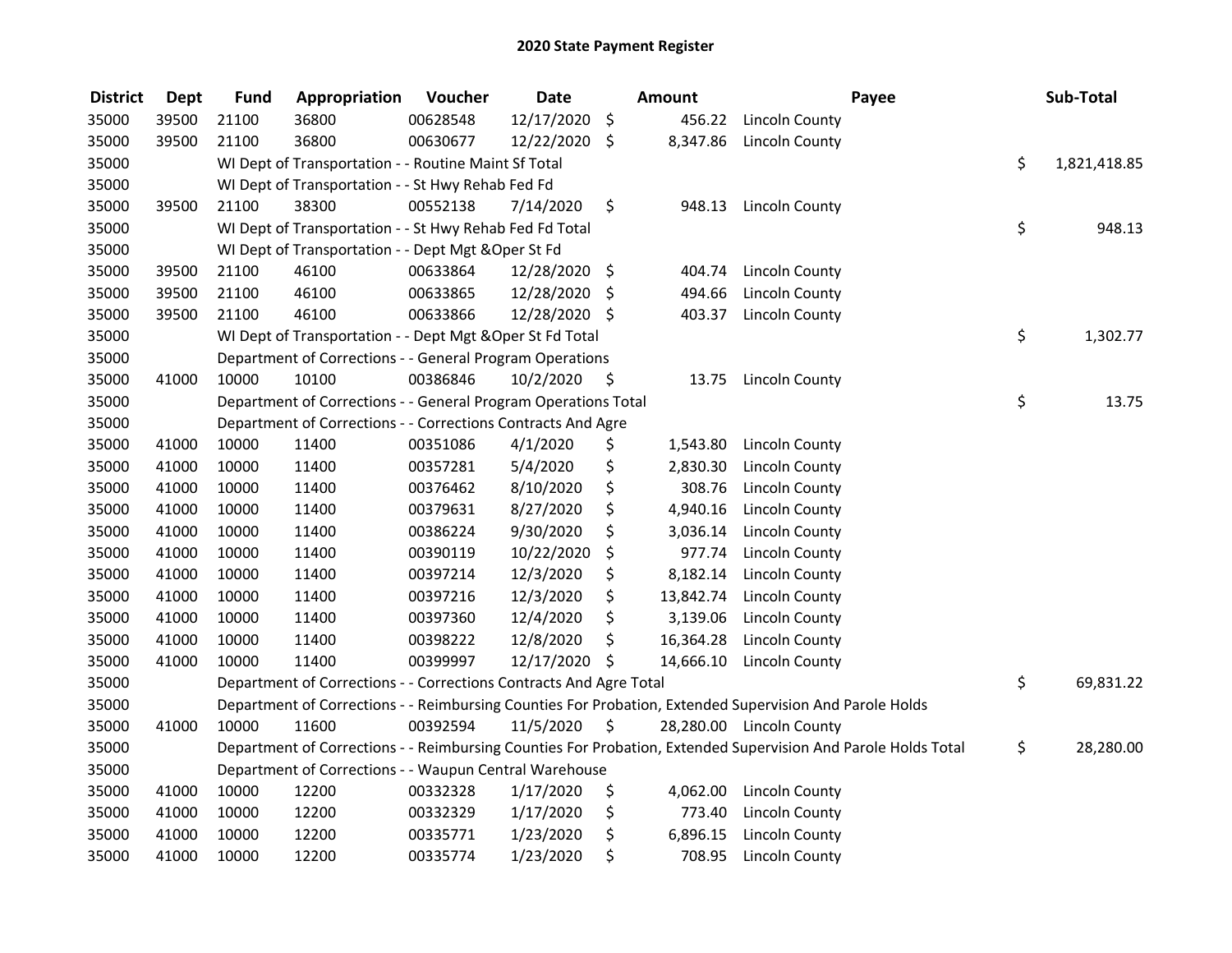| <b>District</b> | <b>Dept</b> | <b>Fund</b> | Appropriation | Voucher  | <b>Date</b> | <b>Amount</b>   |                       | Payee | Sub-Total |
|-----------------|-------------|-------------|---------------|----------|-------------|-----------------|-----------------------|-------|-----------|
| 35000           | 41000       | 10000       | 12200         | 00335775 | 1/23/2020   | \$<br>1,417.90  | Lincoln County        |       |           |
| 35000           | 41000       | 10000       | 12200         | 00335819 | 1/30/2020   | \$<br>10,358.10 | Lincoln County        |       |           |
| 35000           | 41000       | 10000       | 12200         | 00335820 | 1/30/2020   | \$<br>2,369.50  | <b>Lincoln County</b> |       |           |
| 35000           | 41000       | 10000       | 12200         | 00335823 | 1/30/2020   | \$<br>3,867.00  | Lincoln County        |       |           |
| 35000           | 41000       | 10000       | 12200         | 00335825 | 1/30/2020   | \$<br>6,058.30  | <b>Lincoln County</b> |       |           |
| 35000           | 41000       | 10000       | 12200         | 00337067 | 1/28/2020   | \$<br>10,698.70 | <b>Lincoln County</b> |       |           |
| 35000           | 41000       | 10000       | 12200         | 00337072 | 1/30/2020   | \$<br>4,640.40  | Lincoln County        |       |           |
| 35000           | 41000       | 10000       | 12200         | 00338095 | 2/21/2020   | \$<br>15,983.60 | Lincoln County        |       |           |
| 35000           | 41000       | 10000       | 12200         | 00338796 | 2/21/2020   | \$<br>1,546.80  | Lincoln County        |       |           |
| 35000           | 41000       | 10000       | 12200         | 00338797 | 2/21/2020   | \$<br>812.40    | Lincoln County        |       |           |
| 35000           | 41000       | 10000       | 12200         | 00342148 | 2/28/2020   | \$<br>113.47    | Lincoln County        |       |           |
| 35000           | 41000       | 10000       | 12200         | 00342152 | 2/28/2020   | \$<br>7,734.00  | <b>Lincoln County</b> |       |           |
| 35000           | 41000       | 10000       | 12200         | 00342163 | 2/28/2020   | \$<br>8,249.60  | Lincoln County        |       |           |
| 35000           | 41000       | 10000       | 12200         | 00342242 | 2/28/2020   | \$<br>773.40    | <b>Lincoln County</b> |       |           |
| 35000           | 41000       | 10000       | 12200         | 00342246 | 2/28/2020   | \$<br>580.05    | <b>Lincoln County</b> |       |           |
| 35000           | 41000       | 10000       | 12200         | 00342251 | 2/28/2020   | \$<br>812.40    | <b>Lincoln County</b> |       |           |
| 35000           | 41000       | 10000       | 12200         | 00347361 | 3/12/2020   | \$<br>4,382.60  | Lincoln County        |       |           |
| 35000           | 41000       | 10000       | 12200         | 00347363 | 3/12/2020   | \$<br>9,342.60  | <b>Lincoln County</b> |       |           |
| 35000           | 41000       | 10000       | 12200         | 00350874 | 4/17/2020   | \$<br>812.40    | Lincoln County        |       |           |
| 35000           | 41000       | 10000       | 12200         | 00350875 | 4/17/2020   | \$<br>1,546.80  | Lincoln County        |       |           |
| 35000           | 41000       | 10000       | 12200         | 00350880 | 4/17/2020   | \$<br>773.40    | <b>Lincoln County</b> |       |           |
| 35000           | 41000       | 10000       | 12200         | 00351130 | 4/23/2020   | \$<br>1,482.35  | Lincoln County        |       |           |
| 35000           | 41000       | 10000       | 12200         | 00351165 | 4/23/2020   | \$<br>1,546.80  | Lincoln County        |       |           |
| 35000           | 41000       | 10000       | 12200         | 00351363 | 4/23/2020   | \$<br>4,062.00  | Lincoln County        |       |           |
| 35000           | 41000       | 10000       | 12200         | 00354374 | 4/17/2020   | \$<br>10,763.15 | Lincoln County        |       |           |
| 35000           | 41000       | 10000       | 12200         | 00355066 | 4/30/2020   | \$<br>812.40    | Lincoln County        |       |           |
| 35000           | 41000       | 10000       | 12200         | 00355067 | 4/30/2020   | \$<br>13,147.80 | Lincoln County        |       |           |
| 35000           | 41000       | 10000       | 12200         | 00355068 | 4/30/2020   | \$<br>6,431.50  | <b>Lincoln County</b> |       |           |
| 35000           | 41000       | 10000       | 12200         | 00355069 | 4/30/2020   | \$<br>10,827.60 | Lincoln County        |       |           |
| 35000           | 41000       | 10000       | 12200         | 00355554 | 4/30/2020   | \$<br>1,624.80  | Lincoln County        |       |           |
| 35000           | 41000       | 10000       | 12200         | 00355562 | 4/24/2020   | \$<br>4,640.40  | <b>Lincoln County</b> |       |           |
| 35000           | 41000       | 10000       | 12200         | 00358349 | 5/21/2020   | \$<br>4,062.00  | <b>Lincoln County</b> |       |           |
| 35000           | 41000       | 10000       | 12200         | 00358350 | 5/21/2020   | \$<br>2,255.75  | Lincoln County        |       |           |
| 35000           | 41000       | 10000       | 12200         | 00359392 | 5/22/2020   | \$<br>708.95    | Lincoln County        |       |           |
| 35000           | 41000       | 10000       | 12200         | 00359393 | 5/22/2020   | \$<br>13,018.90 | Lincoln County        |       |           |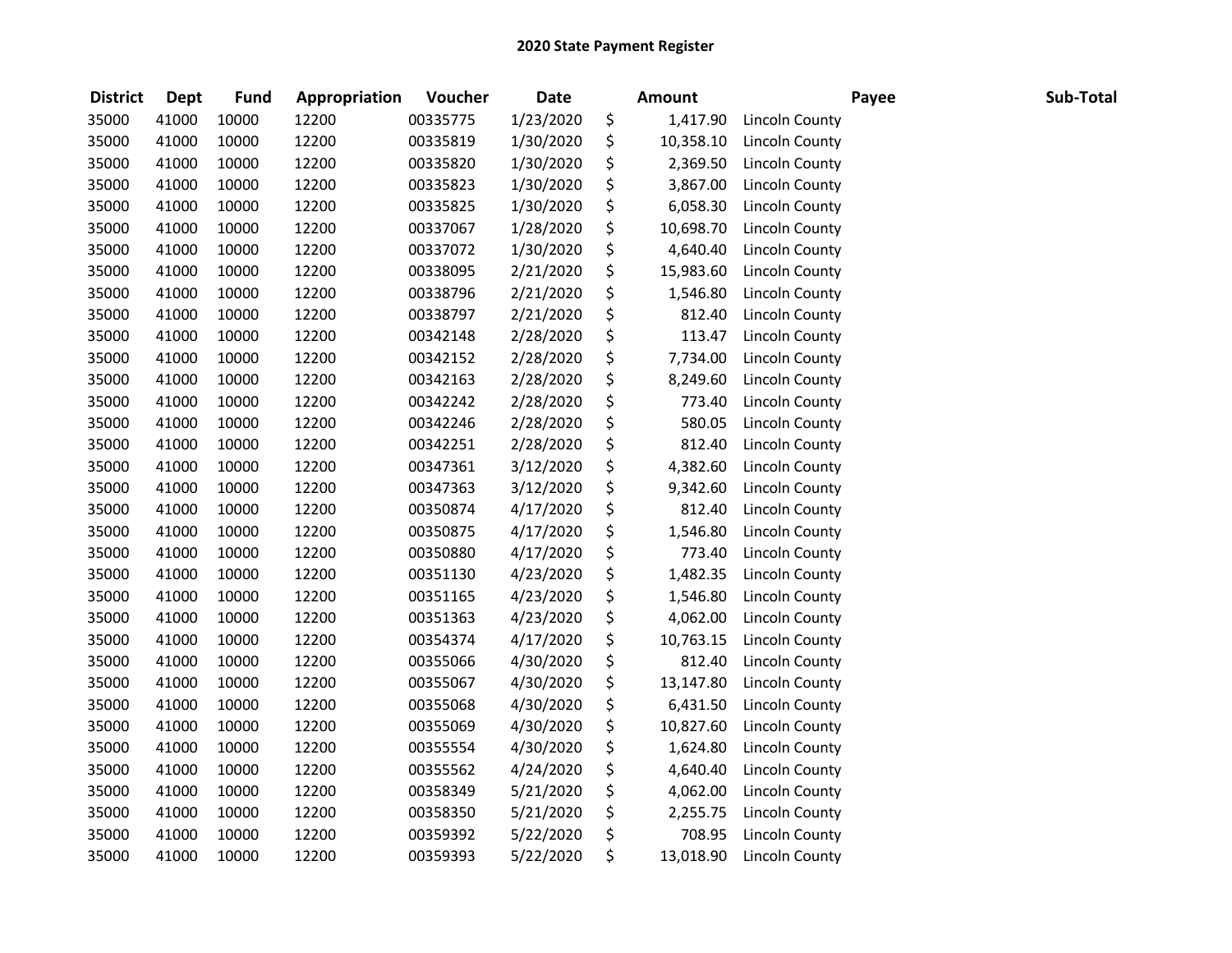| <b>District</b> | <b>Dept</b> | <b>Fund</b> | Appropriation                                                     | Voucher  | <b>Date</b>   | <b>Amount</b>   |                       | Payee | Sub-Total        |
|-----------------|-------------|-------------|-------------------------------------------------------------------|----------|---------------|-----------------|-----------------------|-------|------------------|
| 35000           | 41000       | 10000       | 12200                                                             | 00359477 | 5/22/2020     | \$<br>644.50    | Lincoln County        |       |                  |
| 35000           | 41000       | 10000       | 12200                                                             | 00359976 | 6/3/2020      | \$<br>773.40    | <b>Lincoln County</b> |       |                  |
| 35000           | 41000       | 10000       | 12200                                                             | 00359977 | 6/3/2020      | \$<br>1,546.80  | <b>Lincoln County</b> |       |                  |
| 35000           | 41000       | 10000       | 12200                                                             | 00359978 | 5/29/2020     | \$<br>773.40    | <b>Lincoln County</b> |       |                  |
| 35000           | 41000       | 10000       | 12200                                                             | 00359979 | 5/29/2020     | \$<br>773.40    | Lincoln County        |       |                  |
| 35000           | 41000       | 10000       | 12200                                                             | 00359980 | 5/29/2020     | \$<br>773.40    | Lincoln County        |       |                  |
| 35000           | 41000       | 10000       | 12200                                                             | 00360689 | 5/20/2020     | \$<br>4,874.40  | Lincoln County        |       |                  |
| 35000           | 41000       | 10000       | 12200                                                             | 00360693 | 5/20/2020     | \$<br>3,867.00  | Lincoln County        |       |                  |
| 35000           | 41000       | 10000       | 12200                                                             | 00360695 | 5/20/2020     | \$<br>812.40    | Lincoln County        |       |                  |
| 35000           | 41000       | 10000       | 12200                                                             | 00363445 | 6/17/2020     | \$<br>708.95    | Lincoln County        |       |                  |
| 35000           | 41000       | 10000       | 12200                                                             | 00364828 | 6/17/2020     | \$<br>812.40    | <b>Lincoln County</b> |       |                  |
| 35000           | 41000       | 10000       | 12200                                                             | 00364831 | 6/17/2020     | \$<br>773.40    | Lincoln County        |       |                  |
| 35000           | 41000       | 10000       | 12200                                                             | 00364834 | 6/17/2020     | \$<br>1,482.35  | <b>Lincoln County</b> |       |                  |
| 35000           | 41000       | 10000       | 12200                                                             | 00365449 | 6/17/2020     | \$<br>677.00    | Lincoln County        |       |                  |
| 35000           | 41000       | 10000       | 12200                                                             | 00367842 | 7/3/2020      | \$<br>1,546.80  | <b>Lincoln County</b> |       |                  |
| 35000           | 41000       | 10000       | 12200                                                             | 00367843 | 7/3/2020      | \$<br>812.40    | <b>Lincoln County</b> |       |                  |
| 35000           | 41000       | 10000       | 12200                                                             | 00368020 | 6/24/2020     | \$<br>773.40    | <b>Lincoln County</b> |       |                  |
| 35000           | 41000       | 10000       | 12200                                                             | 00368334 | 7/3/2020      | \$<br>1,624.80  | Lincoln County        |       |                  |
| 35000           | 41000       | 10000       | 12200                                                             | 00368335 | 7/3/2020      | \$<br>773.40    | <b>Lincoln County</b> |       |                  |
| 35000           | 41000       | 10000       | 12200                                                             | 00370801 | 7/13/2020     | \$<br>812.40    | <b>Lincoln County</b> |       |                  |
| 35000           | 41000       | 10000       | 12200                                                             | 00388581 | 10/13/2020    | \$<br>15,468.00 | Lincoln County        |       |                  |
| 35000           |             |             | Department of Corrections - - Waupun Central Warehouse Total      |          |               |                 |                       |       | \$<br>221,802.32 |
| 35000           |             |             | Department of Corrections - - Telephone Company Commissions       |          |               |                 |                       |       |                  |
| 35000           | 41000       | 10000       | 18400                                                             | 00336709 | 2/13/2020     | \$<br>212.70    | Lincoln County        |       |                  |
| 35000           | 41000       | 10000       | 18400                                                             | 00336713 | 2/13/2020     | \$<br>115.00    | Lincoln County        |       |                  |
| 35000           | 41000       | 10000       | 18400                                                             | 00336716 | 2/13/2020     | \$<br>111.48    | Lincoln County        |       |                  |
| 35000           | 41000       | 10000       | 18400                                                             | 00336719 | 2/13/2020     | \$<br>115.00    | <b>Lincoln County</b> |       |                  |
| 35000           | 41000       | 10000       | 18400                                                             | 00356831 | 5/22/2020     | \$<br>113.47    | <b>Lincoln County</b> |       |                  |
| 35000           | 41000       | 10000       | 18400                                                             | 00362408 | 6/19/2020     | \$<br>113.44    | <b>Lincoln County</b> |       |                  |
| 35000           | 41000       | 10000       | 18400                                                             | 00362412 | 6/19/2020     | \$<br>113.44    | Lincoln County        |       |                  |
| 35000           | 41000       | 10000       | 18400                                                             | 00368291 | 7/16/2020     | \$<br>113.34    | <b>Lincoln County</b> |       |                  |
| 35000           | 41000       | 10000       | 18400                                                             | 00368296 | 7/16/2020     | \$<br>113.34    | Lincoln County        |       |                  |
| 35000           |             |             | Department of Corrections - - Telephone Company Commissions Total |          |               |                 |                       |       | \$<br>1,121.21   |
| 35000           |             |             | Department of Corrections - - Probation, Parole And Extended      |          |               |                 |                       |       |                  |
| 35000           | 41000       | 10000       | 18700                                                             | 00389387 | 10/19/2020 \$ | 50.00           | Lincoln County        |       |                  |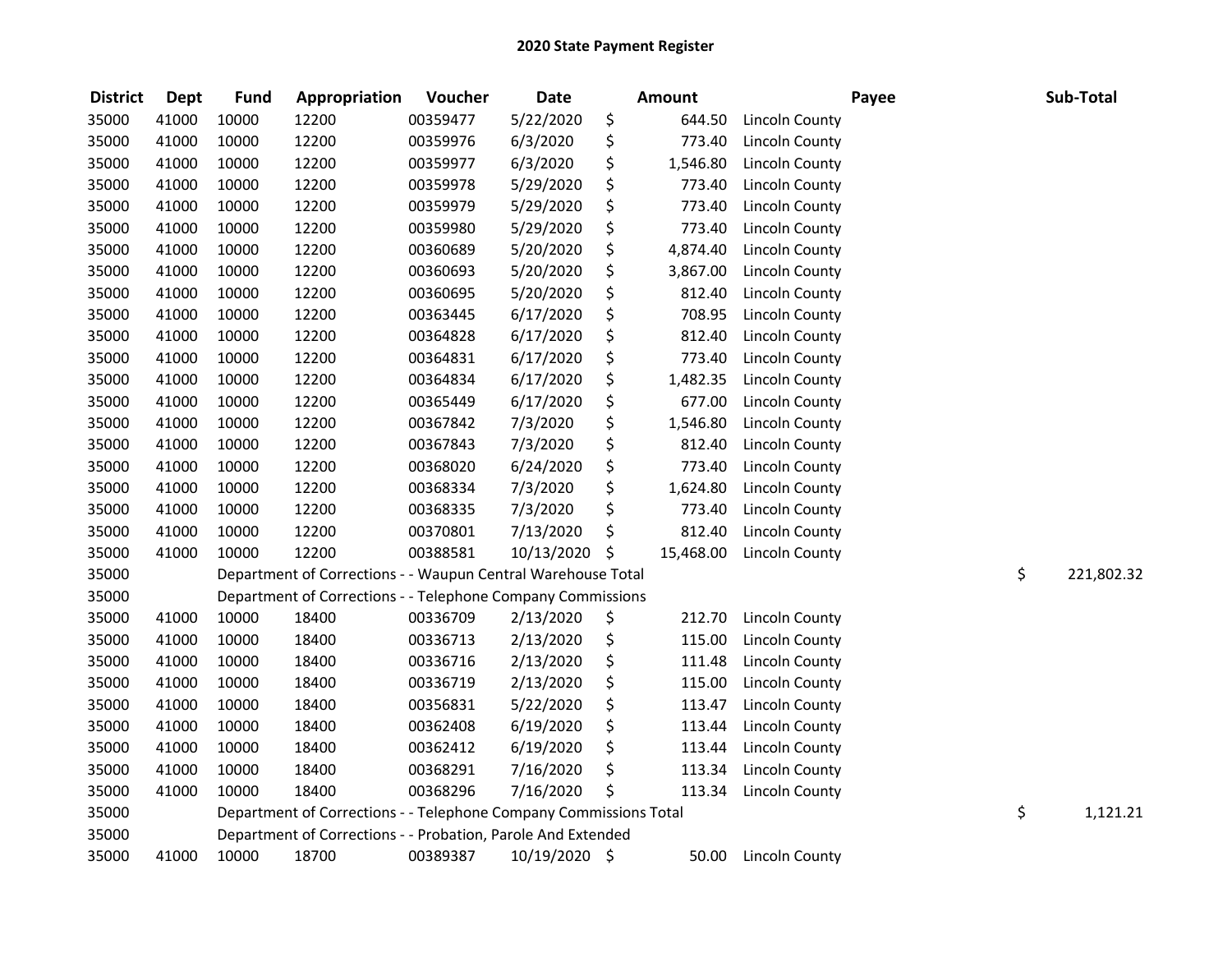| <b>District</b> | <b>Dept</b> | <b>Fund</b> | Appropriation                                                      | Voucher  | <b>Date</b>   | <b>Amount</b>   |                       | Payee | Sub-Total       |
|-----------------|-------------|-------------|--------------------------------------------------------------------|----------|---------------|-----------------|-----------------------|-------|-----------------|
| 35000           |             |             | Department of Corrections - - Probation, Parole And Extended Total |          |               |                 |                       |       | \$<br>50.00     |
| 35000           |             |             | Department of Corrections - - Reimbursement Claims Of Counti       |          |               |                 |                       |       |                 |
| 35000           | 41000       | 10000       | 30800                                                              | 00346868 | 3/25/2020     | \$<br>43,024.63 | Lincoln County        |       |                 |
| 35000           | 41000       | 10000       | 30800                                                              | 00382410 | 9/10/2020     | \$<br>54,834.53 | Lincoln County        |       |                 |
| 35000           |             |             | Department of Corrections - - Reimbursement Claims Of Counti Total |          |               |                 |                       |       | \$<br>97,859.16 |
| 35000           |             |             | Department of Corrections - - Juvenile Operations                  |          |               |                 |                       |       |                 |
| 35000           | 41000       | 10000       | 32300                                                              | 00331048 | 1/3/2020      | \$<br>924.04    | Lincoln County        |       |                 |
| 35000           | 41000       | 10000       | 32300                                                              | 00339983 | 2/28/2020     | \$<br>1,518.44  | <b>Lincoln County</b> |       |                 |
| 35000           | 41000       | 10000       | 32300                                                              | 00344112 | 3/13/2020     | \$<br>785.15    | Lincoln County        |       |                 |
| 35000           | 41000       | 10000       | 32300                                                              | 00350296 | 4/10/2020     | \$<br>600.32    | Lincoln County        |       |                 |
| 35000           | 41000       | 10000       | 32300                                                              | 00356207 | 5/11/2020     | \$<br>380.51    | <b>Lincoln County</b> |       |                 |
| 35000           | 41000       | 10000       | 32300                                                              | 00360323 | 5/29/2020     | \$<br>639.46    | Lincoln County        |       |                 |
| 35000           | 41000       | 10000       | 32300                                                              | 00363943 | 6/30/2020     | \$<br>2,240.00  | <b>Lincoln County</b> |       |                 |
| 35000           | 41000       | 10000       | 32300                                                              | 00381477 | 9/18/2020     | \$<br>315.55    | <b>Lincoln County</b> |       |                 |
| 35000           |             |             | Department of Corrections - - Juvenile Operations Total            |          |               |                 |                       |       | \$<br>7,403.47  |
| 35000           |             |             | Department of Corrections - - Juvenile Institutional Repair        |          |               |                 |                       |       |                 |
| 35000           | 41000       | 10000       | 32700                                                              | 00381479 | 9/18/2020     | \$<br>778.54    | <b>Lincoln County</b> |       |                 |
| 35000           |             |             | Department of Corrections - - Juvenile Institutional Repair Total  |          |               |                 |                       |       | \$<br>778.54    |
| 35000           |             |             | Department of Health Services - - State/Federal Aids               |          |               |                 |                       |       |                 |
| 35000           | 43500       | 10000       | 00000                                                              | 92007    | $1/1/2020$ \$ | 13,409.00       | Lincoln County        |       |                 |
| 35000           | 43500       | 10000       | 00000                                                              | 92008    | $2/1/2020$ \$ | 5,497.00        | Lincoln County        |       |                 |
| 35000           | 43500       | 10000       | 00000                                                              | 92011    | $5/1/2020$ \$ | 18,528.00       | Lincoln County        |       |                 |
| 35000           | 43500       | 10000       | 00000                                                              | 92012    | $6/1/2020$ \$ | 5,681.00        | Lincoln County        |       |                 |
| 35000           | 43500       | 10000       | 00000                                                              | 92100    | $7/1/2020$ \$ | 2,193.00        | Lincoln County        |       |                 |
| 35000           | 43500       | 10000       | 00000                                                              | 92101    | 8/1/2020 \$   | 21,011.00       | Lincoln County        |       |                 |
| 35000           | 43500       | 10000       | 00000                                                              | 92102    | $9/1/2020$ \$ | 11,629.00       | <b>Lincoln County</b> |       |                 |
| 35000           | 43500       | 10000       | 00000                                                              | 92103    | 10/1/2020 \$  | 5,343.00        | <b>Lincoln County</b> |       |                 |
| 35000           | 43500       | 10000       | 00000                                                              | 92104    | 11/1/2020 \$  | 2,440.00        | <b>Lincoln County</b> |       |                 |
| 35000           | 43500       | 10000       | 00000                                                              | 92105    | 12/1/2020 \$  | 2,049.00        | <b>Lincoln County</b> |       |                 |
| 35000           |             |             | Department of Health Services - - State/Federal Aids Total         |          |               |                 |                       |       | \$<br>87,780.00 |
| 35000           |             |             | Department of Health Services - - General Program Operations       |          |               |                 |                       |       |                 |
| 35000           | 43500       | 10000       | 40100                                                              | 00341214 | 2/12/2020     | \$<br>1.50      | Lincoln County        |       |                 |
| 35000           | 43500       | 10000       | 40100                                                              | 00374771 | 8/26/2020     | \$<br>1.50      | <b>Lincoln County</b> |       |                 |
| 35000           | 43500       | 10000       | 40100                                                              | 00390022 | 11/12/2020    | \$<br>1.50      | <b>Lincoln County</b> |       |                 |
| 35000           |             |             | Department of Health Services - - General Program Operations Total |          |               |                 |                       |       | \$<br>4.50      |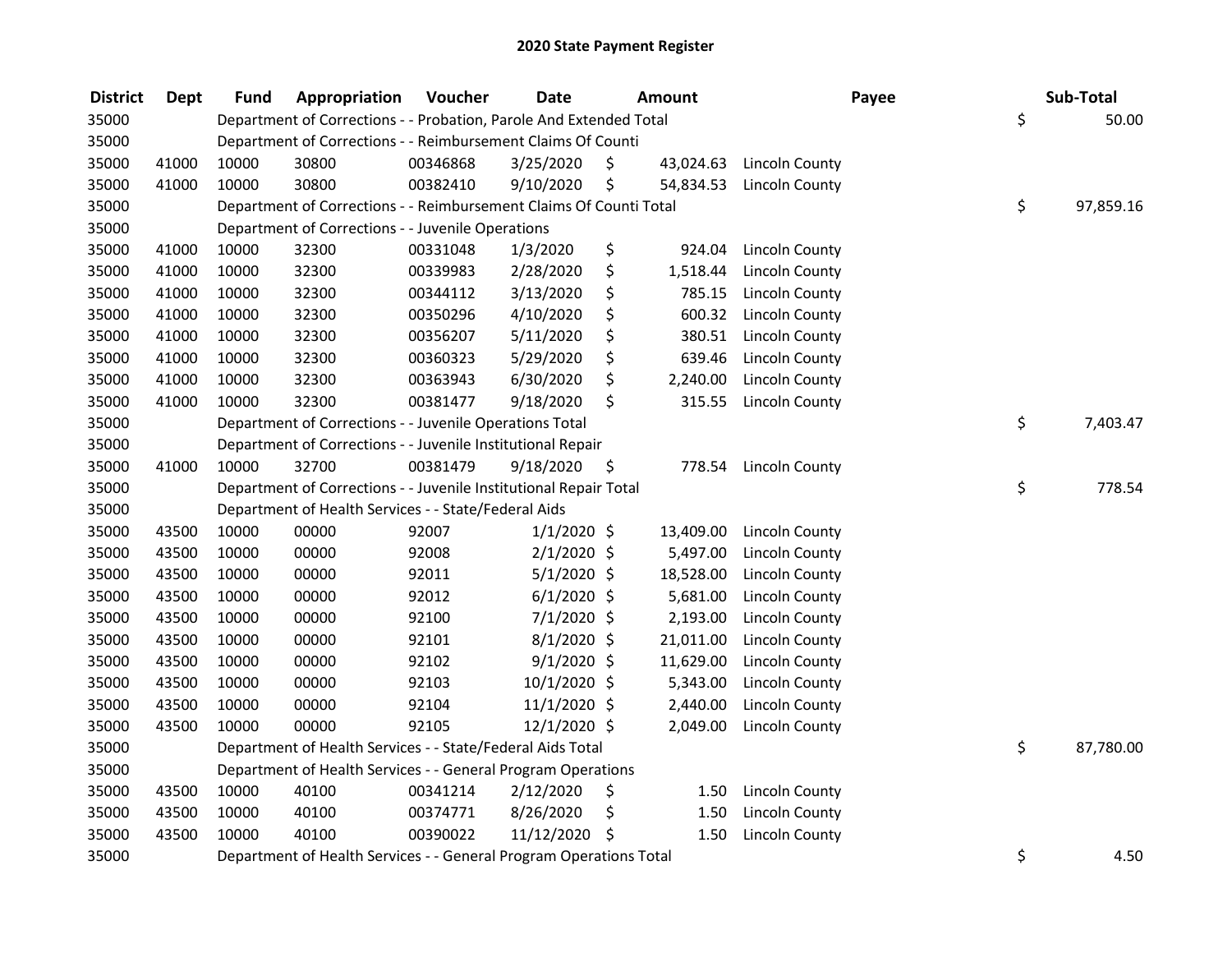| <b>District</b> | <b>Dept</b> | <b>Fund</b> | Appropriation                                                          | Voucher  | <b>Date</b>   |      | Amount     |                       | Payee | Sub-Total      |
|-----------------|-------------|-------------|------------------------------------------------------------------------|----------|---------------|------|------------|-----------------------|-------|----------------|
| 35000           |             |             | Department of Health Services - - Medical Assistance State Admin       |          |               |      |            |                       |       |                |
| 35000           | 43500       | 10000       | 44000                                                                  | 00341214 | 2/12/2020     | \$   | 1.50       | Lincoln County        |       |                |
| 35000           | 43500       | 10000       | 44000                                                                  | 00374771 | 8/26/2020     | \$   | 1.50       | Lincoln County        |       |                |
| 35000           | 43500       | 10000       | 44000                                                                  | 00390022 | 11/12/2020 \$ |      | 1.50       | <b>Lincoln County</b> |       |                |
| 35000           |             |             | Department of Health Services - - Medical Assistance State Admin Total |          |               |      |            |                       |       | \$<br>4.50     |
| 35000           |             |             | Department of Health Services - - Nursing Facility Resident Prot       |          |               |      |            |                       |       |                |
| 35000           | 43500       | 10000       | 62100                                                                  | 00368860 | 7/20/2020     | - \$ | 2,998.71   | Lincoln County        |       |                |
| 35000           |             |             | Department of Health Services - - Nursing Facility Resident Prot Total |          |               |      |            |                       |       | \$<br>2,998.71 |
| 35000           |             |             | Dept of Children and Families - - Fees For Administrative Servic       |          |               |      |            |                       |       |                |
| 35000           | 43700       | 10000       | 23100                                                                  | 00065111 | 1/27/2020     | \$   | 65.00      | Lincoln County        |       |                |
| 35000           | 43700       | 10000       | 23100                                                                  | 00069723 | 5/1/2020      | \$   | 40.00      | <b>Lincoln County</b> |       |                |
| 35000           | 43700       | 10000       | 23100                                                                  | 00073010 | 7/23/2020     | \$   | 30.00      | <b>Lincoln County</b> |       |                |
| 35000           | 43700       | 10000       | 23100                                                                  | 00076528 | 10/22/2020    | \$   | 5.00       | Lincoln County        |       |                |
| 35000           |             |             | Dept of Children and Families - - Fees For Administrative Servic Total |          |               |      |            |                       |       | \$<br>140.00   |
| 35000           |             |             | Dept of Children and Families - - General Aids                         |          |               |      |            |                       |       |                |
| 35000           | 43700       | 10000       | 99000                                                                  | 00064511 | 1/6/2020      | \$   | 20,514.93  | Lincoln County        |       |                |
| 35000           | 43700       | 10000       | 99000                                                                  | 00065362 | 1/30/2020     | \$   | 53,240.00  | <b>Lincoln County</b> |       |                |
| 35000           | 43700       | 10000       | 99000                                                                  | 00065661 | 2/5/2020      | \$   | 34,357.88  | <b>Lincoln County</b> |       |                |
| 35000           | 43700       | 10000       | 99000                                                                  | 00066338 | 2/25/2020     | \$   | 26,596.73  | Lincoln County        |       |                |
| 35000           | 43700       | 10000       | 99000                                                                  | 00066339 | 2/26/2020     | \$   | 22,261.96  | Lincoln County        |       |                |
| 35000           | 43700       | 10000       | 99000                                                                  | 00066640 | 3/2/2020      | \$   | 2,988.74   | Lincoln County        |       |                |
| 35000           | 43700       | 10000       | 99000                                                                  | 00066856 | 3/5/2020      | \$   | 117,882.38 | Lincoln County        |       |                |
| 35000           | 43700       | 10000       | 99000                                                                  | 00066931 | 3/5/2020      | \$   | 502.11     | Lincoln County        |       |                |
| 35000           | 43700       | 10000       | 99000                                                                  | 00067846 | 3/31/2020     | \$   | 37,960.85  | <b>Lincoln County</b> |       |                |
| 35000           | 43700       | 10000       | 99000                                                                  | 00068270 | 4/6/2020      | \$   | 8,679.00   | <b>Lincoln County</b> |       |                |
| 35000           | 43700       | 10000       | 99000                                                                  | 00068271 | 4/6/2020      | \$   | 70,899.27  | <b>Lincoln County</b> |       |                |
| 35000           | 43700       | 10000       | 99000                                                                  | 00068742 | 4/10/2020     | \$   | 458.83     | <b>Lincoln County</b> |       |                |
| 35000           | 43700       | 10000       | 99000                                                                  | 00069378 | 4/30/2020     | \$   | 75,201.89  | <b>Lincoln County</b> |       |                |
| 35000           | 43700       | 10000       | 99000                                                                  | 00069908 | 5/5/2020      | \$   | 19,775.00  | <b>Lincoln County</b> |       |                |
| 35000           | 43700       | 10000       | 99000                                                                  | 00070052 | 5/8/2020      | \$   | 5,270.00   | Lincoln County        |       |                |
| 35000           | 43700       | 10000       | 99000                                                                  | 00070429 | 5/22/2020     | \$   | 22,564.96  | <b>Lincoln County</b> |       |                |
| 35000           | 43700       | 10000       | 99000                                                                  | 00070871 | 6/5/2020      | \$   | 30,142.99  | Lincoln County        |       |                |
| 35000           | 43700       | 10000       | 99000                                                                  | 00071482 | 6/17/2020     | \$   | 37,686.58  | Lincoln County        |       |                |
| 35000           | 43700       | 10000       | 99000                                                                  | 00072325 | 7/6/2020      | \$   | 43,762.10  | <b>Lincoln County</b> |       |                |
| 35000           | 43700       | 10000       | 99000                                                                  | 00073332 | 7/30/2020     | \$   | 59,240.70  | Lincoln County        |       |                |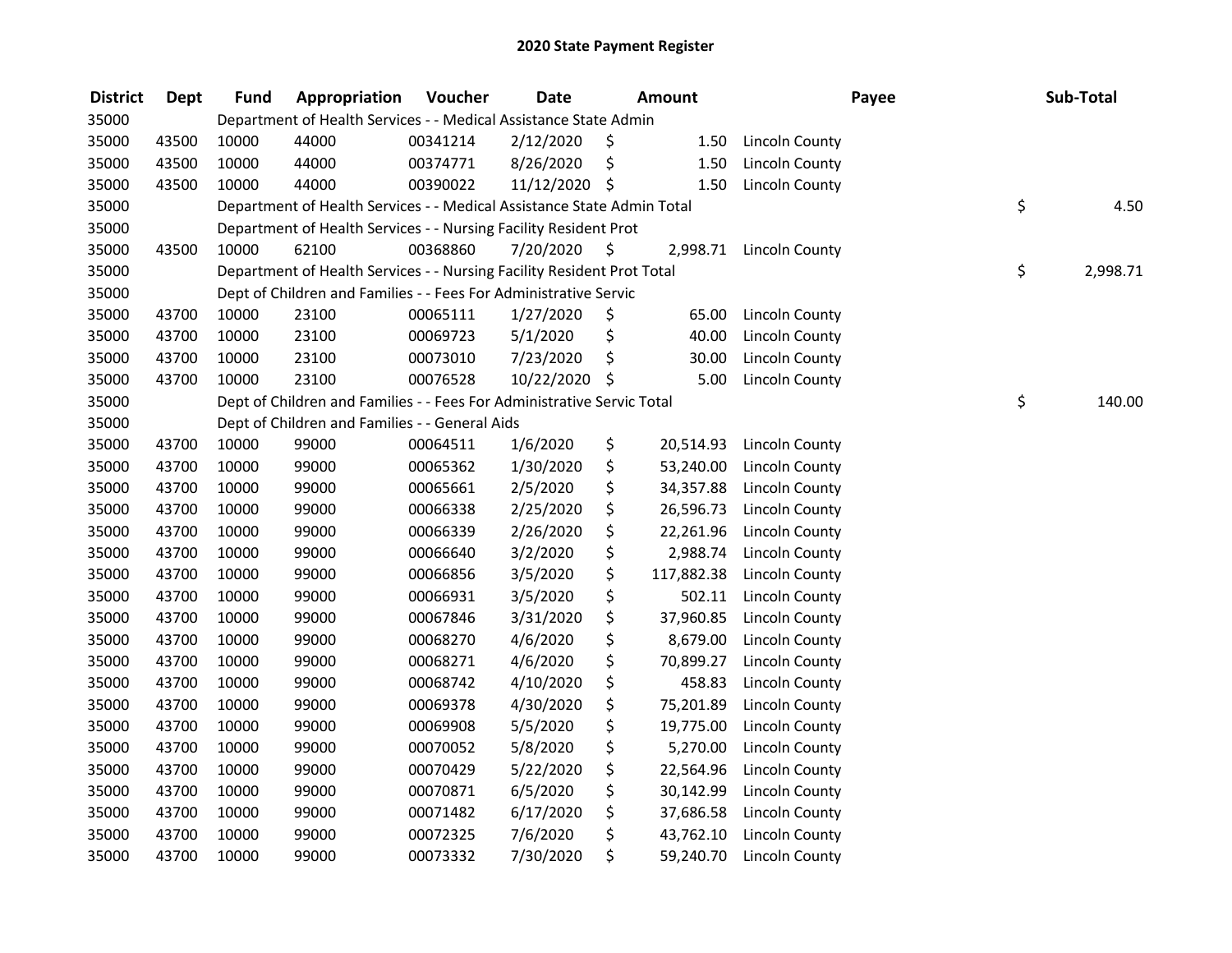| <b>District</b> | <b>Dept</b> | <b>Fund</b> | Appropriation                                              | Voucher  | <b>Date</b> | Amount           |                       | Payee | Sub-Total          |
|-----------------|-------------|-------------|------------------------------------------------------------|----------|-------------|------------------|-----------------------|-------|--------------------|
| 35000           | 43700       | 10000       | 99000                                                      | 00073569 | 8/5/2020    | \$<br>47,783.42  | Lincoln County        |       |                    |
| 35000           | 43700       | 10000       | 99000                                                      | 00073884 | 8/12/2020   | \$<br>21,171.00  | Lincoln County        |       |                    |
| 35000           | 43700       | 10000       | 99000                                                      | 00073931 | 8/12/2020   | \$<br>21,871.57  | <b>Lincoln County</b> |       |                    |
| 35000           | 43700       | 10000       | 99000                                                      | 00074674 | 9/8/2020    | \$<br>39,619.32  | <b>Lincoln County</b> |       |                    |
| 35000           | 43700       | 10000       | 99000                                                      | 00074793 | 9/10/2020   | \$<br>427,545.00 | Lincoln County        |       |                    |
| 35000           | 43700       | 10000       | 99000                                                      | 00075110 | 9/17/2020   | \$<br>45,484.47  | Lincoln County        |       |                    |
| 35000           | 43700       | 10000       | 99000                                                      | 00075111 | 9/17/2020   | \$<br>2,006.00   | <b>Lincoln County</b> |       |                    |
| 35000           | 43700       | 10000       | 99000                                                      | 00075218 | 9/18/2020   | \$<br>21,289.78  | <b>Lincoln County</b> |       |                    |
| 35000           | 43700       | 10000       | 99000                                                      | 00075914 | 10/5/2020   | \$<br>47,953.26  | Lincoln County        |       |                    |
| 35000           | 43700       | 10000       | 99000                                                      | 00076806 | 10/30/2020  | \$<br>35,082.21  | Lincoln County        |       |                    |
| 35000           | 43700       | 10000       | 99000                                                      | 00076850 | 10/30/2020  | \$<br>15,146.14  | <b>Lincoln County</b> |       |                    |
| 35000           | 43700       | 10000       | 99000                                                      | 00076859 | 10/30/2020  | \$<br>14,983.09  | <b>Lincoln County</b> |       |                    |
| 35000           | 43700       | 10000       | 99000                                                      | 00076914 | 10/30/2020  | \$<br>7,396.46   | <b>Lincoln County</b> |       |                    |
| 35000           | 43700       | 10000       | 99000                                                      | 00077034 | 11/5/2020   | \$<br>50,430.44  | <b>Lincoln County</b> |       |                    |
| 35000           | 43700       | 10000       | 99000                                                      | 00077160 | 11/6/2020   | \$<br>1,720.00   | <b>Lincoln County</b> |       |                    |
| 35000           | 43700       | 10000       | 99000                                                      | 00077261 | 11/10/2020  | \$<br>6,782.00   | <b>Lincoln County</b> |       |                    |
| 35000           | 43700       | 10000       | 99000                                                      | 00078166 | 12/4/2020   | \$<br>4,010.00   | <b>Lincoln County</b> |       |                    |
| 35000           | 43700       | 10000       | 99000                                                      | 00078253 | 12/7/2020   | \$<br>57,605.39  | <b>Lincoln County</b> |       |                    |
| 35000           |             |             | Dept of Children and Families - - General Aids Total       |          |             |                  |                       |       | \$<br>1,557,866.45 |
| 35000           |             |             | Dept of Workforce Development - - Auxiliary Services       |          |             |                  |                       |       |                    |
| 35000           | 44500       | 10000       | 13000                                                      | 00304263 | 11/3/2020   | \$<br>25.00      | <b>Lincoln County</b> |       |                    |
| 35000           | 44500       | 10000       | 13000                                                      | 00307394 | 12/2/2020   | \$<br>50.00      | Lincoln County        |       |                    |
| 35000           |             |             | Dept of Workforce Development - - Auxiliary Services Total |          |             |                  |                       |       | \$<br>75.00        |
| 35000           |             |             | Dept of Workforce Development - - Ui Admin Fed             |          |             |                  |                       |       |                    |
| 35000           | 44500       | 10000       | 15100                                                      | 00267637 | 1/14/2020   | \$<br>5.00       | <b>Lincoln County</b> |       |                    |
| 35000           | 44500       | 10000       | 15100                                                      | 00270879 | 2/4/2020    | \$<br>45.00      | <b>Lincoln County</b> |       |                    |
| 35000           | 44500       | 10000       | 15100                                                      | 00275609 | 3/3/2020    | \$<br>25.00      | <b>Lincoln County</b> |       |                    |
| 35000           | 44500       | 10000       | 15100                                                      | 00280593 | 4/2/2020    | \$<br>65.00      | <b>Lincoln County</b> |       |                    |
| 35000           | 44500       | 10000       | 15100                                                      | 00284487 | 5/4/2020    | \$<br>55.00      | <b>Lincoln County</b> |       |                    |
| 35000           | 44500       | 10000       | 15100                                                      | 00287337 | 6/2/2020    | \$<br>15.00      | <b>Lincoln County</b> |       |                    |
| 35000           | 44500       | 10000       | 15100                                                      | 00290158 | 7/2/2020    | \$<br>20.00      | <b>Lincoln County</b> |       |                    |
| 35000           | 44500       | 10000       | 15100                                                      | 00293596 | 8/4/2020    | \$<br>10.00      | <b>Lincoln County</b> |       |                    |
| 35000           | 44500       | 10000       | 15100                                                      | 00296631 | 9/2/2020    | \$<br>15.00      | <b>Lincoln County</b> |       |                    |
| 35000           | 44500       | 10000       | 15100                                                      | 00300302 | 10/2/2020   | \$<br>30.00      | <b>Lincoln County</b> |       |                    |
| 35000           |             |             | Dept of Workforce Development - - Ui Admin Fed Total       |          |             |                  |                       |       | \$<br>285.00       |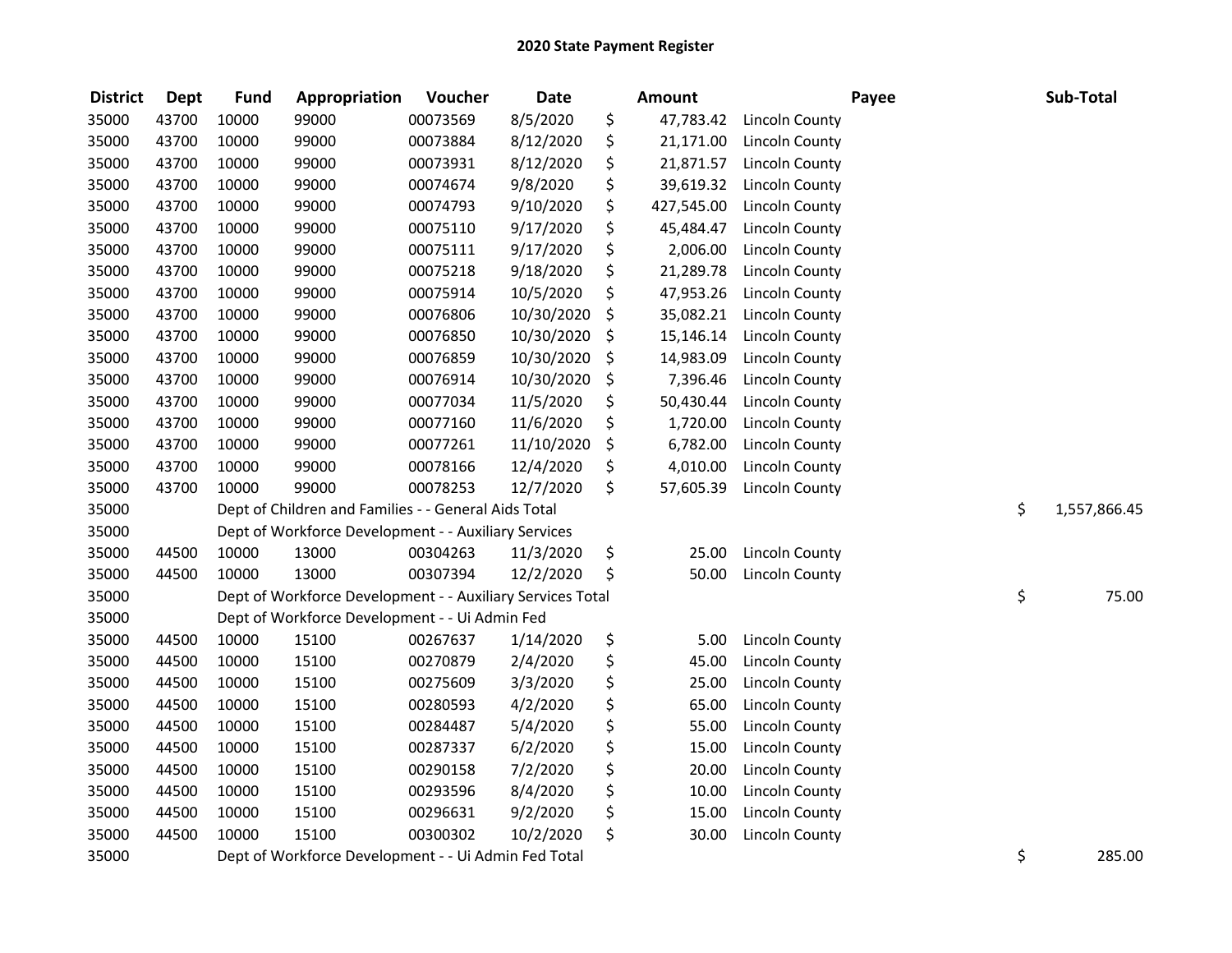| <b>District</b> | <b>Dept</b> | Fund  | Appropriation                                                         | Voucher  | <b>Date</b>   | <b>Amount</b>   |                       | Payee | Sub-Total |
|-----------------|-------------|-------|-----------------------------------------------------------------------|----------|---------------|-----------------|-----------------------|-------|-----------|
| 35000           |             |       | Dept of Workforce Development - - Title Ib Aids State GPR             |          |               |                 |                       |       |           |
| 35000           | 44500       | 10000 | 50900                                                                 | 00263927 | 1/2/2020      | \$<br>170.40    | Lincoln County        |       |           |
| 35000           | 44500       | 10000 | 50900                                                                 | 00269302 | 2/10/2020     | \$<br>106.50    | <b>Lincoln County</b> |       |           |
| 35000           | 44500       | 10000 | 50900                                                                 | 00278480 | 3/30/2020     | \$<br>31.95     | Lincoln County        |       |           |
| 35000           |             |       | Dept of Workforce Development - - Title Ib Aids State GPR Total       |          |               |                 |                       | \$    | 308.85    |
| 35000           |             |       | Dept of Workforce Development - - Title Ib Aids Federal Prf           |          |               |                 |                       |       |           |
| 35000           | 44500       | 10000 | 54400                                                                 | 00263927 | 1/2/2020      | \$<br>629.60    | Lincoln County        |       |           |
| 35000           | 44500       | 10000 | 54400                                                                 | 00269302 | 2/10/2020     | \$<br>393.50    | <b>Lincoln County</b> |       |           |
| 35000           | 44500       | 10000 | 54400                                                                 | 00278480 | 3/30/2020     | \$<br>118.05    | <b>Lincoln County</b> |       |           |
| 35000           |             |       | Dept of Workforce Development - - Title Ib Aids Federal Prf Total     |          |               |                 |                       | \$    | 1,141.15  |
| 35000           |             |       | Dept of Workforce Development - - Wc Ops Uninsured Emplyr Admin       |          |               |                 |                       |       |           |
| 35000           | 44500       | 22700 | 17700                                                                 | 00282360 | 4/16/2020     | \$<br>20.00     | <b>Lincoln County</b> |       |           |
| 35000           | 44500       | 22700 | 17700                                                                 | 00282363 | 4/16/2020     | \$<br>25.00     | <b>Lincoln County</b> |       |           |
| 35000           | 44500       | 22700 | 17700                                                                 | 00291115 | 7/14/2020     | \$<br>10.00     | Lincoln County        |       |           |
| 35000           | 44500       | 22700 | 17700                                                                 | 00291118 | 7/14/2020     | \$<br>5.00      | <b>Lincoln County</b> |       |           |
| 35000           | 44500       | 22700 | 17700                                                                 | 00296790 | 9/2/2020      | \$<br>5.00      | <b>Lincoln County</b> |       |           |
| 35000           |             |       | Dept of Workforce Development - - Wc Ops Uninsured Emplyr Admin Total |          |               |                 |                       | \$    | 65.00     |
| 35000           |             |       | Department of Justice - - Crime Laboratories, Dna                     |          |               |                 |                       |       |           |
| 35000           | 45500       | 10000 | 22100                                                                 | 00085840 | 7/16/2020     | \$<br>550.00    | Lincoln County        |       |           |
| 35000           |             |       | Department of Justice - - Crime Laboratories, Dna Total               |          |               |                 |                       | \$    | 550.00    |
| 35000           |             |       | Department of Justice - - Law Enforcement Train, Local                |          |               |                 |                       |       |           |
| 35000           | 45500       | 10000 | 23100                                                                 | 00091570 | 12/8/2020     | \$<br>7,040.00  | Lincoln County        |       |           |
| 35000           |             |       | Department of Justice - - Law Enforcement Train, Local Total          |          |               |                 |                       | \$    | 7,040.00  |
| 35000           |             |       | Department of Justice - - Crime Victim Witness Assist                 |          |               |                 |                       |       |           |
| 35000           | 45500       | 10000 | 53200                                                                 | 00080489 | 2/26/2020     | \$<br>18,092.78 | Lincoln County        |       |           |
| 35000           | 45500       | 10000 | 53200                                                                 | 00086036 | 7/17/2020     | \$<br>14,153.95 | Lincoln County        |       |           |
| 35000           |             |       | Department of Justice - - Crime Victim Witness Assist Total           |          |               |                 |                       | \$    | 32,246.73 |
| 35000           |             |       | Department of Military Affairs - - Emergency Response Equipment       |          |               |                 |                       |       |           |
| 35000           | 46500       | 10000 | 30800                                                                 | 00086582 | 12/11/2020 \$ | 6,247.04        | Lincoln County        |       |           |
| 35000           |             |       | Department of Military Affairs - - Emergency Response Equipment Total |          |               |                 |                       | \$    | 6,247.04  |
| 35000           |             |       | Department of Military Affairs - - Local Emer Planning Grants         |          |               |                 |                       |       |           |
| 35000           | 46500       | 10000 | 33700                                                                 | 00086478 | 12/9/2020     | \$<br>7,755.89  | Lincoln County        |       |           |
| 35000           |             |       | Department of Military Affairs - - Local Emer Planning Grants Total   |          |               |                 |                       | \$    | 7,755.89  |
| 35000           |             |       | Department of Military Affairs - - Federal Aid, Local Assistance      |          |               |                 |                       |       |           |
| 35000           | 46500       | 10000 | 34200                                                                 | 00071644 | 1/8/2020      | \$<br>15,515.20 | Lincoln County        |       |           |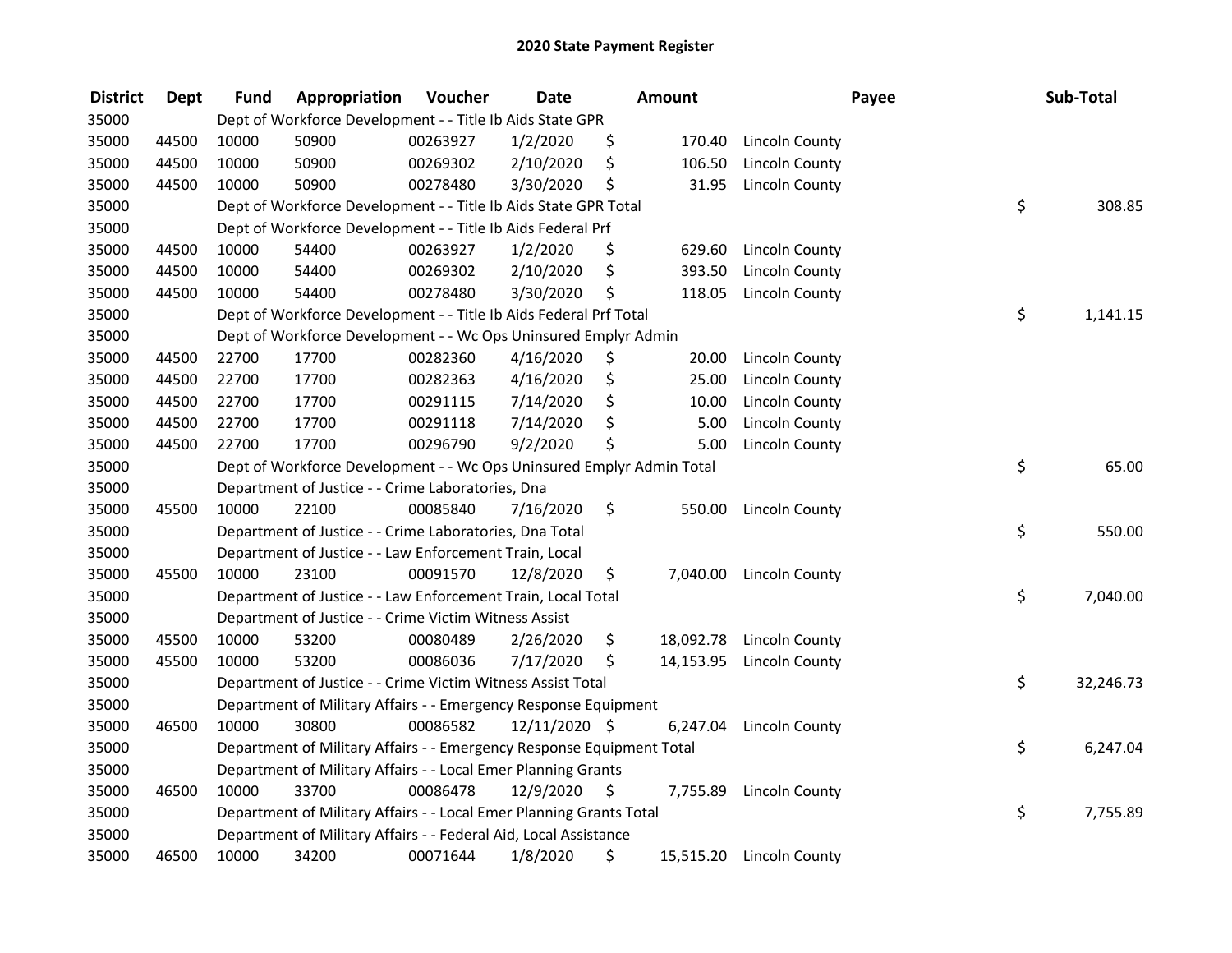| <b>District</b> | <b>Dept</b> | Fund  | Appropriation                                                           | Voucher  | <b>Date</b>     |     | <b>Amount</b> |                           | Payee | Sub-Total  |
|-----------------|-------------|-------|-------------------------------------------------------------------------|----------|-----------------|-----|---------------|---------------------------|-------|------------|
| 35000           | 46500       | 10000 | 34200                                                                   | 00083913 | 10/6/2020       | \$  |               | 6,209.52 Lincoln County   |       |            |
| 35000           |             |       | Department of Military Affairs - - Federal Aid, Local Assistance Total  |          |                 |     |               |                           | \$    | 21,724.72  |
| 35000           |             |       | Department of Military Affairs - - St Emerg Response Bd Grant Pif       |          |                 |     |               |                           |       |            |
| 35000           | 46500       | 27200 | 36400                                                                   | 00074379 | 2/20/2020       | \$  | 7,511.44      | <b>Lincoln County</b>     |       |            |
| 35000           |             |       | Department of Military Affairs - - St Emerg Response Bd Grant Pif Total |          |                 |     |               |                           | \$    | 7,511.44   |
| 35000           |             |       | Department of Veterans Affairs - - County Grants                        |          |                 |     |               |                           |       |            |
| 35000           | 48500       | 58200 | 26700                                                                   | 00077464 | 2/24/2020       | \$  |               | 10,000.00 Lincoln County  |       |            |
| 35000           |             |       | Department of Veterans Affairs - - County Grants Total                  |          |                 |     |               |                           | \$    | 10,000.00  |
| 35000           |             |       | Department of Administration - - Federal Aid                            |          |                 |     |               |                           |       |            |
| 35000           | 50500       | 10000 | 14200                                                                   | 00134682 | $12/10/2020$ \$ |     |               | 504,891.51 Lincoln County |       |            |
| 35000           |             |       | Department of Administration - - Federal Aid Total                      |          |                 |     |               |                           | \$    | 504,891.51 |
| 35000           |             |       | Department of Administration - - Low-Income Assistance Grants           |          |                 |     |               |                           |       |            |
| 35000           | 50500       | 23500 | 37100                                                                   | 00116698 | 1/29/2020       | \$  | 11,761.72     | Lincoln County            |       |            |
| 35000           | 50500       | 23500 | 37100                                                                   | 00118352 | 3/2/2020        | \$  | 7,632.25      | <b>Lincoln County</b>     |       |            |
| 35000           | 50500       | 23500 | 37100                                                                   | 00120281 | 3/31/2020       | \$  | 8,177.92      | Lincoln County            |       |            |
| 35000           | 50500       | 23500 | 37100                                                                   | 00121856 | 4/29/2020       | \$  | 5,667.75      | Lincoln County            |       |            |
| 35000           | 50500       | 23500 | 37100                                                                   | 00123119 | 5/29/2020       | \$  | 4,913.06      | Lincoln County            |       |            |
| 35000           | 50500       | 23500 | 37100                                                                   | 00124755 | 6/30/2020       | \$  | 4,258.04      | Lincoln County            |       |            |
| 35000           | 50500       | 23500 | 37100                                                                   | 00127200 | 8/17/2020       | \$  | 5,130.46      | Lincoln County            |       |            |
| 35000           | 50500       | 23500 | 37100                                                                   | 00127884 | 8/31/2020       | \$  | 5,674.28      | <b>Lincoln County</b>     |       |            |
| 35000           | 50500       | 23500 | 37100                                                                   | 00129630 | 9/29/2020       | \$  | 5,272.60      | <b>Lincoln County</b>     |       |            |
| 35000           | 50500       | 23500 | 37100                                                                   | 00132889 | 11/17/2020      | \$  | 4,225.36      | <b>Lincoln County</b>     |       |            |
| 35000           | 50500       | 23500 | 37100                                                                   | 00137471 | 12/29/2020      | \$  | 10,317.53     | <b>Lincoln County</b>     |       |            |
| 35000           |             |       | Department of Administration - - Low-Income Assistance Grants Total     |          |                 |     |               |                           | \$    | 73,030.97  |
| 35000           |             |       | Department of Administration - - Land Information Program; Loca         |          |                 |     |               |                           |       |            |
| 35000           | 50500       | 26900 | 17300                                                                   | 00117318 | 2/13/2020       | \$, | 1,000.00      | Lincoln County            |       |            |
| 35000           | 50500       | 26900 | 17300                                                                   | 00119433 | 4/2/2020        | \$  | 53,600.00     | <b>Lincoln County</b>     |       |            |
| 35000           | 50500       | 26900 | 17300                                                                   | 00123247 | 6/2/2020        | \$  | 20,000.00     | <b>Lincoln County</b>     |       |            |
| 35000           | 50500       | 26900 | 17300                                                                   | 00125618 | 7/17/2020       | \$  | 25,000.00     | Lincoln County            |       |            |
| 35000           |             |       | Department of Administration - - Land Information Program; Loca Total   |          |                 |     |               |                           | \$    | 99,600.00  |
| 35000           |             |       | Elections Commission - - 2018 Hava Election Security                    |          |                 |     |               |                           |       |            |
| 35000           | 51000       | 22000 | 18200                                                                   | 00004229 | 8/18/2020       | \$  | 41,873.30     | <b>Lincoln County</b>     |       |            |
| 35000           | 51000       | 22000 | 18200                                                                   | 00004981 | 12/16/2020 \$   |     | 4,268.36      | <b>Lincoln County</b>     |       |            |
| 35000           |             |       | Elections Commission - - 2018 Hava Election Security Total              |          |                 |     |               |                           | \$    | 46,141.66  |
| 35000           |             |       | Public Defender Board - - Trial Representation                          |          |                 |     |               |                           |       |            |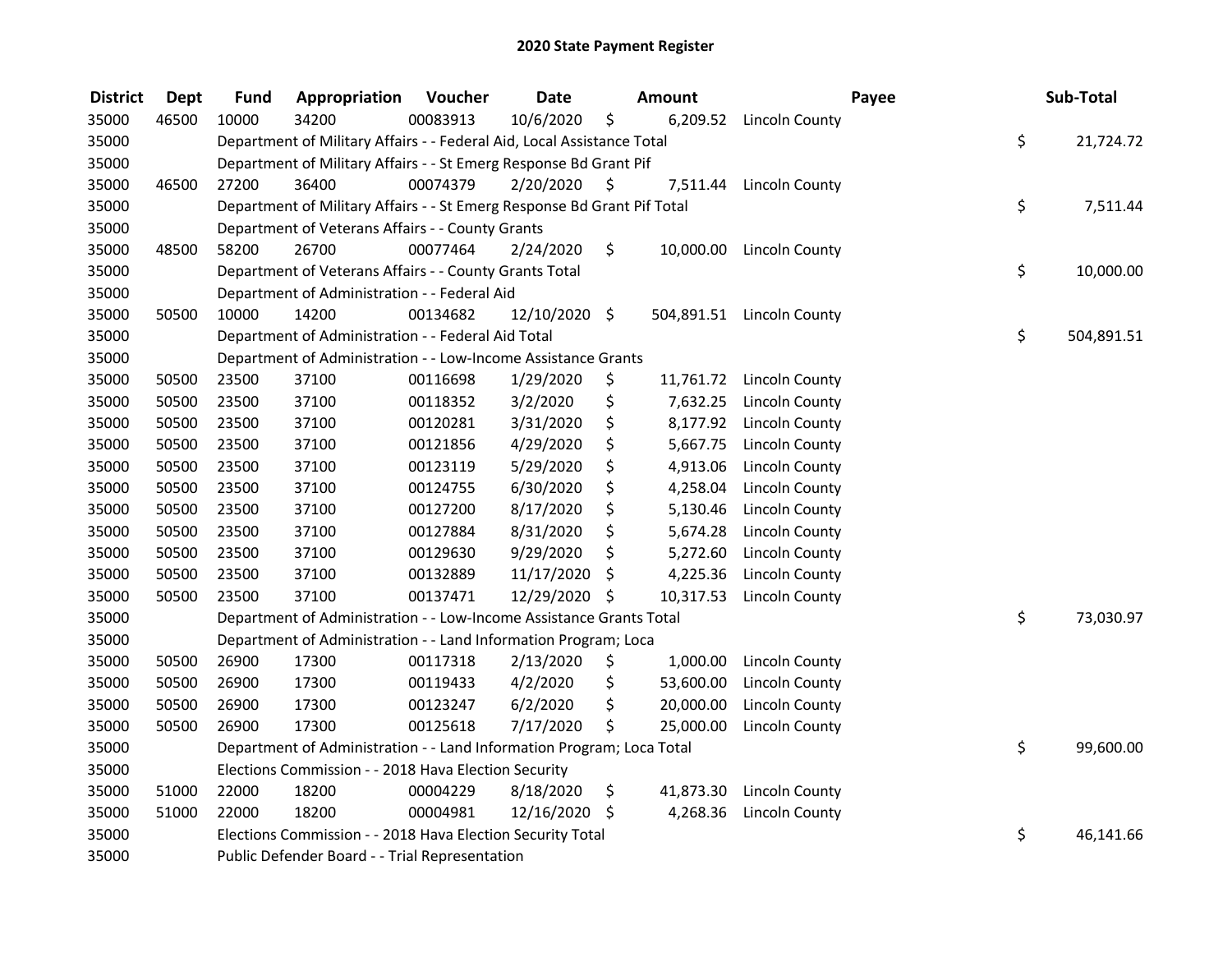| <b>District</b> | <b>Dept</b> | <b>Fund</b> | Appropriation                                                    | Voucher  | <b>Date</b>   |     | Amount       | Payee                                                                                                   | Sub-Total        |
|-----------------|-------------|-------------|------------------------------------------------------------------|----------|---------------|-----|--------------|---------------------------------------------------------------------------------------------------------|------------------|
| 35000           | 55000       | 10000       | 10300                                                            | 00253372 | 7/3/2020      | \$  | 2.80         | Lincoln County                                                                                          |                  |
| 35000           |             |             | Public Defender Board - - Trial Representation Total             |          |               |     |              |                                                                                                         | \$<br>2.80       |
| 35000           |             |             |                                                                  |          |               |     |              | Public Defender Board - - Transcript, Discovery and Records Provided to the Public Defender Board       |                  |
| 35000           | 55000       | 10000       | 10600                                                            | 00228584 | 1/3/2020      | \$  |              | 5.00 Lincoln County                                                                                     |                  |
| 35000           | 55000       | 10000       | 10600                                                            | 00228585 | 1/3/2020      | \$  | 5.00         | Lincoln County                                                                                          |                  |
| 35000           | 55000       | 10000       | 10600                                                            | 00235688 | 2/21/2020     | \$  | 59.00        | <b>Lincoln County</b>                                                                                   |                  |
| 35000           | 55000       | 10000       | 10600                                                            | 00250101 | 6/8/2020      | \$  | 21.40        | <b>Lincoln County</b>                                                                                   |                  |
| 35000           |             |             |                                                                  |          |               |     |              | Public Defender Board - - Transcript, Discovery and Records Provided to the Public Defender Board Total | \$<br>90.40      |
| 35000           |             |             | Department of Revenue - - Warrants and Satisfactions             |          |               |     |              |                                                                                                         |                  |
| 35000           | 56600       | 10000       | 10100                                                            | 00155748 | 1/13/2020     | \$  | 75.00        | <b>Lincoln County</b>                                                                                   |                  |
| 35000           | 56600       | 10000       | 10100                                                            | 00156577 | 1/31/2020     | \$  | 560.00       | <b>Lincoln County</b>                                                                                   |                  |
| 35000           | 56600       | 10000       | 10100                                                            | 00163459 | 3/18/2020     | \$  | 50.00        | <b>Lincoln County</b>                                                                                   |                  |
| 35000           | 56600       | 10000       | 10100                                                            | 00176541 | 8/5/2020      | \$  | 660.00       | <b>Lincoln County</b>                                                                                   |                  |
| 35000           |             |             | Department of Revenue - - Warrants and Satisfactions Total       |          |               |     |              |                                                                                                         | \$<br>1,345.00   |
| 35000           |             |             | Circuit Courts - - Circuit Court Costs                           |          |               |     |              |                                                                                                         |                  |
| 35000           | 62500       | 10000       | 10500                                                            | 00001769 | 1/17/2020     | \$  | 64,840.00    | Lincoln County                                                                                          |                  |
| 35000           | 62500       | 10000       | 10500                                                            | 00001963 | 7/17/2020     | \$  | 113,383.00   | Lincoln County                                                                                          |                  |
| 35000           |             |             | Circuit Courts - - Circuit Court Costs Total                     |          |               |     |              |                                                                                                         | \$<br>178,223.00 |
| 35000           |             |             | Shared Revenue and Tax Relief - - County And Municipal Aid       |          |               |     |              |                                                                                                         |                  |
| 35000           | 83500       | 10000       | 10500                                                            | 00068343 | 7/27/2020     | \$  | 143,889.44   | <b>Lincoln County</b>                                                                                   |                  |
| 35000           | 83500       | 10000       | 10500                                                            | 00072310 | 11/16/2020 \$ |     |              | 759,361.27 Lincoln County                                                                               |                  |
| 35000           |             |             | Shared Revenue and Tax Relief - - County And Municipal Aid Total |          |               |     |              |                                                                                                         | \$<br>903,250.71 |
| 35000           |             |             | Shared Revenue and Tax Relief - - Exempt Computer Aid            |          |               |     |              |                                                                                                         |                  |
| 35000           | 83500       | 10000       | 10900                                                            | 00064607 | 7/27/2020     | \$. |              | 26,216.26 Lincoln County                                                                                |                  |
| 35000           |             |             | Shared Revenue and Tax Relief - - Exempt Computer Aid Total      |          |               |     |              |                                                                                                         | \$<br>26,216.26  |
| 35000           |             |             | Shared Revenue and Tax Relief - - Utility Aid                    |          |               |     |              |                                                                                                         |                  |
| 35000           | 83500       | 10000       | 11000                                                            | 00068343 | 7/27/2020     | \$  | 22,954.70    | <b>Lincoln County</b>                                                                                   |                  |
| 35000           | 83500       | 10000       | 11000                                                            | 00072310 | 11/16/2020    | \$  | 131,705.39   | <b>Lincoln County</b>                                                                                   |                  |
| 35000           |             |             | Shared Revenue and Tax Relief - - Utility Aid Total              |          |               |     |              |                                                                                                         | \$<br>154,660.09 |
| 35000           |             |             | Shared Revenue and Tax Relief - - Personal Property Aid          |          |               |     |              |                                                                                                         |                  |
| 35000           | 83500       | 10000       | 11100                                                            | 00059970 | 5/4/2020      | \$  |              | 38,678.46 Lincoln County                                                                                |                  |
| 35000           |             |             | Shared Revenue and Tax Relief - - Personal Property Aid Total    |          |               |     |              |                                                                                                         | \$<br>38,678.46  |
| 35000           |             |             | Shared Revenue and Tax Relief - - School Lvy Tx/First Dollar Cr  |          |               |     |              |                                                                                                         |                  |
| 35000           | 83500       | 10000       | 30200                                                            | 00063952 | 7/27/2020     | \$  | 797,750.35   | Lincoln County                                                                                          |                  |
| 35000           | 83500       | 10000       | 30200                                                            | 00067343 | 7/27/2020     | \$  | 3,398,759.98 | Lincoln County                                                                                          |                  |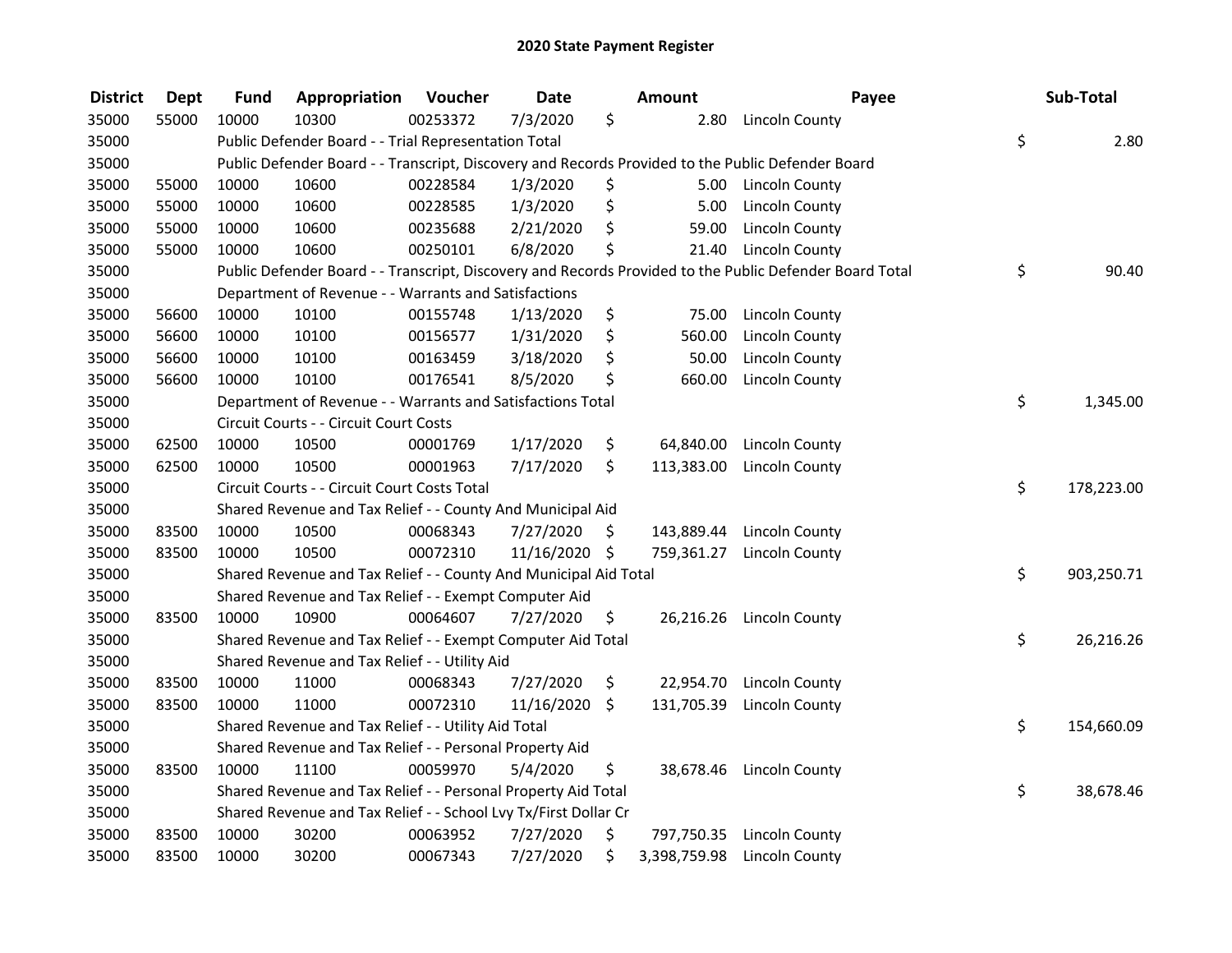| <b>District</b> | <b>Dept</b> | <b>Fund</b> | Appropriation                                                         | Voucher  | Date      |    | Amount |                             | Pavee | Sub-Total     |
|-----------------|-------------|-------------|-----------------------------------------------------------------------|----------|-----------|----|--------|-----------------------------|-------|---------------|
| 35000           |             |             | Shared Revenue and Tax Relief - - School Lvy Tx/First Dollar Cr Total |          |           |    |        |                             |       | 4,196,510.33  |
| 35000           |             |             | Shared Revenue and Tax Relief - - Lottery & Gaming Credit             |          |           |    |        |                             |       |               |
| 35000           | 83500       | 52100       | 36300                                                                 | 00055675 | 3/23/2020 | S. |        | 1.105.795.04 Lincoln County |       |               |
| 35000           |             |             | Shared Revenue and Tax Relief - - Lottery & Gaming Credit Total       |          |           |    |        |                             |       | 1,105,795.04  |
| 35000 Total     |             |             |                                                                       |          |           |    |        |                             |       | 14.060.549.72 |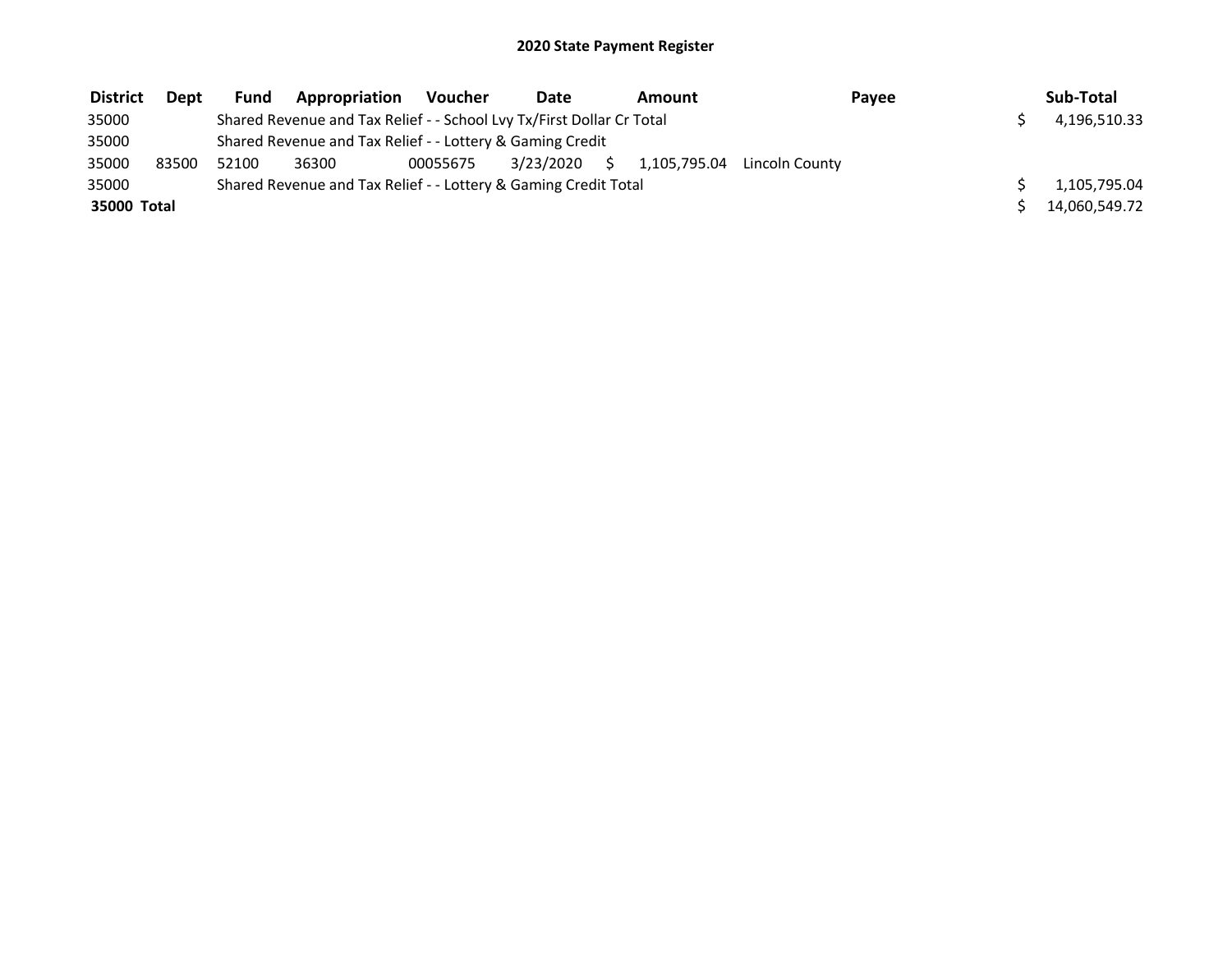| <b>District</b> | <b>Dept</b> | Fund  | Appropriation                                                        | Voucher  | <b>Date</b>   |      | Amount    |                         | Payee | Sub-Total       |
|-----------------|-------------|-------|----------------------------------------------------------------------|----------|---------------|------|-----------|-------------------------|-------|-----------------|
| 35002           |             |       | Dept of Safety & Prof Services - - Fire Dues Distribution            |          |               |      |           |                         |       |                 |
| 35002           | 16500       | 10000 | 22500                                                                | 00036404 | 7/20/2020     | \$   |           | 1,238.64 Town Of Birch  |       |                 |
| 35002           |             |       | Dept of Safety & Prof Services - - Fire Dues Distribution Total      |          |               |      |           |                         |       | \$<br>1,238.64  |
| 35002           |             |       | Dept of Natural Resources - - Aids In Lieu Of Taxes - Gener          |          |               |      |           |                         |       |                 |
| 35002           | 37000       | 10000 | 50300                                                                | 00384738 | 1/23/2020     | \$   |           | 3,737.55 Town Of Birch  |       |                 |
| 35002           | 37000       | 10000 | 50300                                                                | 00384739 | 1/23/2020     | \$   | 758.30    | Town Of Birch           |       |                 |
| 35002           | 37000       | 10000 | 50300                                                                | 00404654 | 4/22/2020     | \$   |           | 100.00 Town Of Birch    |       |                 |
| 35002           |             |       | Dept of Natural Resources - - Aids In Lieu Of Taxes - Gener Total    |          |               |      |           |                         |       | \$<br>4,595.85  |
| 35002           |             |       | Dept of Natural Resources - - Resaids - Cnty Forst, Cl & Mfl         |          |               |      |           |                         |       |                 |
| 35002           | 37000       | 21200 | 57100                                                                | 00417304 | 6/18/2020     | - \$ |           | 2,987.68 Town Of Birch  |       |                 |
| 35002           |             |       | Dept of Natural Resources - - Resaids - Cnty Forst, Cl & Mfl Total   |          |               |      |           |                         |       | \$<br>2,987.68  |
| 35002           |             |       | Dept of Natural Resources - - Aids In Lieu Of Taxes - Sum S          |          |               |      |           |                         |       |                 |
| 35002           | 37000       | 21200 | 57900                                                                | 00404655 | 4/22/2020     | - \$ |           | 188.70 Town Of Birch    |       |                 |
| 35002           |             |       | Dept of Natural Resources - - Aids In Lieu Of Taxes - Sum S Total    |          |               |      |           |                         |       | \$<br>188.70    |
| 35002           |             |       | Dept of Natural Resources - - Fin Asst For Responsible Units         |          |               |      |           |                         |       |                 |
| 35002           | 37000       | 27400 | 67000                                                                | 00412713 | 5/29/2020     | -S   |           | 960.24 Town Of Birch    |       |                 |
| 35002           |             |       | Dept of Natural Resources - - Fin Asst For Responsible Units Total   |          |               |      |           |                         |       | \$<br>960.24    |
| 35002           |             |       | Dept of Natural Resources - - Recycling Consolidation Grants         |          |               |      |           |                         |       |                 |
| 35002           | 37000       | 27400 | 67300                                                                | 00412713 | 5/29/2020     | \$   |           | 144.12 Town Of Birch    |       |                 |
| 35002           |             |       | Dept of Natural Resources - - Recycling Consolidation Grants Total   |          |               |      |           |                         |       | \$<br>144.12    |
| 35002           |             |       | WI Dept of Transportation - - Trns Aids To Mnc.-Sf                   |          |               |      |           |                         |       |                 |
| 35002           | 39500       | 21100 | 19100                                                                | 00476351 | 1/6/2020      | \$   |           | 15,128.15 Town Of Birch |       |                 |
| 35002           | 39500       | 21100 | 19100                                                                | 00506206 | 4/6/2020      | \$   |           | 15,128.15 Town Of Birch |       |                 |
| 35002           | 39500       | 21100 | 19100                                                                | 00543198 | 7/6/2020      | \$   | 15,128.15 | Town Of Birch           |       |                 |
| 35002           | 39500       | 21100 | 19100                                                                | 00586024 | 10/5/2020     | \$   |           | 15,128.18 Town Of Birch |       |                 |
| 35002           |             |       | WI Dept of Transportation - - Trns Aids To Mnc.-Sf Total             |          |               |      |           |                         |       | \$<br>60,512.63 |
| 35002           |             |       | WI Dept of Transportation - - Supplemental Transportation Aids       |          |               |      |           |                         |       |                 |
| 35002           | 39500       | 21100 | 19600                                                                | 00477525 | 1/6/2020      | \$   |           | 10,678.70 Town Of Birch |       |                 |
| 35002           |             |       | WI Dept of Transportation - - Supplemental Transportation Aids Total |          |               |      |           |                         |       | \$<br>10,678.70 |
| 35002           |             |       | WI Dept of Transportation - - Loc Rd Imp Prg St Fd                   |          |               |      |           |                         |       |                 |
| 35002           | 39500       | 21100 | 27800                                                                | 00620730 | 11/30/2020 \$ |      |           | 15,063.78 Town Of Birch |       |                 |
| 35002           |             |       | WI Dept of Transportation - - Loc Rd Imp Prg St Fd Total             |          |               |      |           |                         |       | \$<br>15,063.78 |
| 35002           |             |       | Commissioners of Public Lands - - General Program Operations         |          |               |      |           |                         |       |                 |
| 35002           | 50700       | 10000 | 10100                                                                | 00002867 | 1/13/2020     | \$   | 181.89    | Town Of Birch           |       |                 |
| 35002           |             |       | Commissioners of Public Lands - - General Program Operations Total   |          |               |      |           |                         |       | \$<br>181.89    |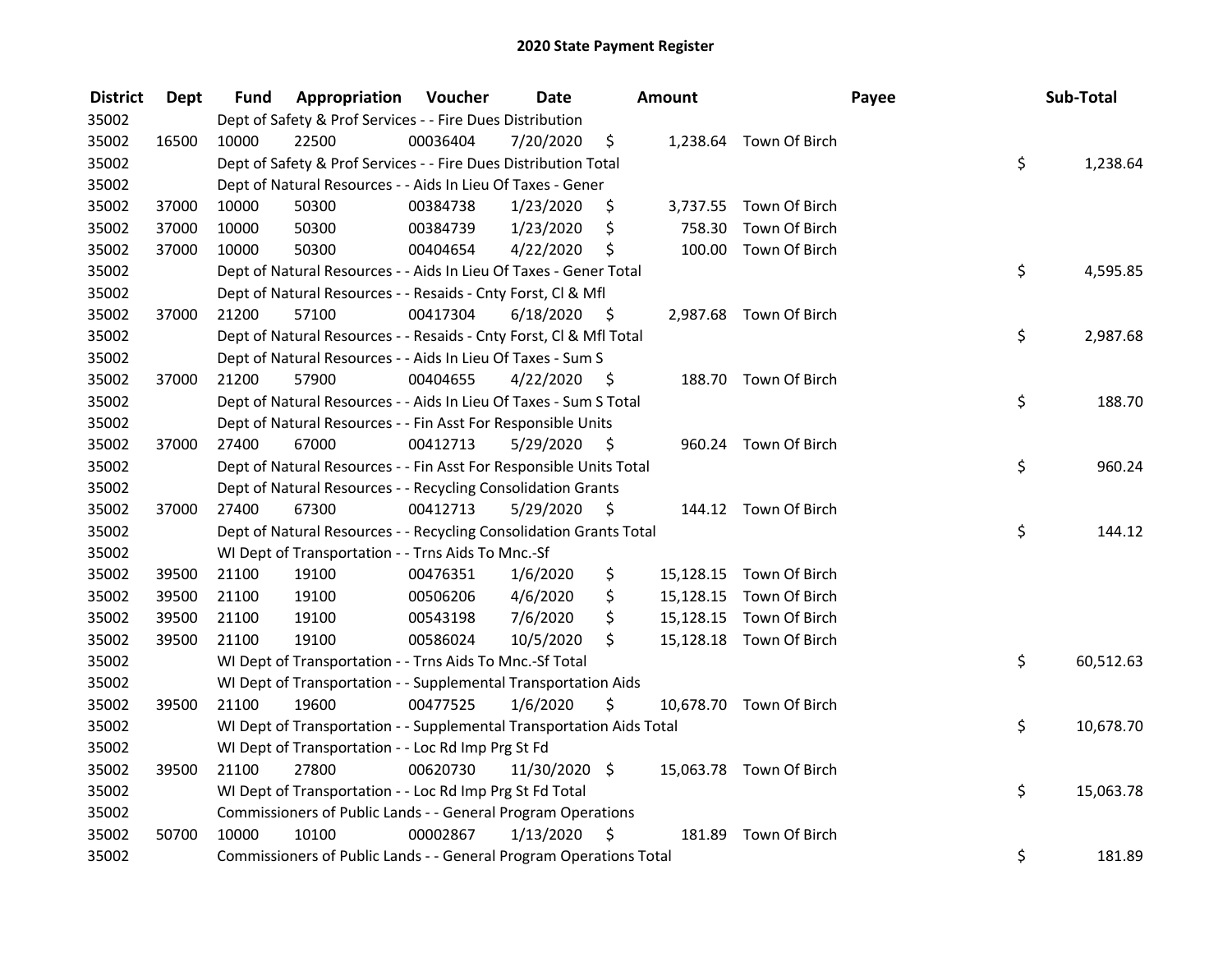| <b>District</b> | Dept  | Fund  | Appropriation                                                    | Voucher  | Date            |     | Amount    |               | Payee |     | Sub-Total  |
|-----------------|-------|-------|------------------------------------------------------------------|----------|-----------------|-----|-----------|---------------|-------|-----|------------|
| 35002           |       |       | Shared Revenue and Tax Relief - - County And Municipal Aid       |          |                 |     |           |               |       |     |            |
| 35002           | 83500 | 10000 | 10500                                                            | 00068325 | 7/27/2020       | - S | 4,880.36  | Town Of Birch |       |     |            |
| 35002           | 83500 | 10000 | 10500                                                            | 00072292 | $11/16/2020$ \$ |     | 27,655.37 | Town Of Birch |       |     |            |
| 35002           |       |       | Shared Revenue and Tax Relief - - County And Municipal Aid Total |          |                 |     |           |               |       | \$. | 32,535.73  |
| 35002           |       |       | Shared Revenue and Tax Relief - - Exempt Computer Aid            |          |                 |     |           |               |       |     |            |
| 35002           | 83500 | 10000 | 10900                                                            | 00065451 | 7/27/2020       | - S | 1.03      | Town Of Birch |       |     |            |
| 35002           |       |       | Shared Revenue and Tax Relief - - Exempt Computer Aid Total      |          |                 |     |           |               |       | \$  | 1.03       |
| 35002           |       |       | Shared Revenue and Tax Relief - - Utility Aid                    |          |                 |     |           |               |       |     |            |
| 35002           | 83500 | 10000 | 11000                                                            | 00068325 | 7/27/2020       | S   | 25.72     | Town Of Birch |       |     |            |
| 35002           | 83500 | 10000 | 11000                                                            | 00072292 | $11/16/2020$ \$ |     | 146.80    | Town Of Birch |       |     |            |
| 35002           |       |       | Shared Revenue and Tax Relief - - Utility Aid Total              |          |                 |     |           |               |       | \$  | 172.52     |
| 35002           |       |       | Shared Revenue and Tax Relief - - Personal Property Aid          |          |                 |     |           |               |       |     |            |
| 35002           | 83500 | 10000 | 11100                                                            | 00060840 | 5/4/2020        | \$  | 23.84     | Town Of Birch |       |     |            |
| 35002           |       |       | Shared Revenue and Tax Relief - - Personal Property Aid Total    |          |                 |     |           |               |       | \$  | 23.84      |
| 35002 Total     |       |       |                                                                  |          |                 |     |           |               |       | Ś   | 129,285.35 |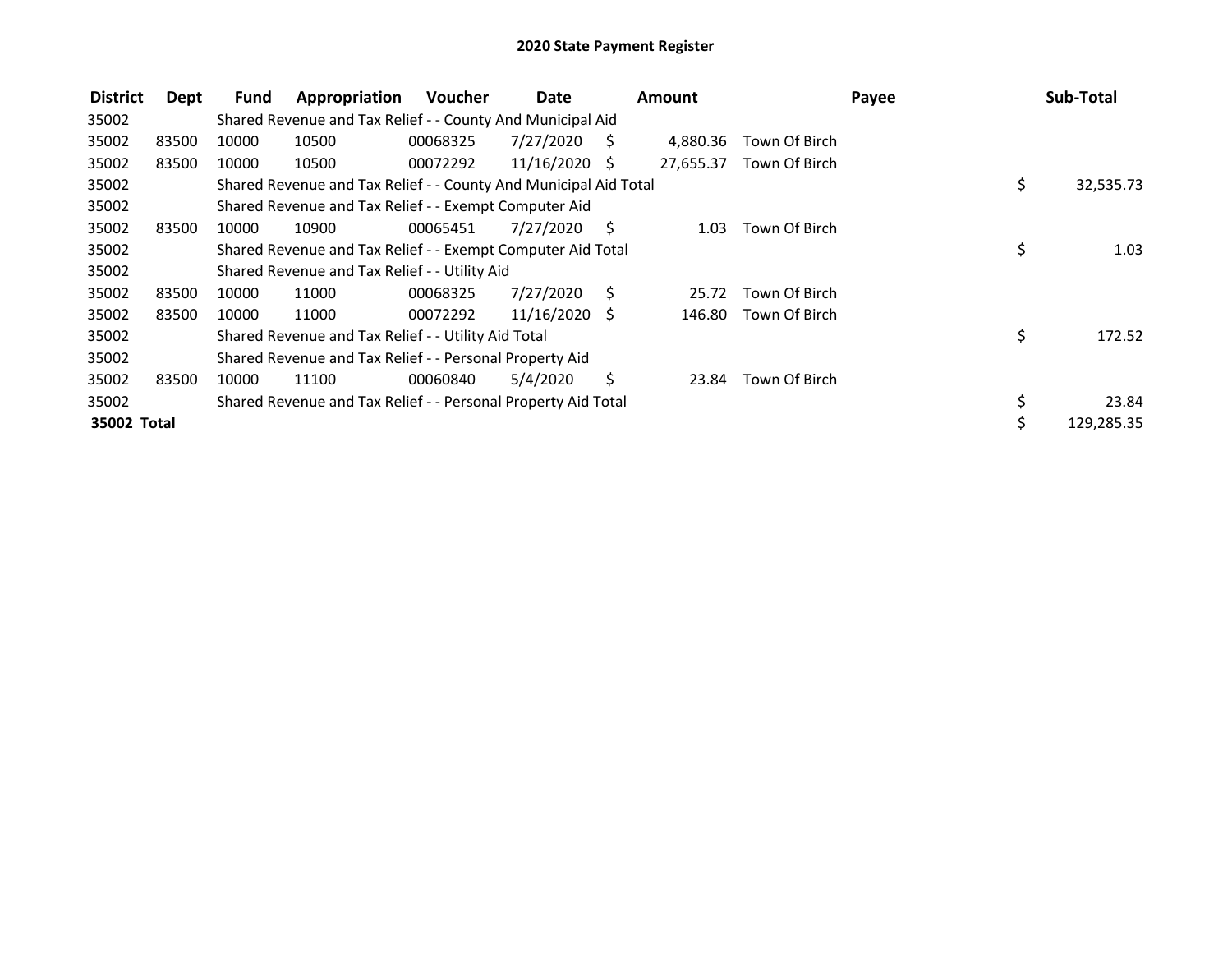| <b>District</b> | Dept  | Fund  | Appropriation                                                      | Voucher  | <b>Date</b>   |                    | <b>Amount</b> | Payee                       | Sub-Total          |
|-----------------|-------|-------|--------------------------------------------------------------------|----------|---------------|--------------------|---------------|-----------------------------|--------------------|
| 35004           |       |       | Dept of Safety & Prof Services - - Fire Dues Distribution          |          |               |                    |               |                             |                    |
| 35004           | 16500 | 10000 | 22500                                                              | 00036405 | 7/20/2020     | \$                 |               | 15,008.46 Town Of Bradley   |                    |
| 35004           |       |       | Dept of Safety & Prof Services - - Fire Dues Distribution Total    |          |               |                    |               |                             | \$<br>15,008.46    |
| 35004           |       |       | Dept of Natural Resources - - Aids In Lieu Of Taxes - Gener        |          |               |                    |               |                             |                    |
| 35004           | 37000 | 10000 | 50300                                                              | 00384683 | 1/22/2020     | $\ddot{\varsigma}$ |               | 8,807.58 Town Of Bradley    |                    |
| 35004           |       |       | Dept of Natural Resources - - Aids In Lieu Of Taxes - Gener Total  |          |               |                    |               |                             | \$<br>8,807.58     |
| 35004           |       |       | Dept of Natural Resources - - Resaids - Cnty Forst, Cl & Mfl       |          |               |                    |               |                             |                    |
| 35004           | 37000 | 21200 | 57100                                                              | 00417305 | 6/18/2020     | - \$               |               | 1,820.94 Town Of Bradley    |                    |
| 35004           |       |       | Dept of Natural Resources - - Resaids - Cnty Forst, Cl & Mfl Total |          |               |                    |               |                             | \$<br>1,820.94     |
| 35004           |       |       | Dept of Natural Resources - - Fin Asst For Responsible Units       |          |               |                    |               |                             |                    |
| 35004           | 37000 | 27400 | 67000                                                              | 00412545 | 5/29/2020     | - \$               |               | 6,289.08 Town Of Bradley    |                    |
| 35004           |       |       | Dept of Natural Resources - - Fin Asst For Responsible Units Total |          |               |                    |               |                             | \$<br>6,289.08     |
| 35004           |       |       | WI Dept of Transportation - - Local supplement                     |          |               |                    |               |                             |                    |
| 35004           | 39500 | 10000 | 20700                                                              | 00599393 | 10/14/2020 \$ |                    |               | 542,000.40 Town Of Bradley  |                    |
| 35004           |       |       | WI Dept of Transportation - - Local supplement Total               |          |               |                    |               |                             | \$<br>542,000.40   |
| 35004           |       |       | WI Dept of Transportation - - Trns Aids To Mnc.-Sf                 |          |               |                    |               |                             |                    |
| 35004           | 39500 | 21100 | 19100                                                              | 00476352 | 1/6/2020      | \$                 |               | 51,679.62 Town Of Bradley   |                    |
| 35004           | 39500 | 21100 | 19100                                                              | 00506207 | 4/6/2020      | \$                 |               | 51,679.62 Town Of Bradley   |                    |
| 35004           | 39500 | 21100 | 19100                                                              | 00543199 | 7/6/2020      | \$                 |               | 51,679.62 Town Of Bradley   |                    |
| 35004           | 39500 | 21100 | 19100                                                              | 00586025 | 10/5/2020     | \$                 |               | 51,679.62 Town Of Bradley   |                    |
| 35004           |       |       | WI Dept of Transportation - - Trns Aids To Mnc.-Sf Total           |          |               |                    |               |                             | \$<br>206,718.48   |
| 35004           |       |       | WI Dept of Transportation - - Loc Trns Facl Implfd                 |          |               |                    |               |                             |                    |
| 35004           | 39500 | 21100 | 27600                                                              | 00599393 | 10/14/2020 \$ |                    |               | (92,567.40) Town Of Bradley |                    |
| 35004           |       |       | WI Dept of Transportation - - Loc Trns Facl Implfd Total           |          |               |                    |               |                             | \$<br>(92, 567.40) |
| 35004           |       |       | Department of Administration - - Federal Aid                       |          |               |                    |               |                             |                    |
| 35004           | 50500 | 10000 | 14200                                                              | 00129965 | 10/2/2020     | \$                 |               | 4,326.84 Town Of Bradley    |                    |
| 35004           | 50500 | 10000 | 14200                                                              | 00134683 | 12/10/2020 \$ |                    |               | 5,306.60 Town Of Bradley    |                    |
| 35004           |       |       | Department of Administration - - Federal Aid Total                 |          |               |                    |               |                             | \$<br>9,633.44     |
| 35004           |       |       | Elections Commission - - 2018 Hava Election Security               |          |               |                    |               |                             |                    |
| 35004           | 51000 | 22000 | 18200                                                              | 00004486 | 9/9/2020      | \$                 |               | 1,971.00 Town Of Bradley    |                    |
| 35004           |       |       | Elections Commission - - 2018 Hava Election Security Total         |          |               |                    |               |                             | \$<br>1,971.00     |
| 35004           |       |       | Shared Revenue and Tax Relief - - County And Municipal Aid         |          |               |                    |               |                             |                    |
| 35004           | 83500 | 10000 | 10500                                                              | 00068326 | 7/27/2020     | \$                 |               | 5,967.30 Town Of Bradley    |                    |
| 35004           | 83500 | 10000 | 10500                                                              | 00072293 | 11/16/2020    | \$                 |               | 33,814.72 Town Of Bradley   |                    |
| 35004           |       |       | Shared Revenue and Tax Relief - - County And Municipal Aid Total   |          |               |                    |               |                             | \$<br>39,782.02    |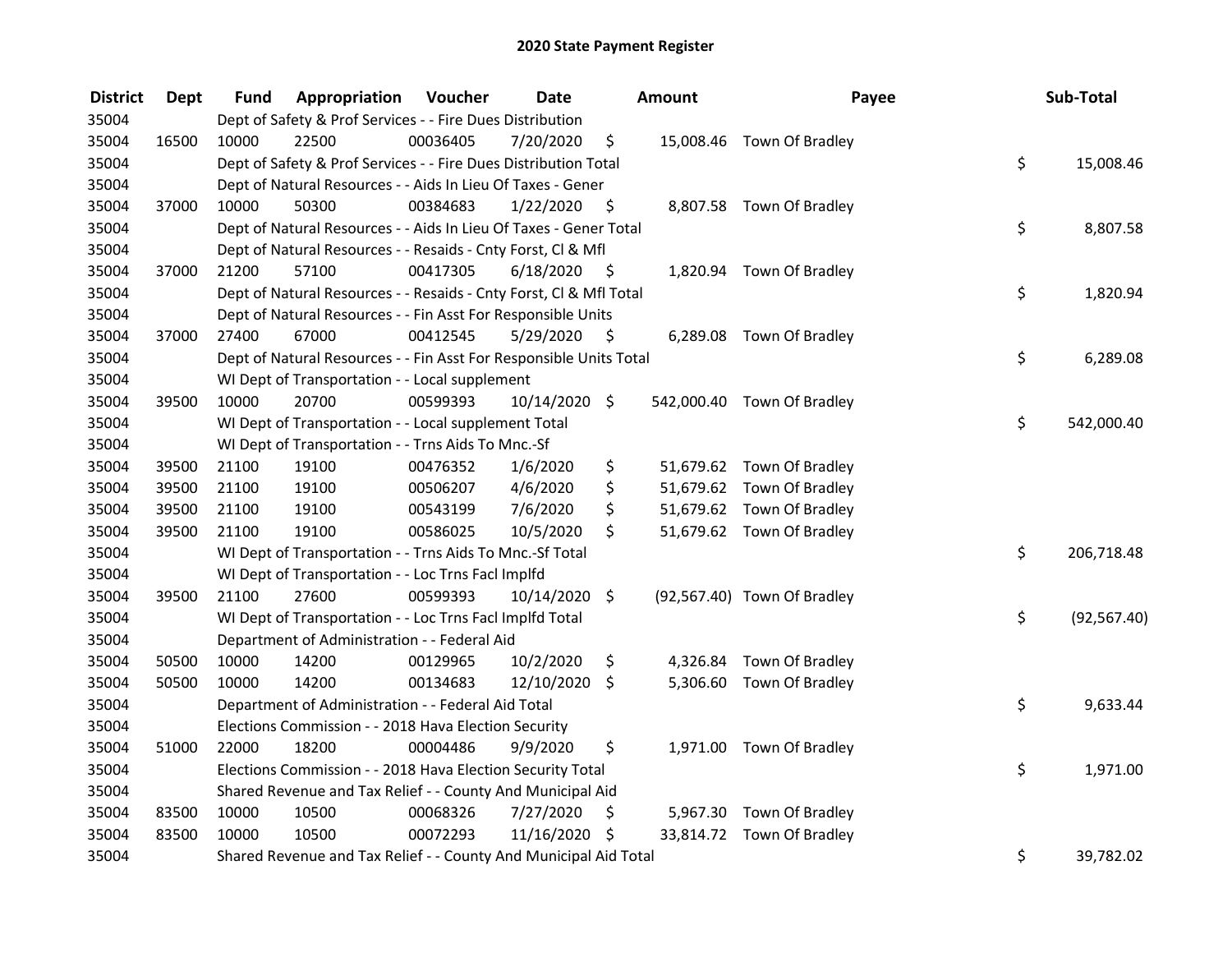| <b>District</b> | Dept  | <b>Fund</b> | Appropriation                                                   | <b>Voucher</b> | Date            |     | <b>Amount</b> | Payee           |     | Sub-Total  |
|-----------------|-------|-------------|-----------------------------------------------------------------|----------------|-----------------|-----|---------------|-----------------|-----|------------|
| 35004           |       |             | Shared Revenue and Tax Relief - - Exempt Computer Aid           |                |                 |     |               |                 |     |            |
| 35004           | 83500 | 10000       | 10900                                                           | 00065452       | 7/27/2020       | S   | 165.24        | Town Of Bradley |     |            |
| 35004           |       |             | Shared Revenue and Tax Relief - - Exempt Computer Aid Total     |                |                 |     |               |                 | \$  | 165.24     |
| 35004           |       |             | Shared Revenue and Tax Relief - - Utility Aid                   |                |                 |     |               |                 |     |            |
| 35004           | 83500 | 10000       | 11000                                                           | 00068326       | 7/27/2020       | S   | 2.172.33      | Town Of Bradley |     |            |
| 35004           | 83500 | 10000       | 11000                                                           | 00072293       | $11/16/2020$ \$ |     | 12,453.29     | Town Of Bradley |     |            |
| 35004           |       |             | Shared Revenue and Tax Relief - - Utility Aid Total             |                |                 |     |               |                 | \$. | 14,625.62  |
| 35004           |       |             | Shared Revenue and Tax Relief - - Personal Property Aid         |                |                 |     |               |                 |     |            |
| 35004           | 83500 | 10000       | 11100                                                           | 00060841       | 5/4/2020        | S.  | 671.96        | Town Of Bradley |     |            |
| 35004           |       |             | Shared Revenue and Tax Relief - - Personal Property Aid Total   |                |                 |     |               |                 | \$  | 671.96     |
| 35004           |       |             | Shared Revenue and Tax Relief - - Lottery & Gaming Credit       |                |                 |     |               |                 |     |            |
| 35004           | 83500 | 52100       | 36300                                                           | 00055387       | 3/23/2020       | - S | 2.064.16      | Town Of Bradley |     |            |
| 35004           |       |             | Shared Revenue and Tax Relief - - Lottery & Gaming Credit Total |                |                 |     |               |                 |     | 2,064.16   |
| 35004 Total     |       |             |                                                                 |                |                 |     |               |                 | \$  | 756,990.98 |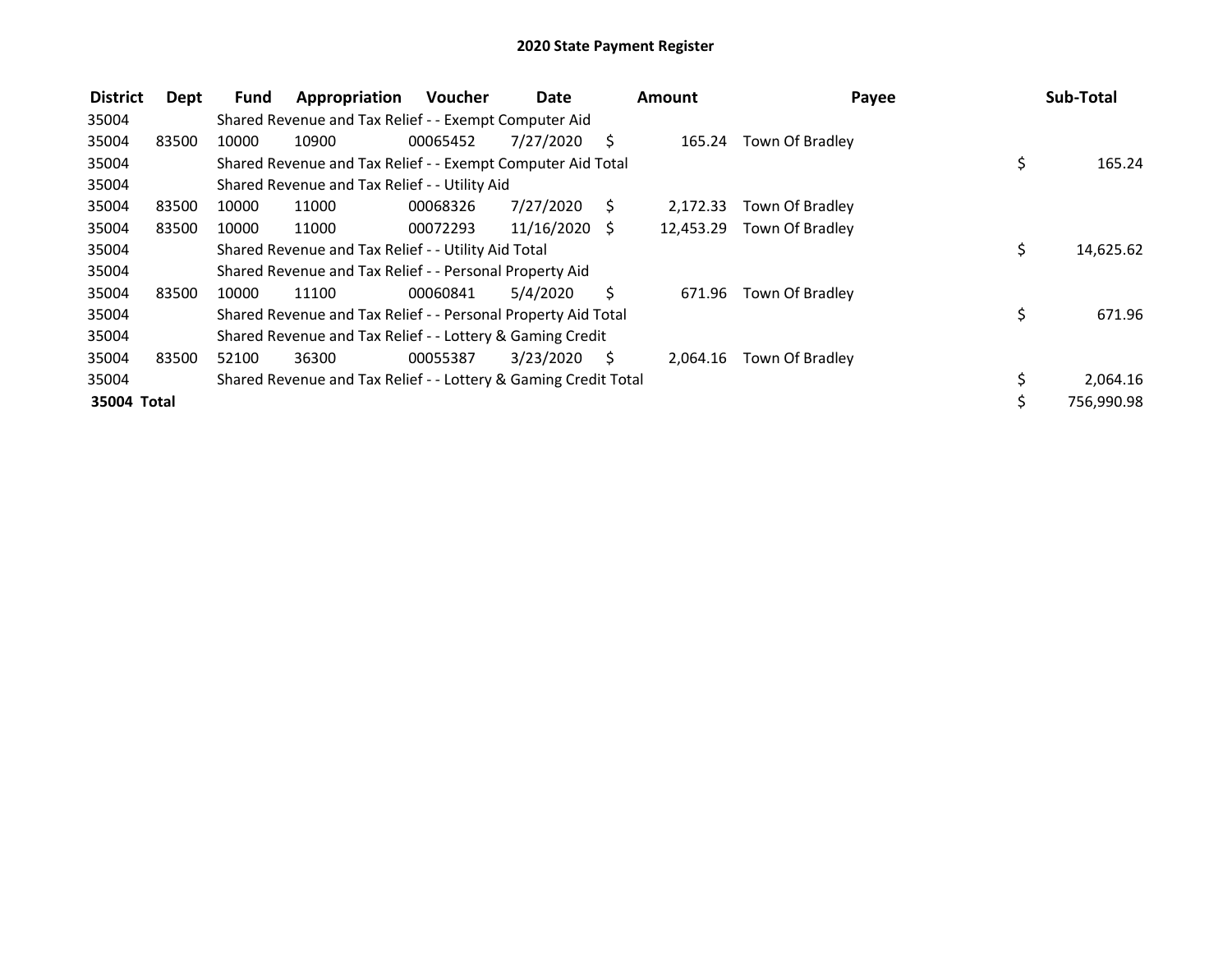| <b>District</b> | <b>Dept</b> | Fund  | Appropriation                                                      | Voucher  | <b>Date</b>     |         | Amount    | Payee                     | Sub-Total        |
|-----------------|-------------|-------|--------------------------------------------------------------------|----------|-----------------|---------|-----------|---------------------------|------------------|
| 35006           |             |       | Dept of Safety & Prof Services - - Fire Dues Distribution          |          |                 |         |           |                           |                  |
| 35006           | 16500       | 10000 | 22500                                                              | 00036406 | 7/20/2020       | \$      |           | 2,376.16 Town Of Corning  |                  |
| 35006           |             |       | Dept of Safety & Prof Services - - Fire Dues Distribution Total    |          |                 |         |           |                           | \$<br>2,376.16   |
| 35006           |             |       | Dept of Natural Resources - - Aids In Lieu Of Taxes - Gener        |          |                 |         |           |                           |                  |
| 35006           | 37000       | 10000 | 50300                                                              | 00384691 | 1/22/2020       | \$      |           | 11,573.63 Town Of Corning |                  |
| 35006           | 37000       | 10000 | 50300                                                              | 00384692 | 1/22/2020       | \$      | 30,299.00 | Town Of Corning           |                  |
| 35006           | 37000       | 10000 | 50300                                                              | 00384693 | 1/22/2020       | \$      |           | 4,631.79 Town Of Corning  |                  |
| 35006           | 37000       | 10000 | 50300                                                              | 00403911 | 4/21/2020       | \$      |           | 153.91 Town Of Corning    |                  |
| 35006           |             |       | Dept of Natural Resources - - Aids In Lieu Of Taxes - Gener Total  |          |                 |         |           |                           | \$<br>46,658.33  |
| 35006           |             |       | Dept of Natural Resources - - General Program Operations --        |          |                 |         |           |                           |                  |
| 35006           | 37000       | 21200 | 25400                                                              | 00447119 | $11/17/2020$ \$ |         | 298.00    | Town Of Corning           |                  |
| 35006           | 37000       | 21200 | 25400                                                              | 00452826 | 12/17/2020 \$   |         |           | 528.13 Town Of Corning    |                  |
| 35006           |             |       | Dept of Natural Resources - - General Program Operations -- Total  |          |                 |         |           |                           | \$<br>826.13     |
| 35006           |             |       | Dept of Natural Resources - - Resaids - Cnty Forst, CI & Mfl       |          |                 |         |           |                           |                  |
| 35006           | 37000       | 21200 | 57100                                                              | 00417306 | 6/18/2020       | - \$    |           | 11,320.50 Town Of Corning |                  |
| 35006           |             |       | Dept of Natural Resources - - Resaids - Cnty Forst, Cl & Mfl Total |          |                 |         |           |                           | \$<br>11,320.50  |
| 35006           |             |       | Dept of Natural Resources - - Aids In Lieu Of Taxes - Sum S        |          |                 |         |           |                           |                  |
| 35006           | 37000       | 21200 | 57900                                                              | 00403910 | 4/21/2020       | -\$     |           | 1,408.00 Town Of Corning  |                  |
| 35006           |             |       | Dept of Natural Resources - - Aids In Lieu Of Taxes - Sum S Total  |          |                 |         |           |                           | \$<br>1,408.00   |
| 35006           |             |       | Dept of Natural Resources - - Fin Asst For Responsible Units       |          |                 |         |           |                           |                  |
| 35006           | 37000       | 27400 | 67000                                                              | 00412995 | 5/29/2020       | - \$    |           | 1,733.50 Town Of Corning  |                  |
| 35006           |             |       | Dept of Natural Resources - - Fin Asst For Responsible Units Total |          |                 |         |           |                           | \$<br>1,733.50   |
| 35006           |             |       | WI Dept of Transportation - - Trns Aids To Mnc.-Sf                 |          |                 |         |           |                           |                  |
| 35006           | 39500       | 21100 | 19100                                                              | 00476353 | 1/6/2020        | \$      |           | 63,748.71 Town Of Corning |                  |
| 35006           | 39500       | 21100 | 19100                                                              | 00506208 | 4/6/2020        | \$      |           | 63,748.71 Town Of Corning |                  |
| 35006           | 39500       | 21100 | 19100                                                              | 00543200 | 7/6/2020        | \$      |           | 63,748.71 Town Of Corning |                  |
| 35006           | 39500       | 21100 | 19100                                                              | 00586026 | 10/5/2020       | $\zeta$ |           | 63,748.71 Town Of Corning |                  |
| 35006           |             |       | WI Dept of Transportation - - Trns Aids To Mnc.-Sf Total           |          |                 |         |           |                           | \$<br>254,994.84 |
| 35006           |             |       | Elections Commission - - 2018 Hava Election Security               |          |                 |         |           |                           |                  |
| 35006           | 51000       | 22000 | 18200                                                              | 00004919 | 11/25/2020 \$   |         |           | 772.00 Town Of Corning    |                  |
| 35006           |             |       | Elections Commission - - 2018 Hava Election Security Total         |          |                 |         |           |                           | \$<br>772.00     |
| 35006           |             |       | Shared Revenue and Tax Relief - - County And Municipal Aid         |          |                 |         |           |                           |                  |
| 35006           | 83500       | 10000 | 10500                                                              | 00068327 | 7/27/2020       | \$      |           | 4,460.83 Town Of Corning  |                  |
| 35006           | 83500       | 10000 | 10500                                                              | 00072294 | 11/16/2020      | \$      |           | 25,278.06 Town Of Corning |                  |
| 35006           |             |       | Shared Revenue and Tax Relief - - County And Municipal Aid Total   |          |                 |         |           |                           | \$<br>29,738.89  |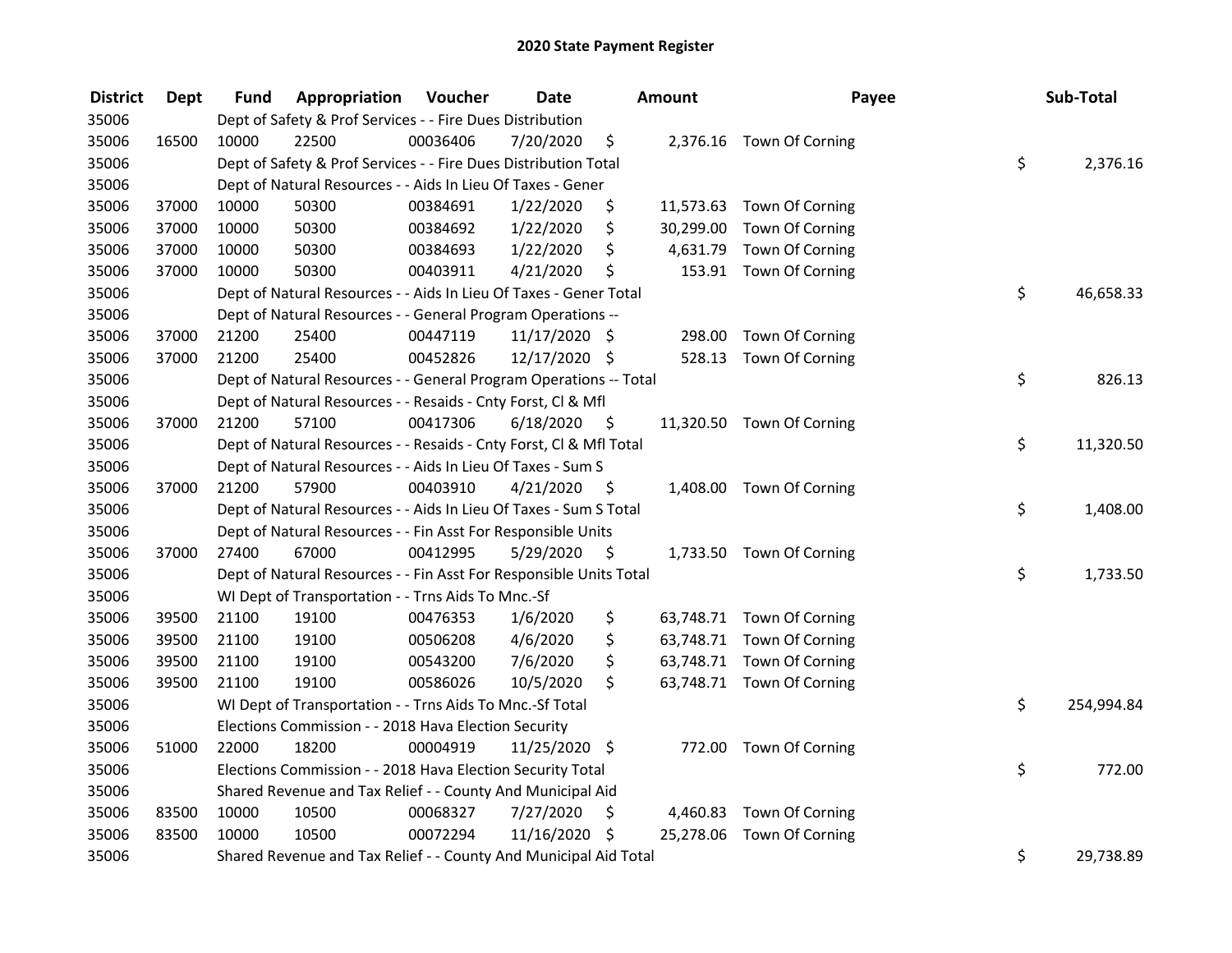| <b>District</b> | <b>Dept</b> | <b>Fund</b> | <b>Appropriation</b>                                          | <b>Voucher</b> | Date      | Amount | Payee           | Sub-Total  |
|-----------------|-------------|-------------|---------------------------------------------------------------|----------------|-----------|--------|-----------------|------------|
| 35006           |             |             | Shared Revenue and Tax Relief - - Exempt Computer Aid         |                |           |        |                 |            |
| 35006           | 83500       | 10000       | 10900                                                         | 00065453       | 7/27/2020 | 5.19   | Town Of Corning |            |
| 35006           |             |             | Shared Revenue and Tax Relief - - Exempt Computer Aid Total   |                |           |        |                 | 5.19       |
| 35006           |             |             | Shared Revenue and Tax Relief - - Personal Property Aid       |                |           |        |                 |            |
| 35006           | 83500       | 10000       | 11100                                                         | 00060842       | 5/4/2020  | 66.25  | Town Of Corning |            |
| 35006           |             |             | Shared Revenue and Tax Relief - - Personal Property Aid Total |                |           |        |                 | 66.25      |
| 35006 Total     |             |             |                                                               |                |           |        |                 | 349,899.79 |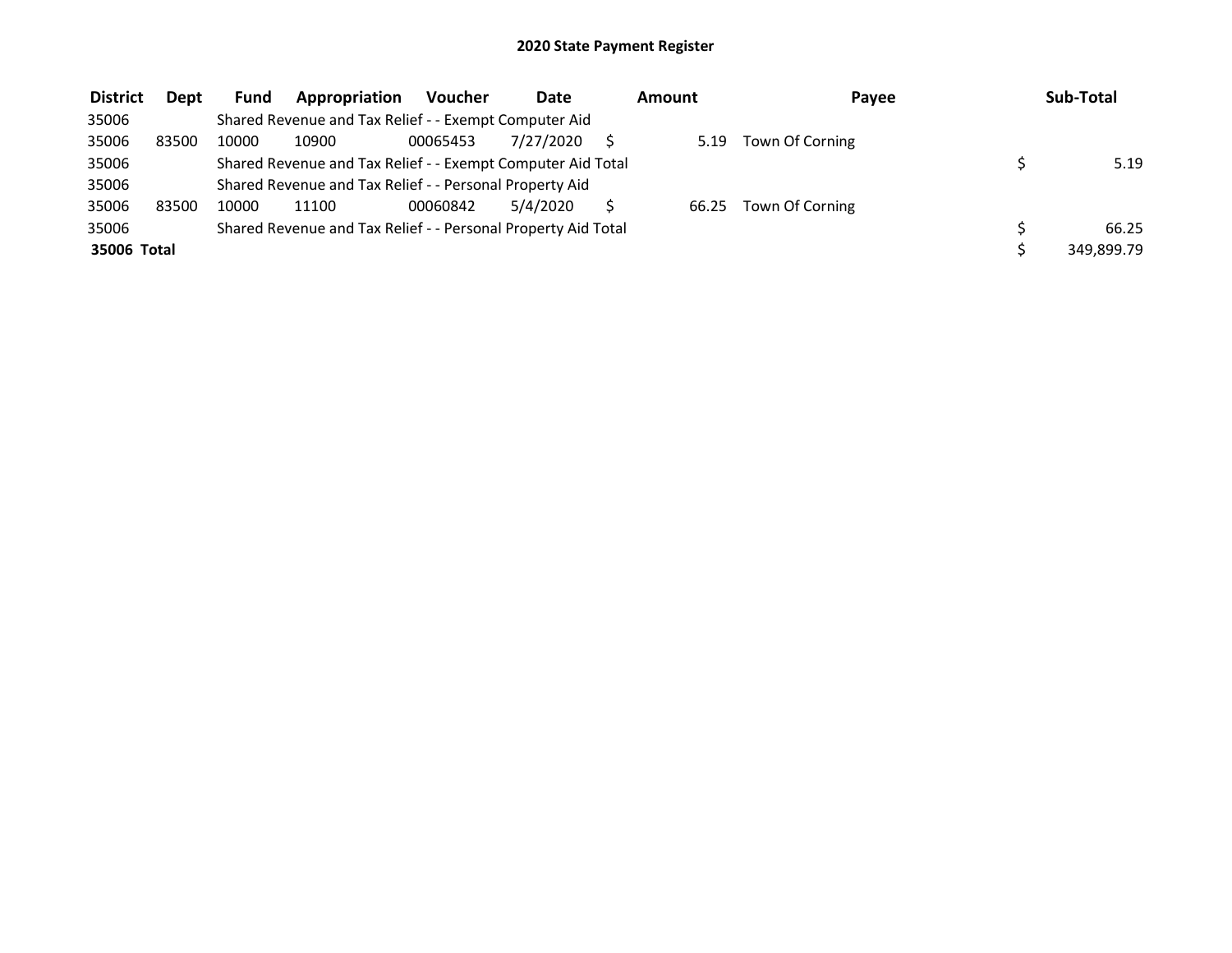| <b>District</b> | Dept  | <b>Fund</b> | Appropriation                                                      | Voucher  | <b>Date</b>   |      | <b>Amount</b> | Payee            | Sub-Total        |
|-----------------|-------|-------------|--------------------------------------------------------------------|----------|---------------|------|---------------|------------------|------------------|
| 35008           |       |             | Dept of Safety & Prof Services - - Fire Dues Distribution          |          |               |      |               |                  |                  |
| 35008           | 16500 | 10000       | 22500                                                              | 00036407 | 7/20/2020     | \$   | 1,561.64      | Harding, Town of |                  |
| 35008           |       |             | Dept of Safety & Prof Services - - Fire Dues Distribution Total    |          |               |      |               |                  | \$<br>1,561.64   |
| 35008           |       |             | Dept of Natural Resources - - Aids In Lieu Of Taxes - Gener        |          |               |      |               |                  |                  |
| 35008           | 37000 | 10000       | 50300                                                              | 00384731 | 1/22/2020     | \$   | 34,949.12     | Harding, Town of |                  |
| 35008           |       |             | Dept of Natural Resources - - Aids In Lieu Of Taxes - Gener Total  |          |               |      |               |                  | \$<br>34,949.12  |
| 35008           |       |             | Dept of Natural Resources - - Resaids - Cnty Forst, CI & Mfl       |          |               |      |               |                  |                  |
| 35008           | 37000 | 21200       | 57100                                                              | 00417307 | 6/18/2020     | - \$ | 8,416.16      | Harding, Town of |                  |
| 35008           |       |             | Dept of Natural Resources - - Resaids - Cnty Forst, CI & Mfl Total |          |               |      |               |                  | \$<br>8,416.16   |
| 35008           |       |             | Dept of Natural Resources - - Fin Asst For Responsible Units       |          |               |      |               |                  |                  |
| 35008           | 37000 | 27400       | 67000                                                              | 00413321 | 5/29/2020     | - \$ | 1,024.41      | Harding, Town of |                  |
| 35008           |       |             | Dept of Natural Resources - - Fin Asst For Responsible Units Total |          |               |      |               |                  | \$<br>1,024.41   |
| 35008           |       |             | WI Dept of Transportation - - Trns Aids To Mnc.-Sf                 |          |               |      |               |                  |                  |
| 35008           | 39500 | 21100       | 19100                                                              | 00476354 | 1/6/2020      | \$   | 22,226.31     | Harding, Town of |                  |
| 35008           | 39500 | 21100       | 19100                                                              | 00506209 | 4/6/2020      | \$   | 22,226.31     | Harding, Town of |                  |
| 35008           | 39500 | 21100       | 19100                                                              | 00543201 | 7/6/2020      | \$   | 22,226.31     | Harding, Town of |                  |
| 35008           | 39500 | 21100       | 19100                                                              | 00586027 | 10/5/2020     | \$   | 22,226.31     | Harding, Town of |                  |
| 35008           |       |             | WI Dept of Transportation - - Trns Aids To Mnc.-Sf Total           |          |               |      |               |                  | \$<br>88,905.24  |
| 35008           |       |             | Shared Revenue and Tax Relief - - County And Municipal Aid         |          |               |      |               |                  |                  |
| 35008           | 83500 | 10000       | 10500                                                              | 00068328 | 7/27/2020     | S    | 1,221.69      | Harding, Town of |                  |
| 35008           | 83500 | 10000       | 10500                                                              | 00072295 | 11/16/2020 \$ |      | 6,922.92      | Harding, Town of |                  |
| 35008           |       |             | Shared Revenue and Tax Relief - - County And Municipal Aid Total   |          |               |      |               |                  | \$<br>8,144.61   |
| 35008           |       |             | Shared Revenue and Tax Relief - - Exempt Computer Aid              |          |               |      |               |                  |                  |
| 35008           | 83500 | 10000       | 10900                                                              | 00065454 | 7/27/2020     | \$   | 5.19          | Harding, Town of |                  |
| 35008           |       |             | Shared Revenue and Tax Relief - - Exempt Computer Aid Total        |          |               |      |               |                  | \$<br>5.19       |
| 35008 Total     |       |             |                                                                    |          |               |      |               |                  | \$<br>143,006.37 |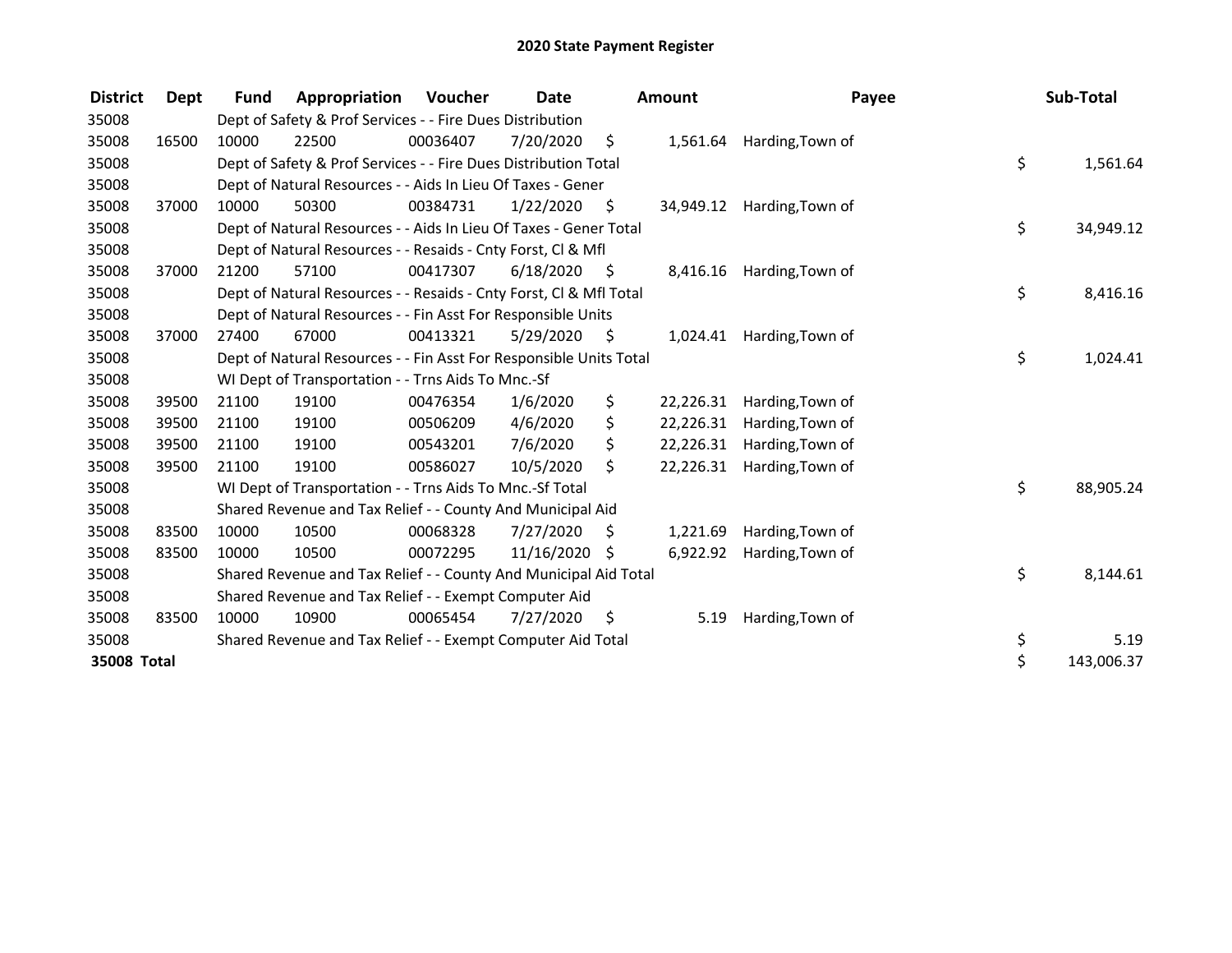| <b>District</b> | Dept  | <b>Fund</b> | Appropriation                                                       | Voucher  | <b>Date</b> |    | Amount    | Payee                      | Sub-Total        |
|-----------------|-------|-------------|---------------------------------------------------------------------|----------|-------------|----|-----------|----------------------------|------------------|
| 35010           |       |             | Dept of Safety & Prof Services - - Fire Dues Distribution           |          |             |    |           |                            |                  |
| 35010           | 16500 | 10000       | 22500                                                               | 00036408 | 7/20/2020   | \$ |           | 4,897.71 Town Of Harrison  |                  |
| 35010           |       |             | Dept of Safety & Prof Services - - Fire Dues Distribution Total     |          |             |    |           |                            | \$<br>4,897.71   |
| 35010           |       |             | Dept of Natural Resources - - Aids In Lieu Of Taxes - Gener         |          |             |    |           |                            |                  |
| 35010           | 37000 | 10000       | 50300                                                               | 00384703 | 1/22/2020   | \$ | 756.25    | Town Of Harrison           |                  |
| 35010           | 37000 | 10000       | 50300                                                               | 00404098 | 4/21/2020   | \$ | 36.80     | Town Of Harrison           |                  |
| 35010           |       |             | Dept of Natural Resources - - Aids In Lieu Of Taxes - Gener Total   |          |             |    |           |                            | \$<br>793.05     |
| 35010           |       |             | Dept of Natural Resources - - Resaids - Cnty Forst, Cl & Mfl        |          |             |    |           |                            |                  |
| 35010           | 37000 | 21200       | 57100                                                               | 00417308 | 6/18/2020   | \$ |           | 8,281.30 Town Of Harrison  |                  |
| 35010           |       |             | Dept of Natural Resources - - Resaids - Cnty Forst, Cl & Mfl Total  |          |             |    |           |                            | \$<br>8,281.30   |
| 35010           |       |             | Dept of Natural Resources - - Aids In Lieu Of Taxes - Sum S         |          |             |    |           |                            |                  |
| 35010           | 37000 | 21200       | 57900                                                               | 00404099 | 4/21/2020   | \$ | 38.88     | Town Of Harrison           |                  |
| 35010           | 37000 | 21200       | 57900                                                               | 00404100 | 4/21/2020   | \$ | 4.09      | Town Of Harrison           |                  |
| 35010           |       |             | Dept of Natural Resources - - Aids In Lieu Of Taxes - Sum S Total   |          |             |    |           |                            | \$<br>42.97      |
| 35010           |       |             | WI Dept of Transportation - - Trns Aids To Mnc.-Sf                  |          |             |    |           |                            |                  |
| 35010           | 39500 | 21100       | 19100                                                               | 00476355 | 1/6/2020    | \$ |           | 38,303.10 Town Of Harrison |                  |
| 35010           | 39500 | 21100       | 19100                                                               | 00506210 | 4/6/2020    | \$ | 38,303.10 | Town Of Harrison           |                  |
| 35010           | 39500 | 21100       | 19100                                                               | 00543202 | 7/6/2020    | \$ | 38,303.10 | Town Of Harrison           |                  |
| 35010           | 39500 | 21100       | 19100                                                               | 00586028 | 10/5/2020   | \$ | 38,303.10 | Town Of Harrison           |                  |
| 35010           |       |             | WI Dept of Transportation - - Trns Aids To Mnc.-Sf Total            |          |             |    |           |                            | \$<br>153,212.40 |
| 35010           |       |             | Shared Revenue and Tax Relief - - County And Municipal Aid          |          |             |    |           |                            |                  |
| 35010           | 83500 | 10000       | 10500                                                               | 00068329 | 7/27/2020   | S  |           | 2,607.93 Town Of Harrison  |                  |
| 35010           | 83500 | 10000       | 10500                                                               | 00072296 | 11/16/2020  | \$ |           | 14,778.24 Town Of Harrison |                  |
| 35010           |       |             | Shared Revenue and Tax Relief - - County And Municipal Aid Total    |          |             |    |           |                            | \$<br>17,386.17  |
| 35010           |       |             | Shared Revenue and Tax Relief - - Exempt Computer Aid               |          |             |    |           |                            |                  |
| 35010           | 83500 | 10000       | 10900                                                               | 00065455 | 7/27/2020   | \$ | 2.08      | Town Of Harrison           |                  |
| 35010           |       |             | Shared Revenue and Tax Relief - - Exempt Computer Aid Total         |          |             |    |           |                            | \$<br>2.08       |
| 35010           |       |             | Shared Revenue and Tax Relief - - Personal Property Aid             |          |             |    |           |                            |                  |
| 35010           | 83500 | 10000       | 11100                                                               | 00060843 | 5/4/2020    | \$ |           | 9.05 Town Of Harrison      |                  |
| 35010           |       |             | Shared Revenue and Tax Relief - - Personal Property Aid Total       |          |             |    |           |                            | \$<br>9.05       |
| 35010           |       |             | Shared Revenue and Tax Relief - - Payments For Municipal Svcs       |          |             |    |           |                            |                  |
| 35010           | 83500 | 10000       | 50100                                                               | 00054686 | 2/3/2020    | \$ | 49.03     | Town Of Harrison           |                  |
| 35010           |       |             | Shared Revenue and Tax Relief - - Payments For Municipal Svcs Total |          |             |    |           |                            | \$<br>49.03      |
| 35010 Total     |       |             |                                                                     |          |             |    |           |                            | \$<br>184,673.76 |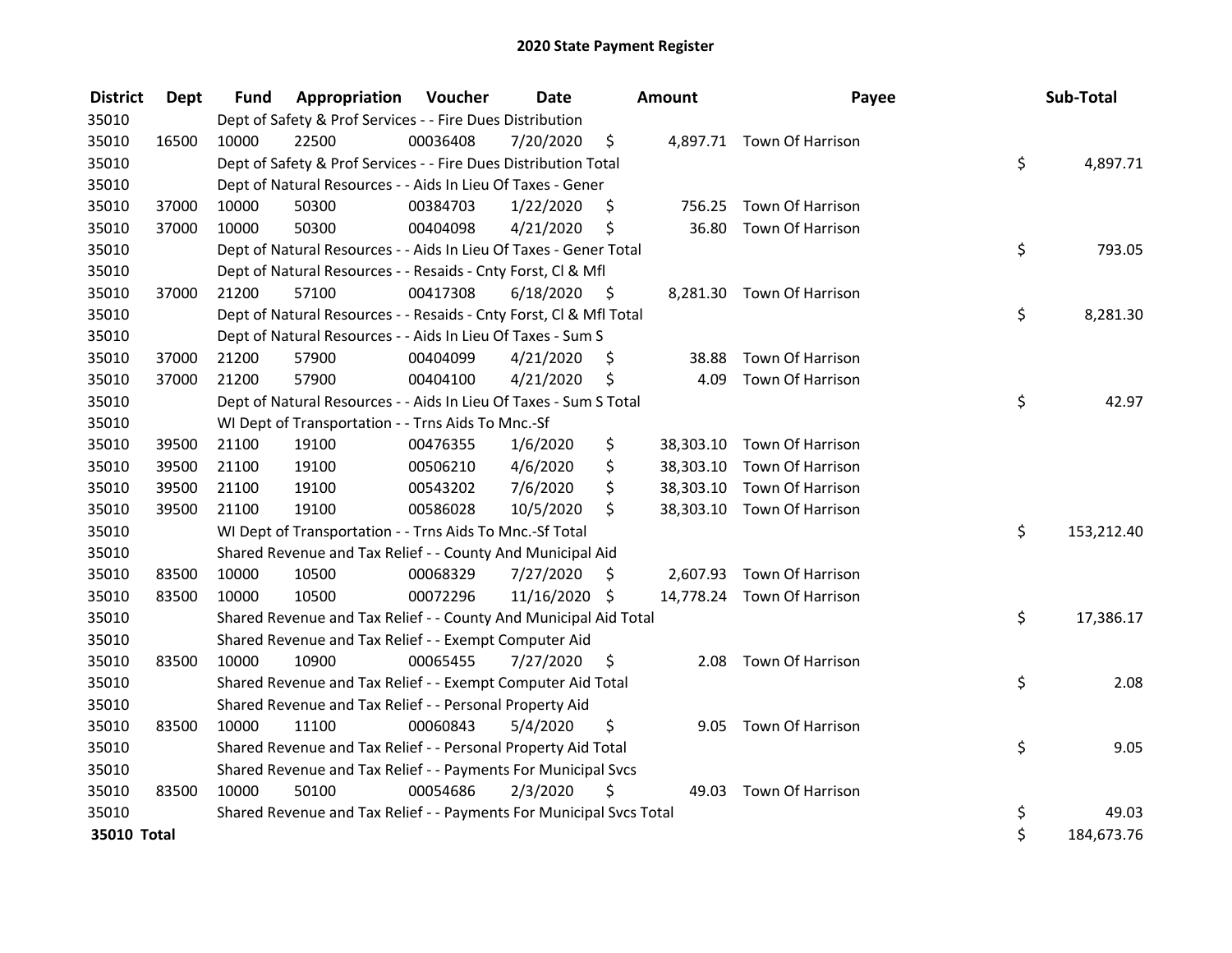| <b>District</b> | <b>Dept</b> | Fund  | Appropriation                                                      | Voucher  | <b>Date</b>   |      | Amount |                        | Payee | Sub-Total       |
|-----------------|-------------|-------|--------------------------------------------------------------------|----------|---------------|------|--------|------------------------|-------|-----------------|
| 35012           |             |       | Dept of Safety & Prof Services - - Fire Dues Distribution          |          |               |      |        |                        |       |                 |
| 35012           | 16500       | 10000 | 22500                                                              | 00036409 | 7/20/2020     | \$   |        | 5,834.04 Town Of King  |       |                 |
| 35012           |             |       | Dept of Safety & Prof Services - - Fire Dues Distribution Total    |          |               |      |        |                        |       | \$<br>5,834.04  |
| 35012           |             |       | Dept of Natural Resources - - Aids In Lieu Of Taxes - Gener        |          |               |      |        |                        |       |                 |
| 35012           | 37000       | 10000 | 50300                                                              | 00384706 | 1/22/2020     | \$   |        | 2,078.34 Town Of King  |       |                 |
| 35012           | 37000       | 10000 | 50300                                                              | 00384707 | 1/22/2020     | \$   |        | 42,016.25 Town Of King |       |                 |
| 35012           |             |       | Dept of Natural Resources - - Aids In Lieu Of Taxes - Gener Total  |          |               |      |        |                        |       | \$<br>44,094.59 |
| 35012           |             |       | Dept of Natural Resources - - Resaids - Cnty Forst, Cl & Mfl       |          |               |      |        |                        |       |                 |
| 35012           | 37000       | 21200 | 57100                                                              | 00417309 | 6/18/2020     | - \$ |        | 1,640.17 Town Of King  |       |                 |
| 35012           |             |       | Dept of Natural Resources - - Resaids - Cnty Forst, Cl & Mfl Total |          |               |      |        |                        |       | \$<br>1,640.17  |
| 35012           |             |       | Dept of Natural Resources - - Aids In Lieu Of Taxes - Sum S        |          |               |      |        |                        |       |                 |
| 35012           | 37000       | 21200 | 57900                                                              | 00404133 | 4/21/2020     | - \$ |        | 406.66 Town Of King    |       |                 |
| 35012           |             |       | Dept of Natural Resources - - Aids In Lieu Of Taxes - Sum S Total  |          |               |      |        |                        |       | \$<br>406.66    |
| 35012           |             |       | Dept of Natural Resources - - Fin Asst For Responsible Units       |          |               |      |        |                        |       |                 |
| 35012           | 37000       | 27400 | 67000                                                              | 00412509 | 5/29/2020     | \$   |        | 2,614.51 Town Of King  |       |                 |
| 35012           |             |       | Dept of Natural Resources - - Fin Asst For Responsible Units Total |          |               |      |        |                        |       | \$<br>2,614.51  |
| 35012           |             |       | WI Dept of Transportation - - Trns Aids To Mnc.-Sf                 |          |               |      |        |                        |       |                 |
| 35012           | 39500       | 21100 | 19100                                                              | 00476356 | 1/6/2020      | \$   |        | 22,725.63 Town Of King |       |                 |
| 35012           | 39500       | 21100 | 19100                                                              | 00506211 | 4/6/2020      | \$   |        | 22,725.63 Town Of King |       |                 |
| 35012           | 39500       | 21100 | 19100                                                              | 00543203 | 7/6/2020      | \$   |        | 22,725.63 Town Of King |       |                 |
| 35012           | 39500       | 21100 | 19100                                                              | 00586029 | 10/5/2020     | \$   |        | 22,725.63 Town Of King |       |                 |
| 35012           |             |       | WI Dept of Transportation - - Trns Aids To Mnc.-Sf Total           |          |               |      |        |                        |       | \$<br>90,902.52 |
| 35012           |             |       | WI Dept of Transportation - - Loc Rd Imp Prg St Fd                 |          |               |      |        |                        |       |                 |
| 35012           | 39500       | 21100 | 27800                                                              | 00620725 | 11/30/2020 \$ |      |        | 15,215.44 Town Of King |       |                 |
| 35012           |             |       | WI Dept of Transportation - - Loc Rd Imp Prg St Fd Total           |          |               |      |        |                        |       | \$<br>15,215.44 |
| 35012           |             |       | Department of Administration - - Federal Aid                       |          |               |      |        |                        |       |                 |
| 35012           | 50500       | 10000 | 14200                                                              | 00134684 | 12/10/2020 \$ |      |        | 345.51 Town Of King    |       |                 |
| 35012           |             |       | Department of Administration - - Federal Aid Total                 |          |               |      |        |                        |       | \$<br>345.51    |
| 35012           |             |       | Shared Revenue and Tax Relief - - County And Municipal Aid         |          |               |      |        |                        |       |                 |
| 35012           | 83500       | 10000 | 10500                                                              | 00068330 | 7/27/2020     | \$   |        | 1,423.71 Town Of King  |       |                 |
| 35012           | 83500       | 10000 | 10500                                                              | 00072297 | 11/16/2020 \$ |      |        | 8,067.67 Town Of King  |       |                 |
| 35012           |             |       | Shared Revenue and Tax Relief - - County And Municipal Aid Total   |          |               |      |        |                        |       | \$<br>9,491.38  |
| 35012           |             |       | Shared Revenue and Tax Relief - - Exempt Computer Aid              |          |               |      |        |                        |       |                 |
| 35012           | 83500       | 10000 | 10900                                                              | 00065456 | 7/27/2020     | \$   |        | 40.53 Town Of King     |       |                 |
| 35012           |             |       | Shared Revenue and Tax Relief - - Exempt Computer Aid Total        |          |               |      |        |                        |       | \$<br>40.53     |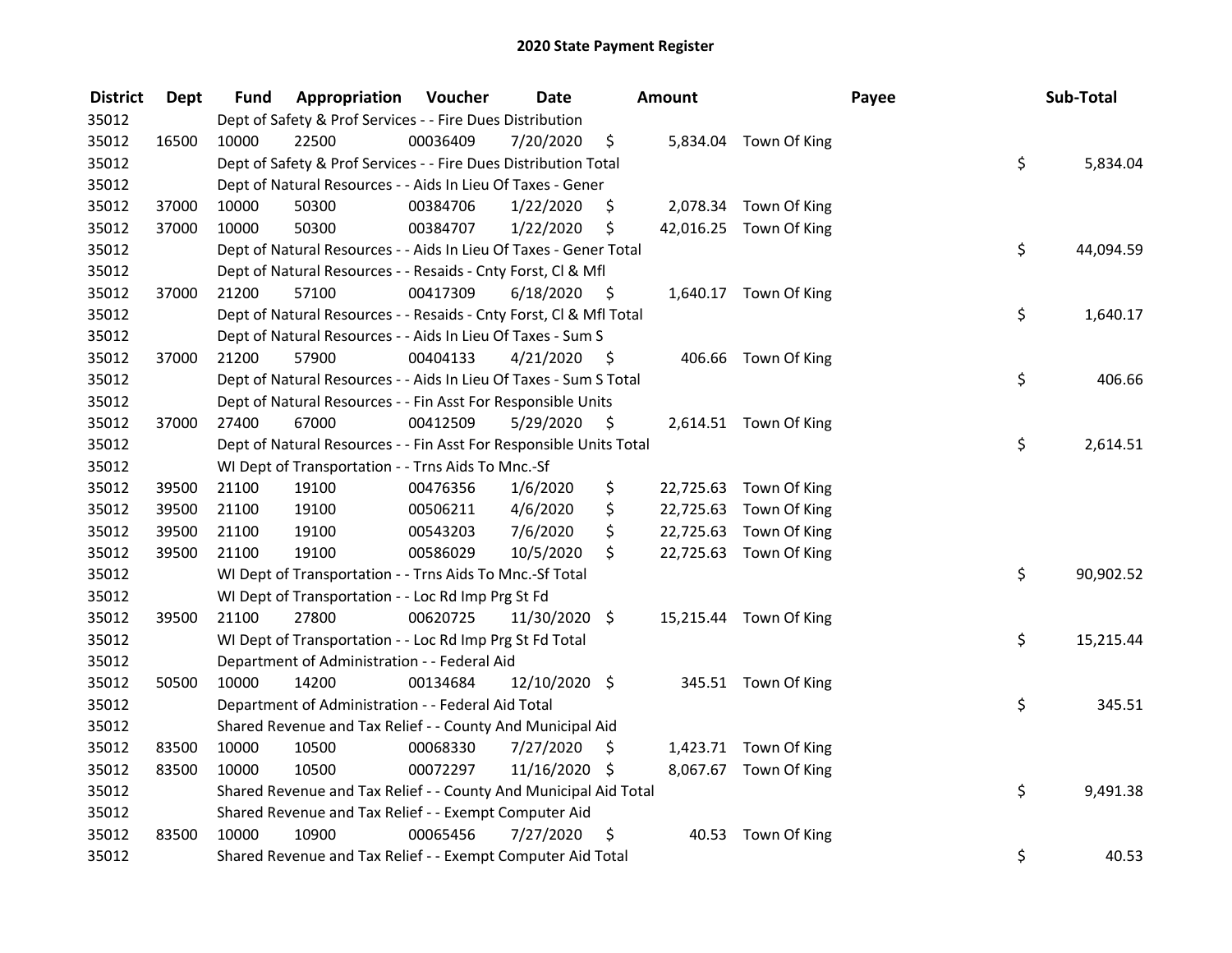| <b>District</b> | Dept  | Fund  | Appropriation                                                       | <b>Voucher</b> | <b>Date</b>     | Amount |        |              | Payee |    | Sub-Total  |
|-----------------|-------|-------|---------------------------------------------------------------------|----------------|-----------------|--------|--------|--------------|-------|----|------------|
| 35012           |       |       | Shared Revenue and Tax Relief - - Utility Aid                       |                |                 |        |        |              |       |    |            |
| 35012           | 83500 | 10000 | 11000                                                               | 00068330       | 7/27/2020       |        | 99.72  | Town Of King |       |    |            |
| 35012           | 83500 | 10000 | 11000                                                               | 00072297       | $11/16/2020$ \$ |        | 571.56 | Town Of King |       |    |            |
| 35012           |       |       | Shared Revenue and Tax Relief - - Utility Aid Total                 |                |                 |        |        |              |       | \$ | 671.28     |
| 35012           |       |       | Shared Revenue and Tax Relief - - Personal Property Aid             |                |                 |        |        |              |       |    |            |
| 35012           | 83500 | 10000 | 11100                                                               | 00060844       | 5/4/2020        |        | 151.17 | Town Of King |       |    |            |
| 35012           |       |       | Shared Revenue and Tax Relief - - Personal Property Aid Total       |                |                 |        |        |              |       |    | 151.17     |
| 35012           |       |       | Shared Revenue and Tax Relief - - Payments For Municipal Svcs       |                |                 |        |        |              |       |    |            |
| 35012           | 83500 | 10000 | 50100                                                               | 00054692       | 2/3/2020        |        | 155.26 | Town Of King |       |    |            |
| 35012           |       |       | Shared Revenue and Tax Relief - - Payments For Municipal Svcs Total |                |                 |        |        |              |       | \$ | 155.26     |
| 35012 Total     |       |       |                                                                     |                |                 |        |        |              |       | Ś  | 171,563.06 |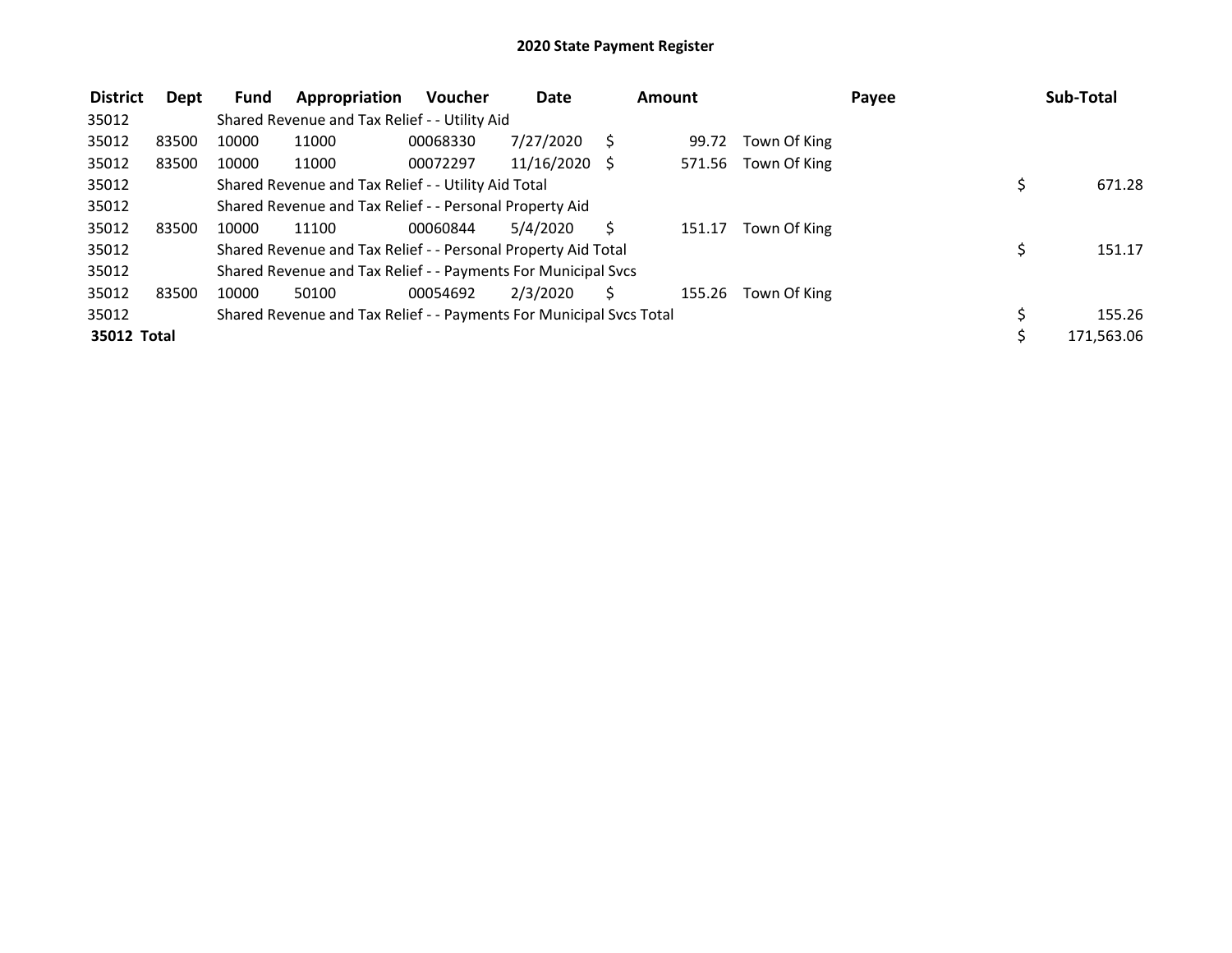| <b>District</b> | <b>Dept</b> | Fund  | Appropriation                                                      | Voucher  | <b>Date</b>   |      | Amount   |                           | Payee | Sub-Total  |
|-----------------|-------------|-------|--------------------------------------------------------------------|----------|---------------|------|----------|---------------------------|-------|------------|
| 35014           |             |       | Dept of Safety & Prof Services - - Fire Dues Distribution          |          |               |      |          |                           |       |            |
| 35014           | 16500       | 10000 | 22500                                                              | 00036410 | 7/20/2020     | \$   |          | 8,583.65 Town Of Merrill  |       |            |
| 35014           |             |       | Dept of Safety & Prof Services - - Fire Dues Distribution Total    |          |               |      |          |                           | \$    | 8,583.65   |
| 35014           |             |       | Dept of Natural Resources - - Aids In Lieu Of Taxes - Gener        |          |               |      |          |                           |       |            |
| 35014           | 37000       | 10000 | 50300                                                              | 00384746 | 1/22/2020     | \$   |          | 3,447.34 Town Of Merrill  |       |            |
| 35014           | 37000       | 10000 | 50300                                                              | 00384747 | 1/22/2020     | \$   | 7,555.23 | Town Of Merrill           |       |            |
| 35014           | 37000       | 10000 | 50300                                                              | 00404867 | 4/21/2020     | \$   | 132.99   | Town Of Merrill           |       |            |
| 35014           | 37000       | 10000 | 50300                                                              | 00404868 | 4/21/2020     | \$   |          | 155.96 Town Of Merrill    |       |            |
| 35014           |             |       | Dept of Natural Resources - - Aids In Lieu Of Taxes - Gener Total  |          |               |      |          |                           | \$    | 11,291.52  |
| 35014           |             |       | Dept of Natural Resources - - General Program Operations --        |          |               |      |          |                           |       |            |
| 35014           | 37000       | 21200 | 25400                                                              | 00384824 | 1/31/2020     | \$   | 200.00   | Town Of Merrill           |       |            |
| 35014           | 37000       | 21200 | 25400                                                              | 00394626 | 3/5/2020      | \$   |          | 200.00 Town Of Merrill    |       |            |
| 35014           |             |       | Dept of Natural Resources - - General Program Operations -- Total  |          |               |      |          |                           | \$    | 400.00     |
| 35014           |             |       | Dept of Natural Resources - - Resaids - Cnty Forst, CI & Mfl       |          |               |      |          |                           |       |            |
| 35014           | 37000       | 21200 | 57100                                                              | 00417310 | 6/18/2020     | - \$ |          | 1,906.81 Town Of Merrill  |       |            |
| 35014           |             |       | Dept of Natural Resources - - Resaids - Cnty Forst, Cl & Mfl Total |          |               |      |          |                           | \$    | 1,906.81   |
| 35014           |             |       | Dept of Natural Resources - - Aids In Lieu Of Taxes - Sum S        |          |               |      |          |                           |       |            |
| 35014           | 37000       | 21200 | 57900                                                              | 00404869 | 4/21/2020     | \$   | 239.16   | Town Of Merrill           |       |            |
| 35014           | 37000       | 21200 | 57900                                                              | 00404870 | 4/21/2020     | \$   |          | 140.80 Town Of Merrill    |       |            |
| 35014           |             |       | Dept of Natural Resources - - Aids In Lieu Of Taxes - Sum S Total  |          |               |      |          |                           | \$    | 379.96     |
| 35014           |             |       | Dept of Natural Resources - - Fin Asst For Responsible Units       |          |               |      |          |                           |       |            |
| 35014           | 37000       | 27400 | 67000                                                              | 00412548 | 5/29/2020     | - \$ |          | 4,117.46 Town Of Merrill  |       |            |
| 35014           |             |       | Dept of Natural Resources - - Fin Asst For Responsible Units Total |          |               |      |          |                           | \$    | 4,117.46   |
| 35014           |             |       | WI Dept of Transportation - - Trns Aids To Mnc.-Sf                 |          |               |      |          |                           |       |            |
| 35014           | 39500       | 21100 | 19100                                                              | 00476357 | 1/6/2020      | \$   |          | 43,848.18 Town Of Merrill |       |            |
| 35014           | 39500       | 21100 | 19100                                                              | 00506212 | 4/6/2020      | \$   |          | 43,848.18 Town Of Merrill |       |            |
| 35014           | 39500       | 21100 | 19100                                                              | 00543204 | 7/6/2020      | \$   |          | 43,848.18 Town Of Merrill |       |            |
| 35014           | 39500       | 21100 | 19100                                                              | 00586030 | 10/5/2020     | \$   |          | 43,848.18 Town Of Merrill |       |            |
| 35014           |             |       | WI Dept of Transportation - - Trns Aids To Mnc.-Sf Total           |          |               |      |          |                           | \$    | 175,392.72 |
| 35014           |             |       | Department of Administration - - Federal Aid                       |          |               |      |          |                           |       |            |
| 35014           | 50500       | 10000 | 14200                                                              | 00134685 | 12/10/2020 \$ |      |          | 4,579.30 Town Of Merrill  |       |            |
| 35014           |             |       | Department of Administration - - Federal Aid Total                 |          |               |      |          |                           | \$    | 4,579.30   |
| 35014           |             |       | Elections Commission - - 2018 Hava Election Security               |          |               |      |          |                           |       |            |
| 35014           | 51000       | 22000 | 18200                                                              | 00003984 | 7/30/2020     | \$   | 2,249.30 | Town Of Merrill           |       |            |
| 35014           |             |       | Elections Commission - - 2018 Hava Election Security Total         |          |               |      |          |                           | \$    | 2,249.30   |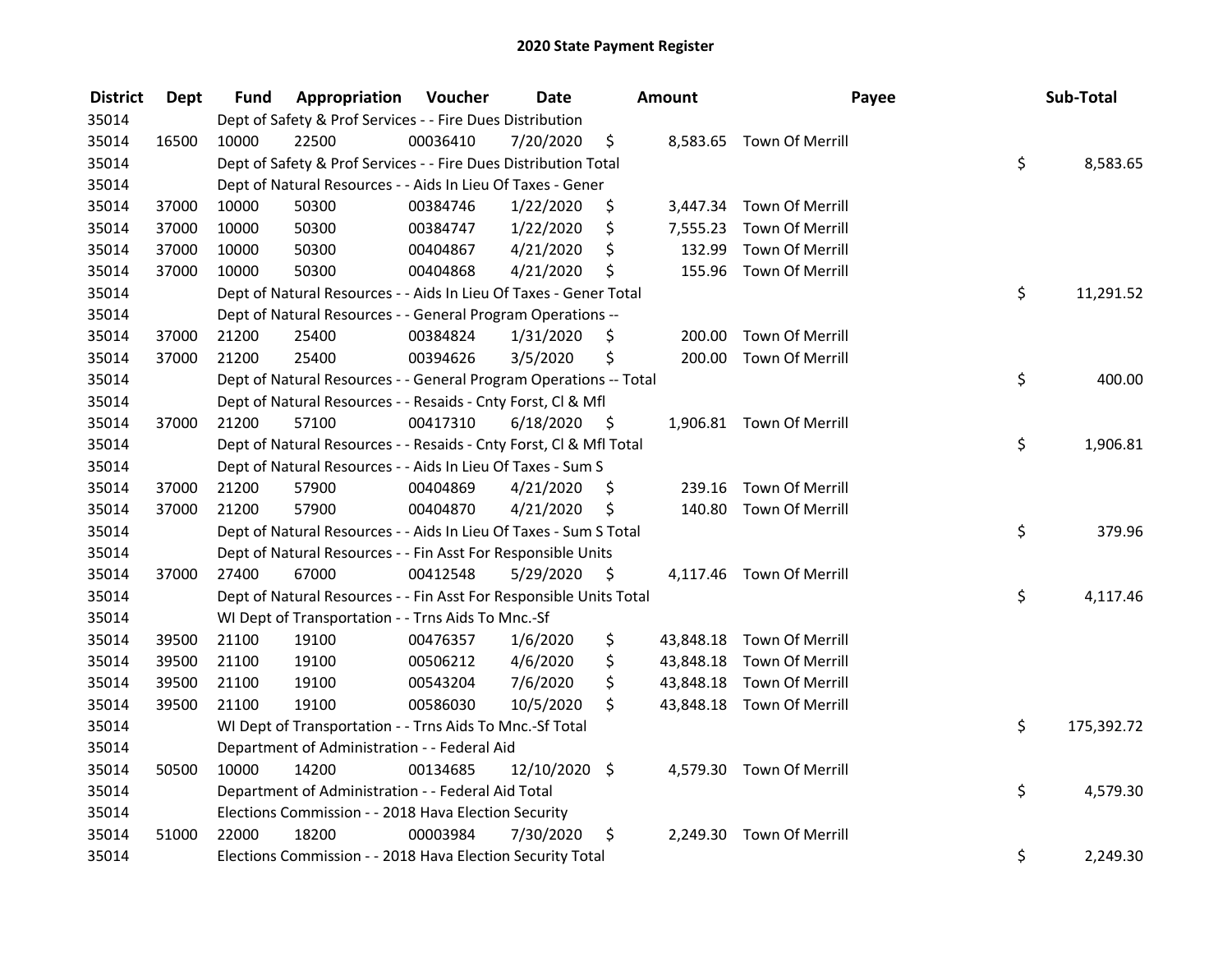| <b>District</b> | Dept  | Fund  | Appropriation                                                       | <b>Voucher</b> | Date            |    | Amount    |                 | Payee | Sub-Total  |
|-----------------|-------|-------|---------------------------------------------------------------------|----------------|-----------------|----|-----------|-----------------|-------|------------|
| 35014           |       |       | Shared Revenue and Tax Relief - - County And Municipal Aid          |                |                 |    |           |                 |       |            |
| 35014           | 83500 | 10000 | 10500                                                               | 00068331       | 7/27/2020       | S. | 11,600.95 | Town Of Merrill |       |            |
| 35014           | 83500 | 10000 | 10500                                                               | 00072298       | 11/16/2020      | S  | 65,738.72 | Town Of Merrill |       |            |
| 35014           |       |       | Shared Revenue and Tax Relief - - County And Municipal Aid Total    |                |                 |    |           |                 | \$    | 77,339.67  |
| 35014           |       |       | Shared Revenue and Tax Relief - - Exempt Computer Aid               |                |                 |    |           |                 |       |            |
| 35014           | 83500 | 10000 | 10900                                                               | 00065457       | 7/27/2020       | S. | 30.16     | Town Of Merrill |       |            |
| 35014           |       |       | Shared Revenue and Tax Relief - - Exempt Computer Aid Total         |                |                 |    |           |                 | \$    | 30.16      |
| 35014           |       |       | Shared Revenue and Tax Relief - - Utility Aid                       |                |                 |    |           |                 |       |            |
| 35014           | 83500 | 10000 | 11000                                                               | 00068331       | 7/27/2020       | S. | 99.92     | Town Of Merrill |       |            |
| 35014           | 83500 | 10000 | 11000                                                               | 00072298       | $11/16/2020$ \$ |    | 856.46    | Town Of Merrill |       |            |
| 35014           |       |       | Shared Revenue and Tax Relief - - Utility Aid Total                 |                |                 |    |           |                 | \$    | 956.38     |
| 35014           |       |       | Shared Revenue and Tax Relief - - Personal Property Aid             |                |                 |    |           |                 |       |            |
| 35014           | 83500 | 10000 | 11100                                                               | 00060845       | 5/4/2020        | \$ | 601.51    | Town Of Merrill |       |            |
| 35014           |       |       | Shared Revenue and Tax Relief - - Personal Property Aid Total       |                |                 |    |           |                 | \$    | 601.51     |
| 35014           |       |       | Shared Revenue and Tax Relief - - Payments For Municipal Svcs       |                |                 |    |           |                 |       |            |
| 35014           | 83500 | 10000 | 50100                                                               | 00054862       | 2/3/2020        | S  | 202.32    | Town Of Merrill |       |            |
| 35014           |       |       | Shared Revenue and Tax Relief - - Payments For Municipal Svcs Total |                |                 |    |           |                 | \$    | 202.32     |
| 35014           |       |       | Shared Revenue and Tax Relief - - Lottery & Gaming Credit           |                |                 |    |           |                 |       |            |
| 35014           | 83500 | 52100 | 36300                                                               | 00055388       | 3/23/2020       | S. | 8,953.25  | Town Of Merrill |       |            |
| 35014           |       |       | Shared Revenue and Tax Relief - - Lottery & Gaming Credit Total     |                |                 |    |           |                 | \$    | 8,953.25   |
| 35014 Total     |       |       |                                                                     |                |                 |    |           |                 |       | 296,984.01 |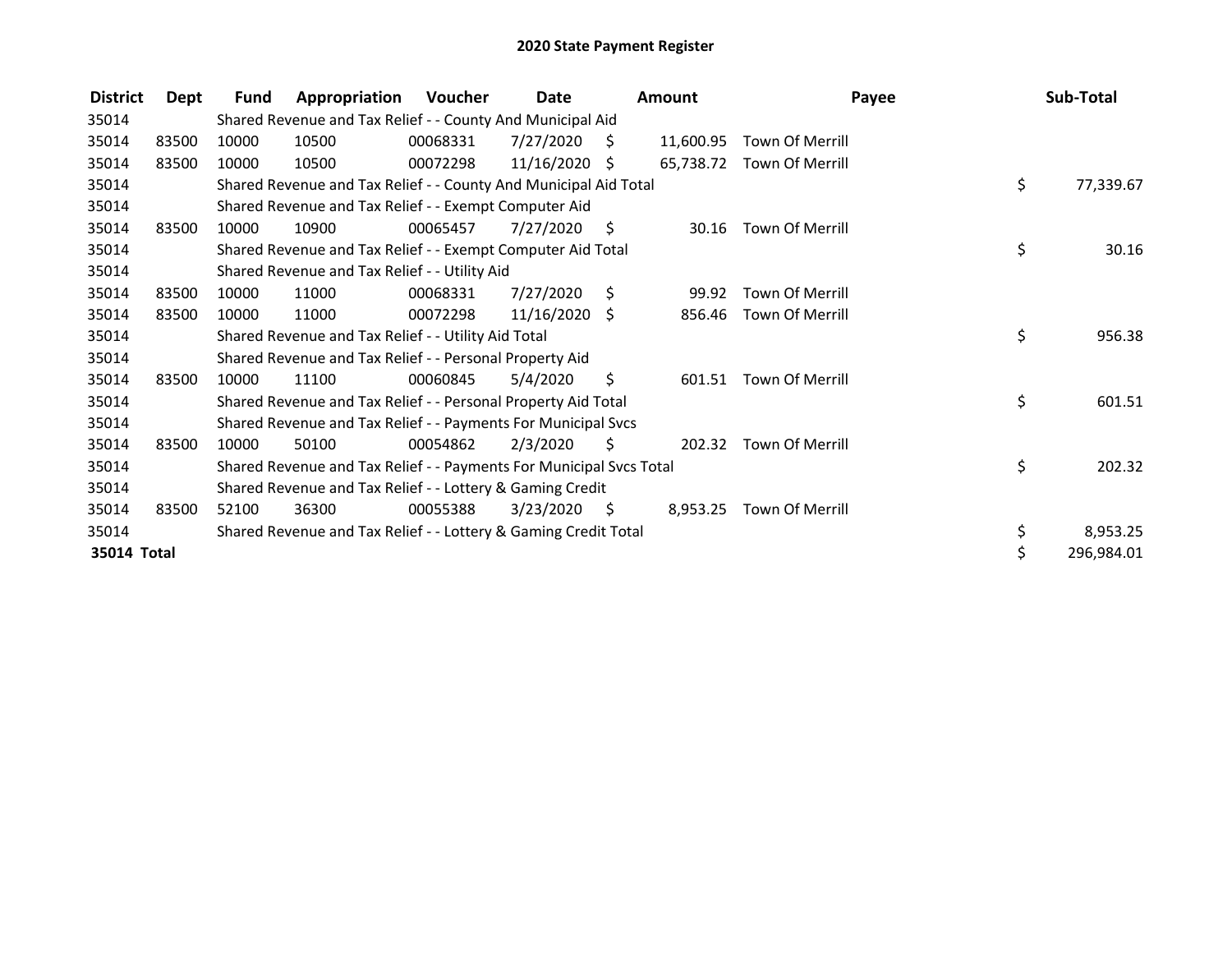| <b>District</b> | Dept  | Fund  | <b>Appropriation Voucher</b>                                       |          | <b>Date</b>   |      | Amount | Payee                        | Sub-Total        |
|-----------------|-------|-------|--------------------------------------------------------------------|----------|---------------|------|--------|------------------------------|------------------|
| 35016           |       |       | Dept of Safety & Prof Services - - Fire Dues Distribution          |          |               |      |        |                              |                  |
| 35016           | 16500 | 10000 | 22500                                                              | 00036411 | 7/20/2020     | \$   |        | 6,050.88 Town Of Pine River  |                  |
| 35016           |       |       | Dept of Safety & Prof Services - - Fire Dues Distribution Total    |          |               |      |        |                              | \$<br>6,050.88   |
| 35016           |       |       | Dept of Natural Resources - - Aids In Lieu Of Taxes - Gener        |          |               |      |        |                              |                  |
| 35016           | 37000 | 10000 | 50300                                                              | 00384755 | 1/22/2020     | -\$  |        | 71.01 Town Of Pine River     |                  |
| 35016           |       |       | Dept of Natural Resources - - Aids In Lieu Of Taxes - Gener Total  |          |               |      |        |                              | \$<br>71.01      |
| 35016           |       |       | Dept of Natural Resources - - Resaids - Cnty Forst, Cl & Mfl       |          |               |      |        |                              |                  |
| 35016           | 37000 | 21200 | 57100                                                              | 00417311 | 6/18/2020     | - \$ |        | 1,879.53 Town Of Pine River  |                  |
| 35016           |       |       | Dept of Natural Resources - - Resaids - Cnty Forst, Cl & Mfl Total |          |               |      |        |                              | \$<br>1,879.53   |
| 35016           |       |       | Dept of Natural Resources - - Fin Asst For Responsible Units       |          |               |      |        |                              |                  |
| 35016           | 37000 | 27400 | 67000                                                              | 00413374 | 5/29/2020     | \$   |        | 2,646.20 Town Of Pine River  |                  |
| 35016           |       |       | Dept of Natural Resources - - Fin Asst For Responsible Units Total |          |               |      |        |                              | \$<br>2,646.20   |
| 35016           |       |       | WI Dept of Transportation - - Trns Aids To Mnc.-Sf                 |          |               |      |        |                              |                  |
| 35016           | 39500 | 21100 | 19100                                                              | 00476358 | 1/6/2020      | \$   |        | 42,586.74 Town Of Pine River |                  |
| 35016           | 39500 | 21100 | 19100                                                              | 00506213 | 4/6/2020      | \$   |        | 42,586.74 Town Of Pine River |                  |
| 35016           | 39500 | 21100 | 19100                                                              | 00543205 | 7/6/2020      | \$   |        | 42,586.74 Town Of Pine River |                  |
| 35016           | 39500 | 21100 | 19100                                                              | 00586031 | 10/5/2020     | \$   |        | 42,586.74 Town Of Pine River |                  |
| 35016           |       |       | WI Dept of Transportation - - Trns Aids To Mnc.-Sf Total           |          |               |      |        |                              | \$<br>170,346.96 |
| 35016           |       |       | WI Dept of Transportation - - Loc Rd Imp Prg St Fd                 |          |               |      |        |                              |                  |
| 35016           | 39500 | 21100 | 27800                                                              | 00624328 | 12/7/2020     | \$   |        | 15,215.44 Town Of Pine River |                  |
| 35016           |       |       | WI Dept of Transportation - - Loc Rd Imp Prg St Fd Total           |          |               |      |        |                              | \$<br>15,215.44  |
| 35016           |       |       | Department of Administration - - Federal Aid                       |          |               |      |        |                              |                  |
| 35016           | 50500 | 10000 | 14200                                                              | 00134686 | 12/10/2020 \$ |      |        | 18,172.31 Town Of Pine River |                  |
| 35016           |       |       | Department of Administration - - Federal Aid Total                 |          |               |      |        |                              | \$<br>18,172.31  |
| 35016           |       |       | Shared Revenue and Tax Relief - - County And Municipal Aid         |          |               |      |        |                              |                  |
| 35016           | 83500 | 10000 | 10500                                                              | 00068332 | 7/27/2020     | S.   |        | 11,240.18 Town Of Pine River |                  |
| 35016           | 83500 | 10000 | 10500                                                              | 00072299 | 11/16/2020 \$ |      |        | 63,694.32 Town Of Pine River |                  |
| 35016           |       |       | Shared Revenue and Tax Relief - - County And Municipal Aid Total   |          |               |      |        |                              | \$<br>74,934.50  |
| 35016           |       |       | Shared Revenue and Tax Relief - - Exempt Computer Aid              |          |               |      |        |                              |                  |
| 35016           | 83500 | 10000 | 10900                                                              | 00065458 | 7/27/2020     | \$   |        | 45.73 Town Of Pine River     |                  |
| 35016           |       |       | Shared Revenue and Tax Relief - - Exempt Computer Aid Total        |          |               |      |        |                              | \$<br>45.73      |
| 35016           |       |       | Shared Revenue and Tax Relief - - Utility Aid                      |          |               |      |        |                              |                  |
| 35016           | 83500 | 10000 | 11000                                                              | 00068332 | 7/27/2020     | \$   |        | 2,900.25 Town Of Pine River  |                  |
| 35016           | 83500 | 10000 | 11000                                                              | 00072299 | 11/16/2020    | \$   |        | 16,746.60 Town Of Pine River |                  |
| 35016           |       |       | Shared Revenue and Tax Relief - - Utility Aid Total                |          |               |      |        |                              | \$<br>19,646.85  |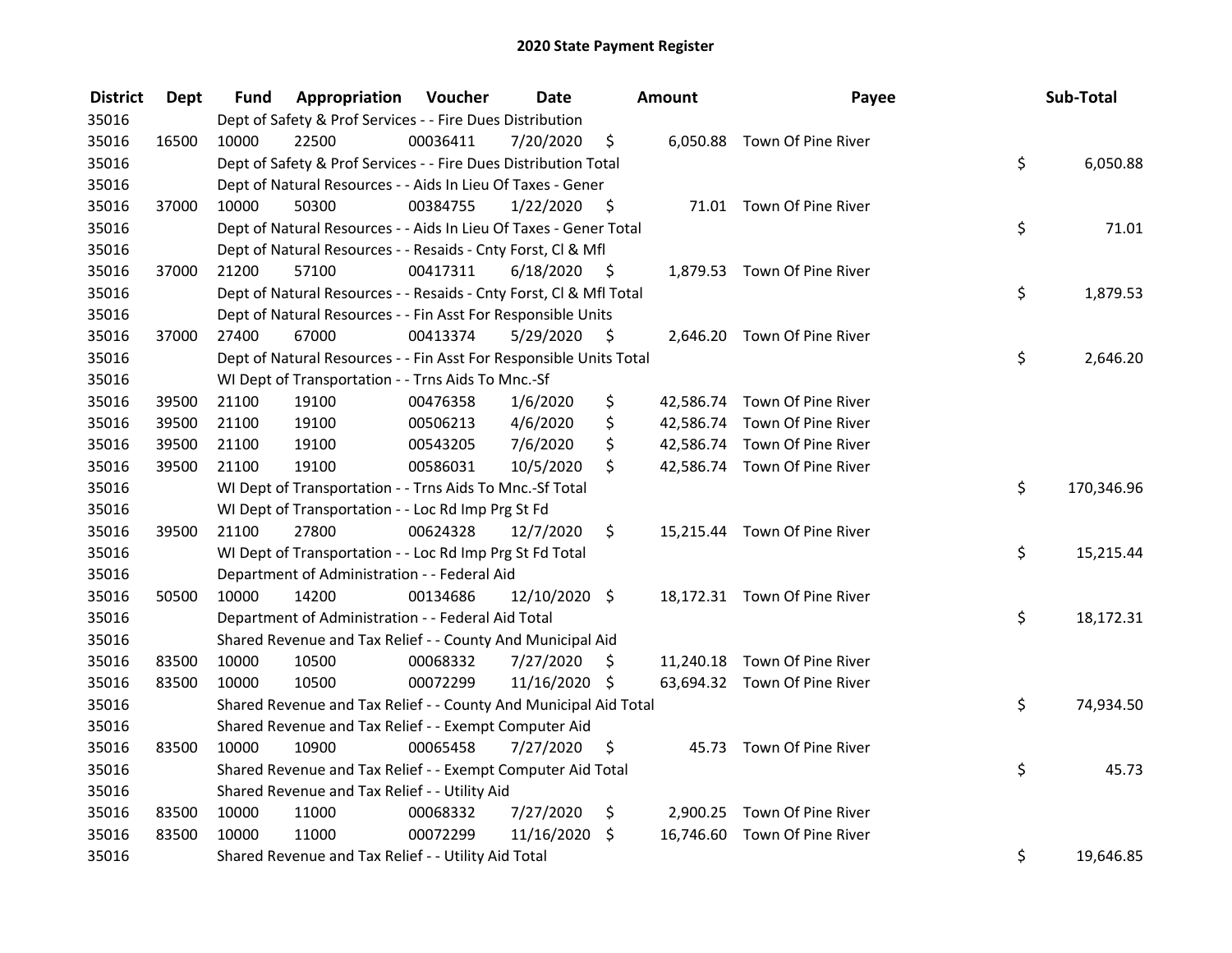| <b>District</b> | Dept  | <b>Fund</b> | Appropriation                                                   | <b>Voucher</b> | Date      | Amount   | Payee              | Sub-Total  |
|-----------------|-------|-------------|-----------------------------------------------------------------|----------------|-----------|----------|--------------------|------------|
| 35016           |       |             | Shared Revenue and Tax Relief - - Personal Property Aid         |                |           |          |                    |            |
| 35016           | 83500 | 10000       | 11100                                                           | 00060846       | 5/4/2020  | 260.07   | Town Of Pine River |            |
| 35016           |       |             | Shared Revenue and Tax Relief - - Personal Property Aid Total   |                |           |          |                    | 260.07     |
| 35016           |       |             | Shared Revenue and Tax Relief - - Lottery & Gaming Credit       |                |           |          |                    |            |
| 35016           | 83500 | 52100       | 36300                                                           | 00055389       | 3/23/2020 | 2.383.68 | Town Of Pine River |            |
| 35016           |       |             | Shared Revenue and Tax Relief - - Lottery & Gaming Credit Total |                |           |          |                    | 2,383.68   |
| 35016 Total     |       |             |                                                                 |                |           |          |                    | 311,653.16 |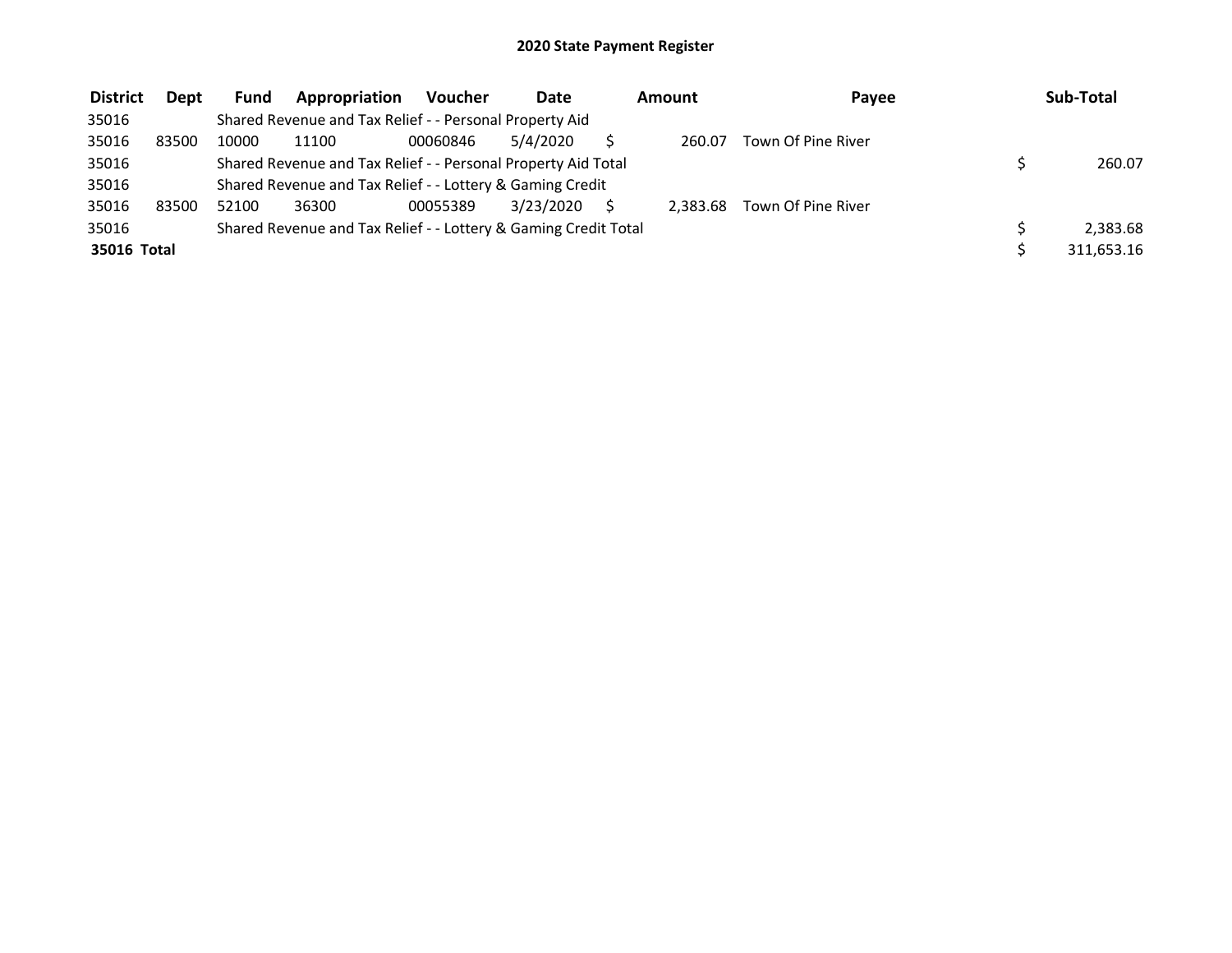| <b>District</b> | <b>Dept</b> | Fund  | Appropriation                                                      | Voucher  | <b>Date</b>   |      | <b>Amount</b> | Payee                        | Sub-Total        |
|-----------------|-------------|-------|--------------------------------------------------------------------|----------|---------------|------|---------------|------------------------------|------------------|
| 35018           |             |       | Dept of Safety & Prof Services - - Fire Dues Distribution          |          |               |      |               |                              |                  |
| 35018           | 16500       | 10000 | 22500                                                              | 00036412 | 7/20/2020     | \$   |               | 2,662.46 Town Of Rock Falls  |                  |
| 35018           |             |       | Dept of Safety & Prof Services - - Fire Dues Distribution Total    |          |               |      |               |                              | \$<br>2,662.46   |
| 35018           |             |       | Dept of Natural Resources - - Aids In Lieu Of Taxes - Gener        |          |               |      |               |                              |                  |
| 35018           | 37000       | 10000 | 50300                                                              | 00384757 | 1/22/2020     | \$   |               | 2,065.29 Town Of Rock Falls  |                  |
| 35018           | 37000       | 10000 | 50300                                                              | 00384758 | 1/22/2020     | \$   | 423.72        | Town Of Rock Falls           |                  |
| 35018           | 37000       | 10000 | 50300                                                              | 00384759 | 1/22/2020     | \$   |               | 62,152.59 Town Of Rock Falls |                  |
| 35018           |             |       | Dept of Natural Resources - - Aids In Lieu Of Taxes - Gener Total  |          |               |      |               |                              | \$<br>64,641.60  |
| 35018           |             |       | Dept of Natural Resources - - Resaids - Cnty Forst, Cl & Mfl       |          |               |      |               |                              |                  |
| 35018           | 37000       | 21200 | 57100                                                              | 00417312 | 6/18/2020     | - \$ |               | 2,308.40 Town Of Rock Falls  |                  |
| 35018           |             |       | Dept of Natural Resources - - Resaids - Cnty Forst, Cl & Mfl Total |          |               |      |               |                              | \$<br>2,308.40   |
| 35018           |             |       | Dept of Natural Resources - - Fin Asst For Responsible Units       |          |               |      |               |                              |                  |
| 35018           | 37000       | 27400 | 67000                                                              | 00412874 | 5/29/2020     | \$   |               | 1,097.30 Town Of Rock Falls  |                  |
| 35018           |             |       | Dept of Natural Resources - - Fin Asst For Responsible Units Total |          |               |      |               |                              | \$<br>1,097.30   |
| 35018           |             |       | WI Dept of Transportation - - Trns Aids To Mnc.-Sf                 |          |               |      |               |                              |                  |
| 35018           | 39500       | 21100 | 19100                                                              | 00476359 | 1/6/2020      | \$   |               | 24,624.36 Town Of Rock Falls |                  |
| 35018           | 39500       | 21100 | 19100                                                              | 00506214 | 4/6/2020      | \$   |               | 24,624.36 Town Of Rock Falls |                  |
| 35018           | 39500       | 21100 | 19100                                                              | 00543206 | 7/6/2020      | \$   |               | 24,624.36 Town Of Rock Falls |                  |
| 35018           | 39500       | 21100 | 19100                                                              | 00586032 | 10/5/2020     | \$   |               | 24,624.36 Town Of Rock Falls |                  |
| 35018           |             |       | WI Dept of Transportation - - Trns Aids To Mnc.-Sf Total           |          |               |      |               |                              | \$<br>98,497.44  |
| 35018           |             |       | Shared Revenue and Tax Relief - - County And Municipal Aid         |          |               |      |               |                              |                  |
| 35018           | 83500       | 10000 | 10500                                                              | 00068333 | 7/27/2020     | \$   |               | 1,022.40 Town Of Rock Falls  |                  |
| 35018           | 83500       | 10000 | 10500                                                              | 00072300 | 11/16/2020 \$ |      |               | 5,793.58 Town Of Rock Falls  |                  |
| 35018           |             |       | Shared Revenue and Tax Relief - - County And Municipal Aid Total   |          |               |      |               |                              | \$<br>6,815.98   |
| 35018           |             |       | Shared Revenue and Tax Relief - - Exempt Computer Aid              |          |               |      |               |                              |                  |
| 35018           | 83500       | 10000 | 10900                                                              | 00065459 | 7/27/2020     | \$   | 2.08          | Town Of Rock Falls           |                  |
| 35018           |             |       | Shared Revenue and Tax Relief - - Exempt Computer Aid Total        |          |               |      |               |                              | \$<br>2.08       |
| 35018           |             |       | Shared Revenue and Tax Relief - - Utility Aid                      |          |               |      |               |                              |                  |
| 35018           | 83500       | 10000 | 11000                                                              | 00068333 | 7/27/2020     | \$   |               | 4,816.03 Town Of Rock Falls  |                  |
| 35018           | 83500       | 10000 | 11000                                                              | 00072300 | 11/16/2020    | \$   |               | 27,339.31 Town Of Rock Falls |                  |
| 35018           |             |       | Shared Revenue and Tax Relief - - Utility Aid Total                |          |               |      |               |                              | \$<br>32,155.34  |
| 35018           |             |       | Shared Revenue and Tax Relief - - Personal Property Aid            |          |               |      |               |                              |                  |
| 35018           | 83500       | 10000 | 11100                                                              | 00060847 | 5/4/2020      | \$   | 22.08         | <b>Town Of Rock Falls</b>    |                  |
| 35018           |             |       | Shared Revenue and Tax Relief - - Personal Property Aid Total      |          |               |      |               |                              | \$<br>22.08      |
| 35018 Total     |             |       |                                                                    |          |               |      |               |                              | \$<br>208,202.68 |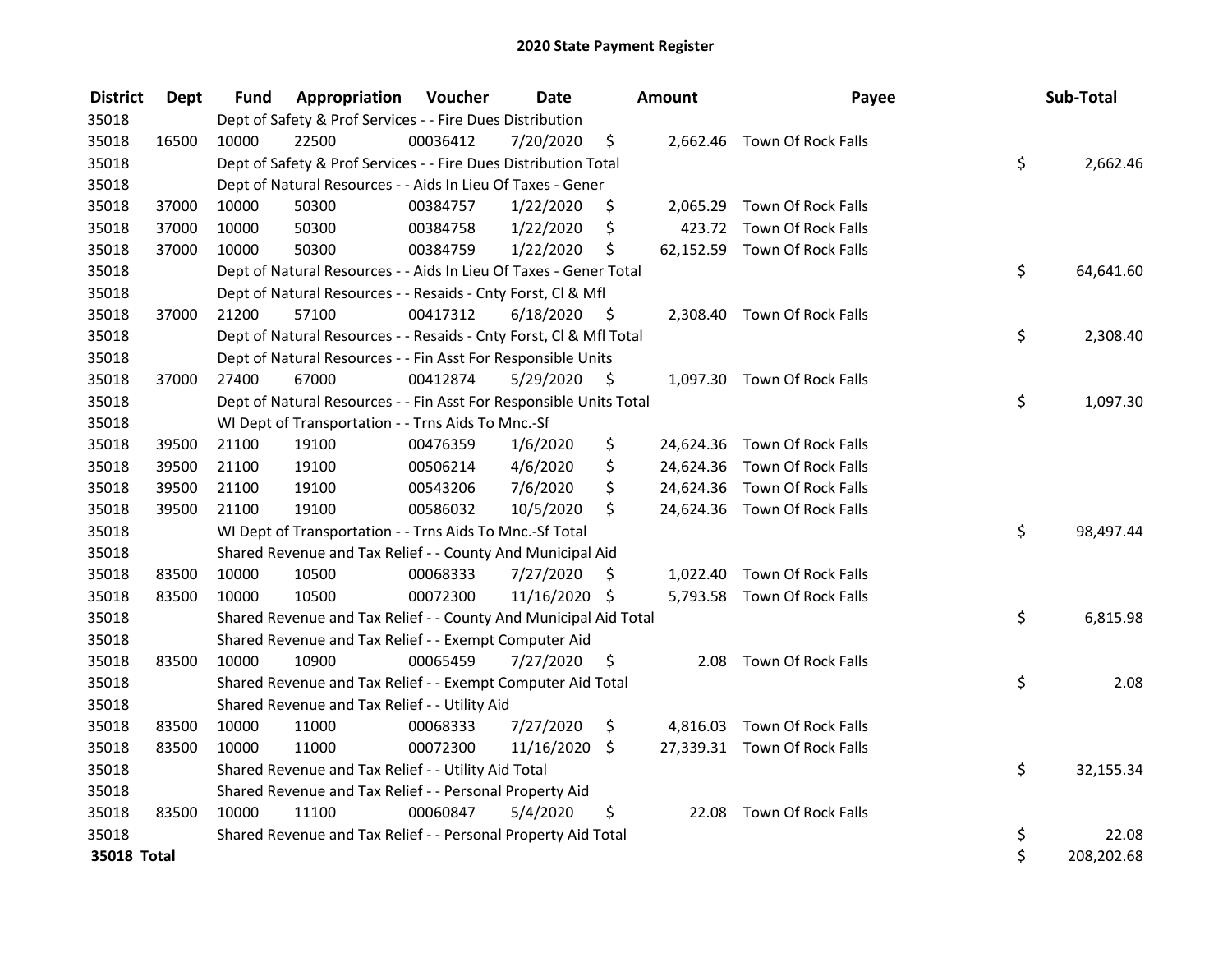| <b>District</b> | Dept  | Fund  | Appropriation                                                        | Voucher  | <b>Date</b>   |      | Amount | Payee                     | Sub-Total       |
|-----------------|-------|-------|----------------------------------------------------------------------|----------|---------------|------|--------|---------------------------|-----------------|
| 35020           |       |       | Dept of Safety & Prof Services - - Fire Dues Distribution            |          |               |      |        |                           |                 |
| 35020           | 16500 | 10000 | 22500                                                                | 00036413 | 7/20/2020     | \$   |        | 1,691.76 Town Of Russell  |                 |
| 35020           |       |       | Dept of Safety & Prof Services - - Fire Dues Distribution Total      |          |               |      |        |                           | \$<br>1,691.76  |
| 35020           |       |       | Dept of Natural Resources - - Aids In Lieu Of Taxes - Gener          |          |               |      |        |                           |                 |
| 35020           | 37000 | 10000 | 50300                                                                | 00384689 | 1/22/2020     | \$   |        | 12,525.09 Town Of Russell |                 |
| 35020           | 37000 | 10000 | 50300                                                                | 00403890 | 4/21/2020     | \$   |        | 440.77 Town Of Russell    |                 |
| 35020           |       |       | Dept of Natural Resources - - Aids In Lieu Of Taxes - Gener Total    |          |               |      |        |                           | \$<br>12,965.86 |
| 35020           |       |       | Dept of Natural Resources - - Resaids - Cnty Forst, Cl & Mfl         |          |               |      |        |                           |                 |
| 35020           | 37000 | 21200 | 57100                                                                | 00417313 | 6/18/2020     | - \$ |        | 2,019.88 Town Of Russell  |                 |
| 35020           |       |       | Dept of Natural Resources - - Resaids - Cnty Forst, CI & Mfl Total   |          |               |      |        |                           | \$<br>2,019.88  |
| 35020           |       |       | Dept of Natural Resources - - Aids In Lieu Of Taxes - Sum S          |          |               |      |        |                           |                 |
| 35020           | 37000 | 21200 | 57900                                                                | 00403891 | 4/21/2020     | \$   |        | 106.59 Town Of Russell    |                 |
| 35020           |       |       | Dept of Natural Resources - - Aids In Lieu Of Taxes - Sum S Total    |          |               |      |        |                           | \$<br>106.59    |
| 35020           |       |       | Dept of Natural Resources - - Fin Asst For Responsible Units         |          |               |      |        |                           |                 |
| 35020           | 37000 | 27400 | 67000                                                                | 00413134 | 5/29/2020     | \$   |        | 1,283.49 Town Of Russell  |                 |
| 35020           |       |       | Dept of Natural Resources - - Fin Asst For Responsible Units Total   |          |               |      |        |                           | \$<br>1,283.49  |
| 35020           |       |       | WI Dept of Transportation - - Trns Aids To Mnc.-Sf                   |          |               |      |        |                           |                 |
| 35020           | 39500 | 21100 | 19100                                                                | 00476360 | 1/6/2020      | \$   |        | 22,611.13 Town Of Russell |                 |
| 35020           | 39500 | 21100 | 19100                                                                | 00506215 | 4/6/2020      | \$   |        | 22,611.13 Town Of Russell |                 |
| 35020           | 39500 | 21100 | 19100                                                                | 00543207 | 7/6/2020      | \$   |        | 22,611.13 Town Of Russell |                 |
| 35020           | 39500 | 21100 | 19100                                                                | 00586033 | 10/5/2020     | \$   |        | 22,611.14 Town Of Russell |                 |
| 35020           |       |       | WI Dept of Transportation - - Trns Aids To Mnc.-Sf Total             |          |               |      |        |                           | \$<br>90,444.53 |
| 35020           |       |       | WI Dept of Transportation - - Supplemental Transportation Aids       |          |               |      |        |                           |                 |
| 35020           | 39500 | 21100 | 19600                                                                | 00477526 | 1/6/2020      | \$   |        | 15,960.80 Town Of Russell |                 |
| 35020           |       |       | WI Dept of Transportation - - Supplemental Transportation Aids Total |          |               |      |        |                           | \$<br>15,960.80 |
| 35020           |       |       | WI Dept of Transportation - - Loc Rd Imp Prg St Fd                   |          |               |      |        |                           |                 |
| 35020           | 39500 | 21100 | 27800                                                                | 00519194 | 4/27/2020     | \$   |        | 13,618.90 Town Of Russell |                 |
| 35020           |       |       | WI Dept of Transportation - - Loc Rd Imp Prg St Fd Total             |          |               |      |        |                           | \$<br>13,618.90 |
| 35020           |       |       | Department of Corrections - - Juvenile Operations                    |          |               |      |        |                           |                 |
| 35020           | 41000 | 10000 | 32300                                                                | 00362043 | 6/12/2020     | \$.  |        | 15,000.00 Town Of Russell |                 |
| 35020           |       |       | Department of Corrections - - Juvenile Operations Total              |          |               |      |        |                           | \$<br>15,000.00 |
| 35020           |       |       | Department of Administration - - Federal Aid                         |          |               |      |        |                           |                 |
| 35020           | 50500 | 10000 | 14200                                                                | 00134687 | 12/10/2020 \$ |      |        | 364.78 Town Of Russell    |                 |
| 35020           |       |       | Department of Administration - - Federal Aid Total                   |          |               |      |        |                           | \$<br>364.78    |
| 35020           |       |       | Commissioners of Public Lands - - General Program Operations         |          |               |      |        |                           |                 |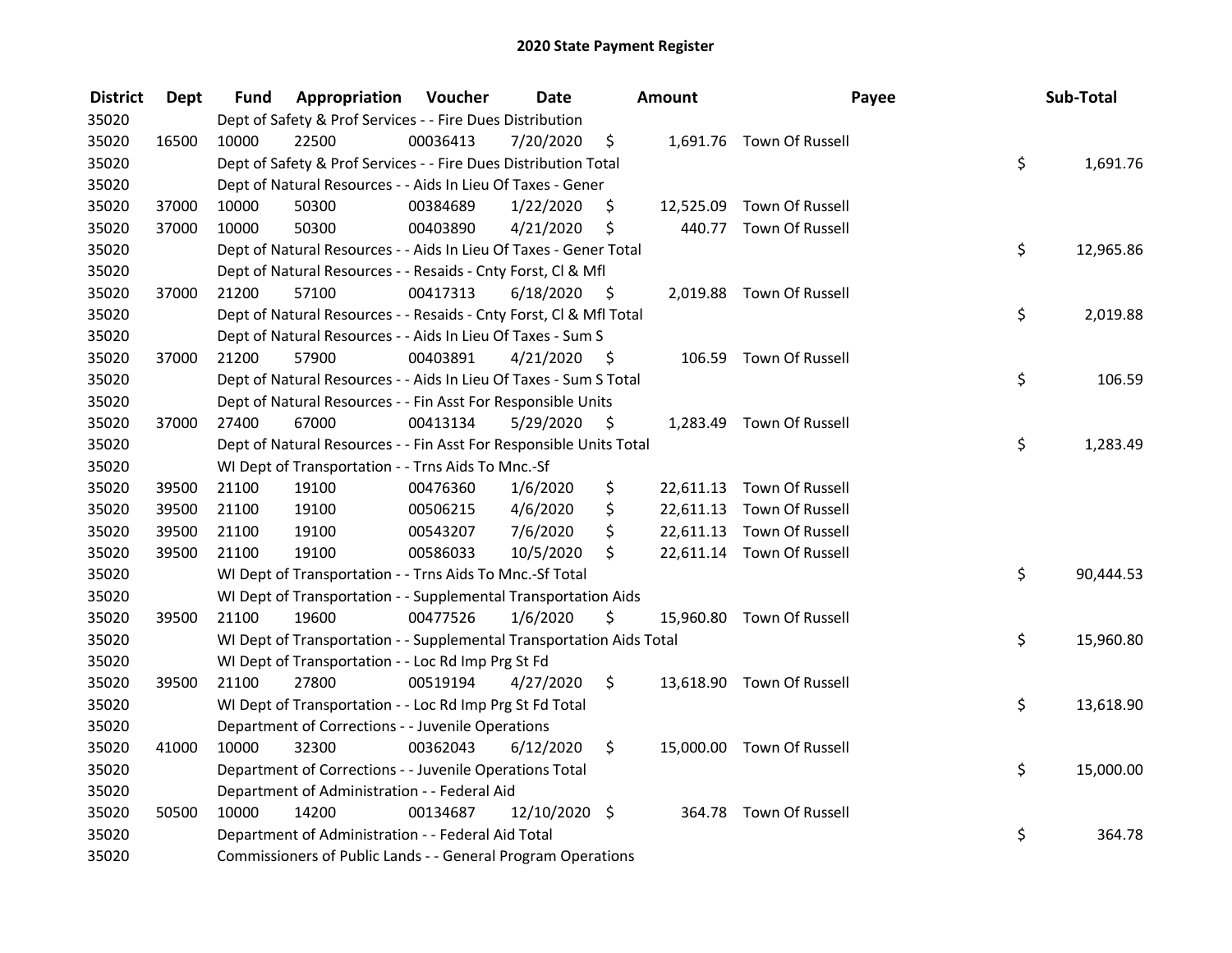| <b>District</b> | Dept  | <b>Fund</b> | Appropriation                                                      | Voucher  | Date          |     | <b>Amount</b> | Payee                  |     | Sub-Total  |
|-----------------|-------|-------------|--------------------------------------------------------------------|----------|---------------|-----|---------------|------------------------|-----|------------|
| 35020           | 50700 | 10000       | 10100                                                              | 00002868 | 1/10/2020     | S.  | 169.36        | Town Of Russell        |     |            |
| 35020           |       |             | Commissioners of Public Lands - - General Program Operations Total |          |               |     |               |                        | \$  | 169.36     |
| 35020           |       |             | Shared Revenue and Tax Relief - - County And Municipal Aid         |          |               |     |               |                        |     |            |
| 35020           | 83500 | 10000       | 10500                                                              | 00068334 | 7/27/2020     | - S | 6.914.03      | Town Of Russell        |     |            |
| 35020           | 83500 | 10000       | 10500                                                              | 00072301 | 11/16/2020 \$ |     | 39,179.53     | Town Of Russell        |     |            |
| 35020           |       |             | Shared Revenue and Tax Relief - - County And Municipal Aid Total   |          |               |     |               |                        | \$. | 46,093.56  |
| 35020           |       |             | Shared Revenue and Tax Relief - - Exempt Computer Aid              |          |               |     |               |                        |     |            |
| 35020           | 83500 | 10000       | 10900                                                              | 00065460 | 7/27/2020     | - S | 7.27          | <b>Town Of Russell</b> |     |            |
| 35020           |       |             | Shared Revenue and Tax Relief - - Exempt Computer Aid Total        |          |               |     |               |                        | \$  | 7.27       |
| 35020           |       |             | Shared Revenue and Tax Relief - - Personal Property Aid            |          |               |     |               |                        |     |            |
| 35020           | 83500 | 10000       | 11100                                                              | 00060848 | 5/4/2020      | Ś.  | 123.28        | <b>Town Of Russell</b> |     |            |
| 35020           |       |             | Shared Revenue and Tax Relief - - Personal Property Aid Total      |          |               |     |               |                        |     | 123.28     |
| 35020 Total     |       |             |                                                                    |          |               |     |               |                        | Ś.  | 199,850.06 |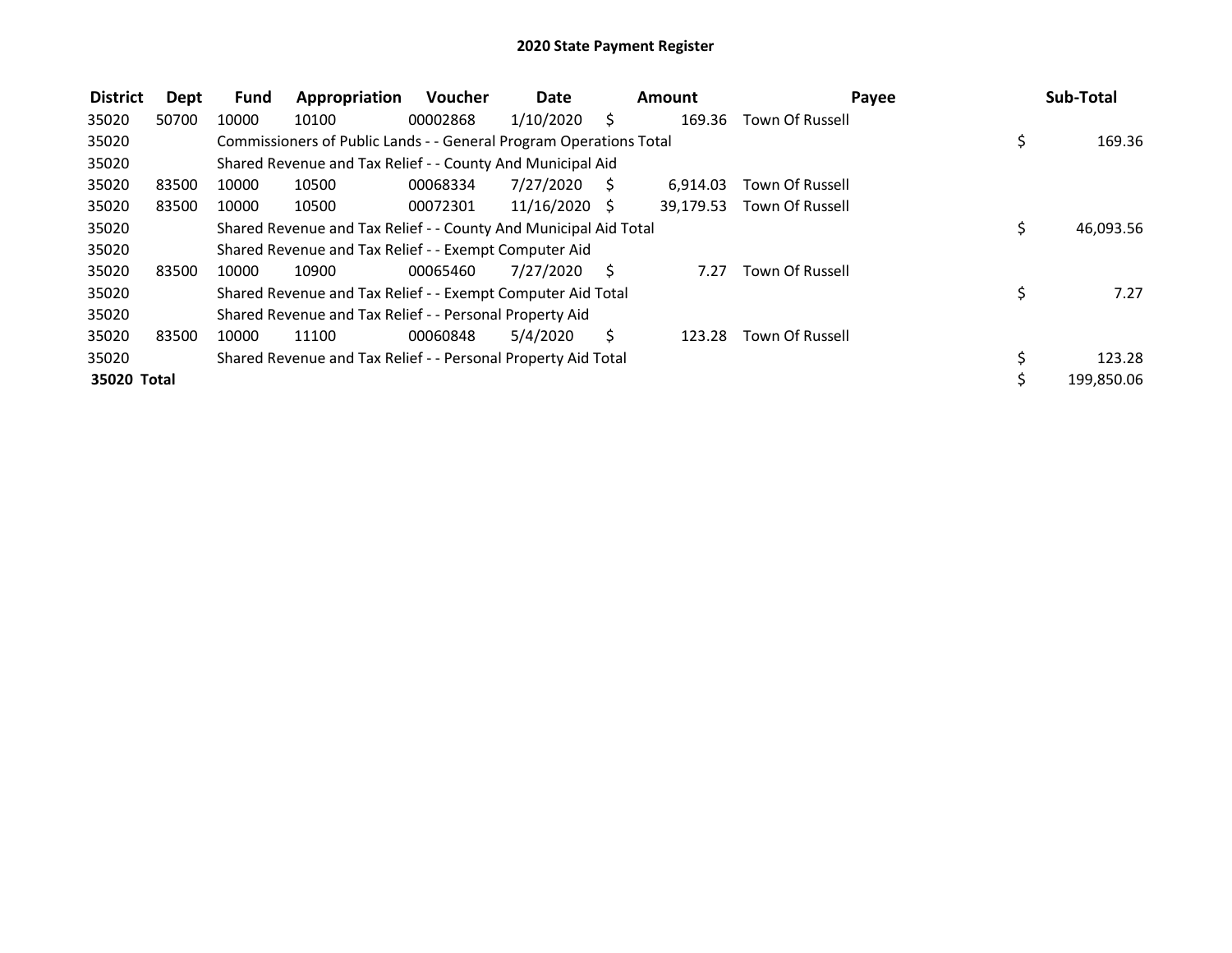| <b>District</b> | <b>Dept</b> | Fund  | <b>Appropriation Voucher</b>                                         |          | <b>Date</b>   |      | Amount | Payee                    | Sub-Total        |
|-----------------|-------------|-------|----------------------------------------------------------------------|----------|---------------|------|--------|--------------------------|------------------|
| 35022           |             |       | Dept of Safety & Prof Services - - Fire Dues Distribution            |          |               |      |        |                          |                  |
| 35022           | 16500       | 10000 | 22500                                                                | 00036414 | 7/20/2020     | \$   |        | 2,507.59 Town Of Schley  |                  |
| 35022           |             |       | Dept of Safety & Prof Services - - Fire Dues Distribution Total      |          |               |      |        |                          | \$<br>2,507.59   |
| 35022           |             |       | Dept of Natural Resources - - Aids In Lieu Of Taxes - Gener          |          |               |      |        |                          |                  |
| 35022           | 37000       | 10000 | 50300                                                                | 00384725 | 1/22/2020     | - \$ |        | 26.26 Town Of Schley     |                  |
| 35022           |             |       | Dept of Natural Resources - - Aids In Lieu Of Taxes - Gener Total    |          |               |      |        |                          | \$<br>26.26      |
| 35022           |             |       | Dept of Natural Resources - - Resaids - Cnty Forst, Cl & Mfl         |          |               |      |        |                          |                  |
| 35022           | 37000       | 21200 | 57100                                                                | 00417314 | 6/18/2020     | - \$ |        | 1,526.93 Town Of Schley  |                  |
| 35022           |             |       | Dept of Natural Resources - - Resaids - Cnty Forst, Cl & Mfl Total   |          |               |      |        |                          | \$<br>1,526.93   |
| 35022           |             |       | Dept of Natural Resources - - Aids In Lieu Of Taxes - Sum S          |          |               |      |        |                          |                  |
| 35022           | 37000       | 21200 | 57900                                                                | 00404396 | 4/21/2020     | - \$ |        | 38.41 Town Of Schley     |                  |
| 35022           |             |       | Dept of Natural Resources - - Aids In Lieu Of Taxes - Sum S Total    |          |               |      |        |                          | \$<br>38.41      |
| 35022           |             |       | Dept of Natural Resources - - Fin Asst For Responsible Units         |          |               |      |        |                          |                  |
| 35022           | 37000       | 27400 | 67000                                                                | 00412727 | 5/29/2020     | -\$  |        | 2,313.44 Town Of Schley  |                  |
| 35022           |             |       | Dept of Natural Resources - - Fin Asst For Responsible Units Total   |          |               |      |        |                          | \$<br>2,313.44   |
| 35022           |             |       | WI Dept of Transportation - - Trns Aids To Mnc.-Sf                   |          |               |      |        |                          |                  |
| 35022           | 39500       | 21100 | 19100                                                                | 00476361 | 1/6/2020      | \$   |        | 31,596.27 Town Of Schley |                  |
| 35022           | 39500       | 21100 | 19100                                                                | 00506216 | 4/6/2020      | \$   |        | 31,596.27 Town Of Schley |                  |
| 35022           | 39500       | 21100 | 19100                                                                | 00543208 | 7/6/2020      | \$   |        | 31,596.27 Town Of Schley |                  |
| 35022           | 39500       | 21100 | 19100                                                                | 00586034 | 10/5/2020     | \$   |        | 31,596.27 Town Of Schley |                  |
| 35022           |             |       | WI Dept of Transportation - - Trns Aids To Mnc.-Sf Total             |          |               |      |        |                          | \$<br>126,385.08 |
| 35022           |             |       | WI Dept of Transportation - - Supplemental Transportation Aids       |          |               |      |        |                          |                  |
| 35022           | 39500       | 21100 | 19600                                                                | 00477527 | 1/6/2020      | \$   |        | 21,505.40 Town Of Schley |                  |
| 35022           |             |       | WI Dept of Transportation - - Supplemental Transportation Aids Total |          |               |      |        |                          | \$<br>21,505.40  |
| 35022           |             |       | WI Dept of Transportation - - Loc Rd Imp Prg St Fd                   |          |               |      |        |                          |                  |
| 35022           | 39500       | 21100 | 27800                                                                | 00583936 | 9/16/2020     | \$   |        | 15,215.44 Town Of Schley |                  |
| 35022           |             |       | WI Dept of Transportation - - Loc Rd Imp Prg St Fd Total             |          |               |      |        |                          | \$<br>15,215.44  |
| 35022           |             |       | Elections Commission - - 2018 Hava Election Security                 |          |               |      |        |                          |                  |
| 35022           | 51000       | 22000 | 18200                                                                | 00004281 | 8/20/2020     | \$   |        | 786.30 Town Of Schley    |                  |
| 35022           |             |       | Elections Commission - - 2018 Hava Election Security Total           |          |               |      |        |                          | \$<br>786.30     |
| 35022           |             |       | Shared Revenue and Tax Relief - - County And Municipal Aid           |          |               |      |        |                          |                  |
| 35022           | 83500       | 10000 | 10500                                                                | 00068335 | 7/27/2020     | \$   |        | 3,946.97 Town Of Schley  |                  |
| 35022           | 83500       | 10000 | 10500                                                                | 00072302 | 11/16/2020 \$ |      |        | 22,366.19 Town Of Schley |                  |
| 35022           |             |       | Shared Revenue and Tax Relief - - County And Municipal Aid Total     |          |               |      |        |                          | \$<br>26,313.16  |
| 35022           |             |       | Shared Revenue and Tax Relief - - Exempt Computer Aid                |          |               |      |        |                          |                  |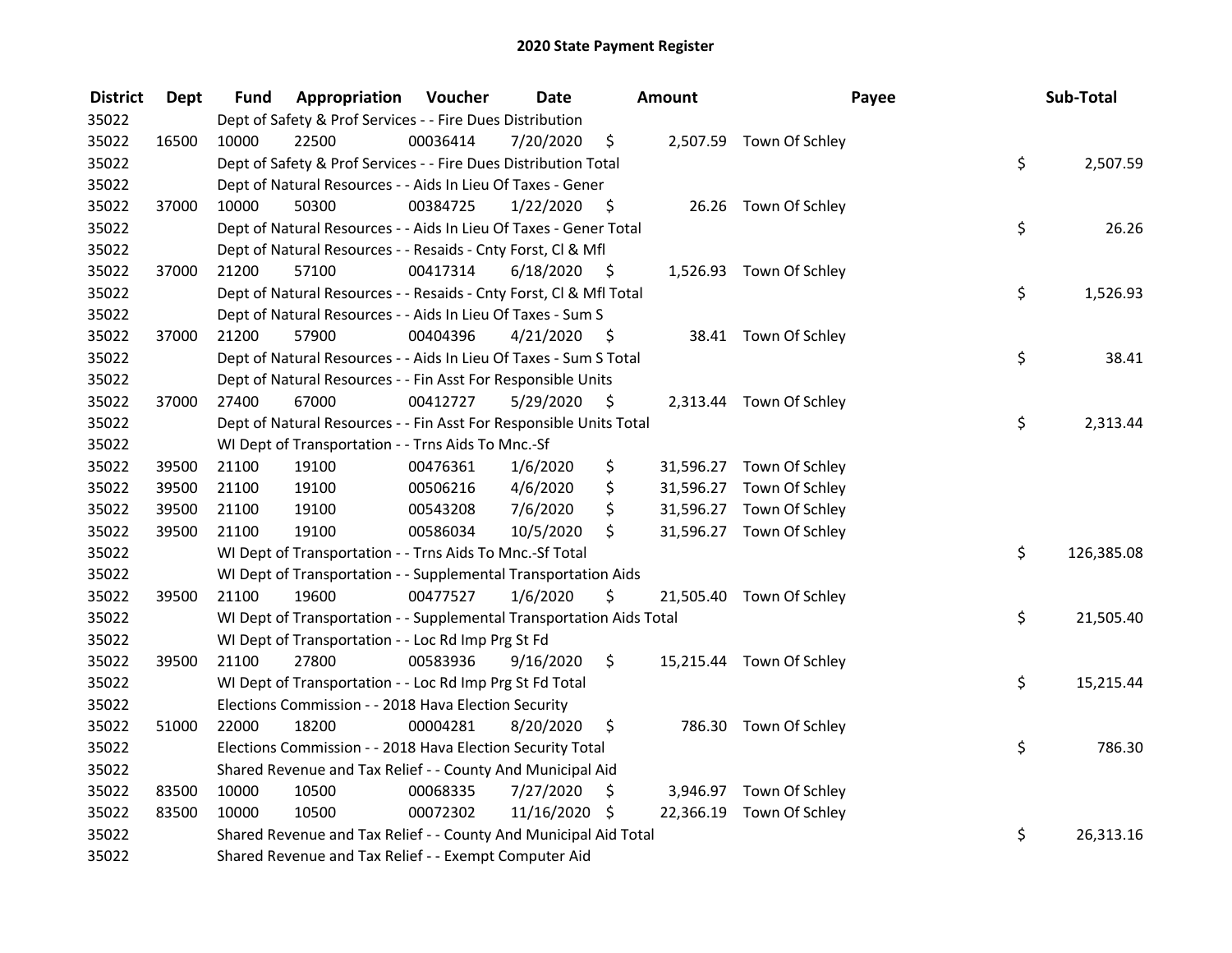| <b>District</b> | <b>Dept</b> | <b>Fund</b> | Appropriation                                                 | <b>Voucher</b> | <b>Date</b> | Amount | Pavee          | Sub-Total  |
|-----------------|-------------|-------------|---------------------------------------------------------------|----------------|-------------|--------|----------------|------------|
| 35022           | 83500       | 10000       | 10900                                                         | 00065461       | 7/27/2020   | 15.59  | Town Of Schley |            |
| 35022           |             |             | Shared Revenue and Tax Relief - - Exempt Computer Aid Total   |                |             |        |                | 15.59      |
| 35022           |             |             | Shared Revenue and Tax Relief - - Personal Property Aid       |                |             |        |                |            |
| 35022           | 83500       | 10000       | 11100                                                         | 00060849       | 5/4/2020    | 113.57 | Town Of Schley |            |
| 35022           |             |             | Shared Revenue and Tax Relief - - Personal Property Aid Total |                |             |        |                | 113.57     |
| 35022 Total     |             |             |                                                               |                |             |        |                | 196,747.17 |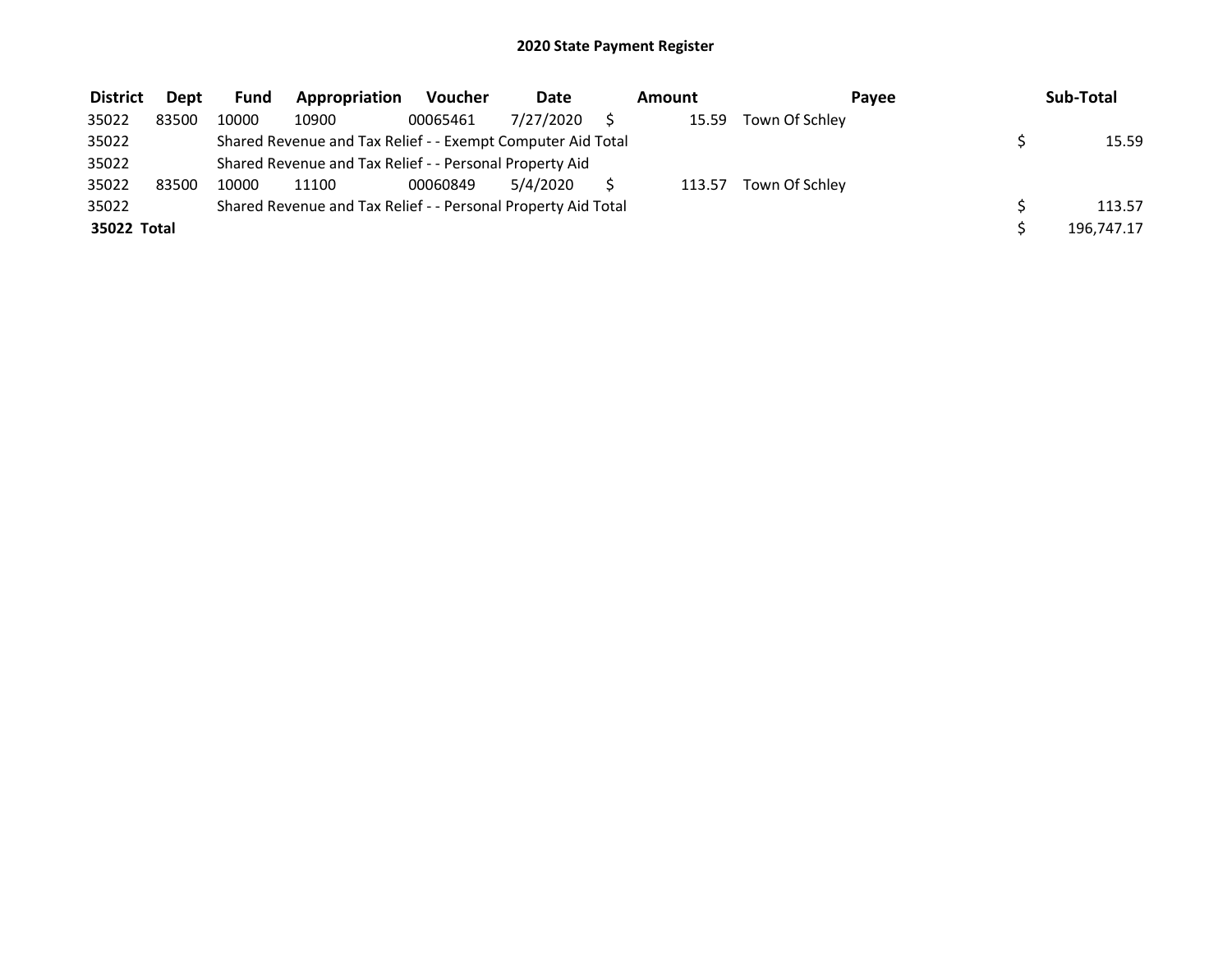| <b>District</b> | Dept  | <b>Fund</b> | <b>Appropriation Voucher</b>                                       |          | Date          |      | Amount   |                         | Payee | Sub-Total        |
|-----------------|-------|-------------|--------------------------------------------------------------------|----------|---------------|------|----------|-------------------------|-------|------------------|
| 35024           |       |             | Dept of Safety & Prof Services - - Fire Dues Distribution          |          |               |      |          |                         |       |                  |
| 35024           | 16500 | 10000       | 22500                                                              | 00036415 | 7/20/2020     | \$   |          | 4,186.52 Town Of Scott  |       |                  |
| 35024           |       |             | Dept of Safety & Prof Services - - Fire Dues Distribution Total    |          |               |      |          |                         |       | \$<br>4,186.52   |
| 35024           |       |             | Dept of Natural Resources - - Resaids - Cnty Forst, Cl & Mfl       |          |               |      |          |                         |       |                  |
| 35024           | 37000 | 21200       | 57100                                                              | 00417315 | 6/18/2020     | - \$ |          | 290.68 Town Of Scott    |       |                  |
| 35024           |       |             | Dept of Natural Resources - - Resaids - Cnty Forst, Cl & Mfl Total |          |               |      |          |                         |       | \$<br>290.68     |
| 35024           |       |             | Dept of Natural Resources - - Fin Asst For Responsible Units       |          |               |      |          |                         |       |                  |
| 35024           | 37000 | 27400       | 67000                                                              | 00412601 | 5/29/2020     | - \$ |          | 2,189.85 Town Of Scott  |       |                  |
| 35024           |       |             | Dept of Natural Resources - - Fin Asst For Responsible Units Total |          |               |      |          |                         |       | \$<br>2,189.85   |
| 35024           |       |             | WI Dept of Transportation - - Trns Aids To Mnc.-Sf                 |          |               |      |          |                         |       |                  |
| 35024           | 39500 | 21100       | 19100                                                              | 00476362 | 1/6/2020      | \$   |          | 36,673.74 Town Of Scott |       |                  |
| 35024           | 39500 | 21100       | 19100                                                              | 00506217 | 4/6/2020      | \$   |          | 36,673.74 Town Of Scott |       |                  |
| 35024           | 39500 | 21100       | 19100                                                              | 00543209 | 7/6/2020      | \$   |          | 36,673.74 Town Of Scott |       |                  |
| 35024           | 39500 | 21100       | 19100                                                              | 00586035 | 10/5/2020     | \$   |          | 36,673.74 Town Of Scott |       |                  |
| 35024           |       |             | WI Dept of Transportation - - Trns Aids To Mnc.-Sf Total           |          |               |      |          |                         |       | \$<br>146,694.96 |
| 35024           |       |             | Department of Administration - - Federal Aid                       |          |               |      |          |                         |       |                  |
| 35024           | 50500 | 10000       | 14200                                                              | 00132177 | 11/13/2020 \$ |      | 3,367.81 | Town Of Scott           |       |                  |
| 35024           | 50500 | 10000       | 14200                                                              | 00134688 | 12/10/2020 \$ |      |          | 7,608.51 Town Of Scott  |       |                  |
| 35024           |       |             | Department of Administration - - Federal Aid Total                 |          |               |      |          |                         |       | \$<br>10,976.32  |
| 35024           |       |             | Elections Commission - - 2018 Hava Election Security               |          |               |      |          |                         |       |                  |
| 35024           | 51000 | 22000       | 18200                                                              | 00004144 | 8/10/2020     | \$   |          | 1,241.70 Town Of Scott  |       |                  |
| 35024           |       |             | Elections Commission - - 2018 Hava Election Security Total         |          |               |      |          |                         |       | \$<br>1,241.70   |
| 35024           |       |             | Shared Revenue and Tax Relief - - County And Municipal Aid         |          |               |      |          |                         |       |                  |
| 35024           | 83500 | 10000       | 10500                                                              | 00068336 | 7/27/2020     | \$   |          | 6,647.66 Town Of Scott  |       |                  |
| 35024           | 83500 | 10000       | 10500                                                              | 00072303 | 11/16/2020    | \$   |          | 37,670.04 Town Of Scott |       |                  |
| 35024           |       |             | Shared Revenue and Tax Relief - - County And Municipal Aid Total   |          |               |      |          |                         |       | \$<br>44,317.70  |
| 35024           |       |             | Shared Revenue and Tax Relief - - Exempt Computer Aid              |          |               |      |          |                         |       |                  |
| 35024           | 83500 | 10000       | 10900                                                              | 00065462 | 7/27/2020     | \$   |          | 760.73 Town Of Scott    |       |                  |
| 35024           |       |             | Shared Revenue and Tax Relief - - Exempt Computer Aid Total        |          |               |      |          |                         |       | \$<br>760.73     |
| 35024           |       |             | Shared Revenue and Tax Relief - - Personal Property Aid            |          |               |      |          |                         |       |                  |
| 35024           | 83500 | 10000       | 11100                                                              | 00060850 | 5/4/2020      | \$   |          | 1,860.56 Town Of Scott  |       |                  |
| 35024           |       |             | Shared Revenue and Tax Relief - - Personal Property Aid Total      |          |               |      |          |                         | \$    | 1,860.56         |
| 35024 Total     |       |             |                                                                    |          |               |      |          |                         | \$    | 212,519.02       |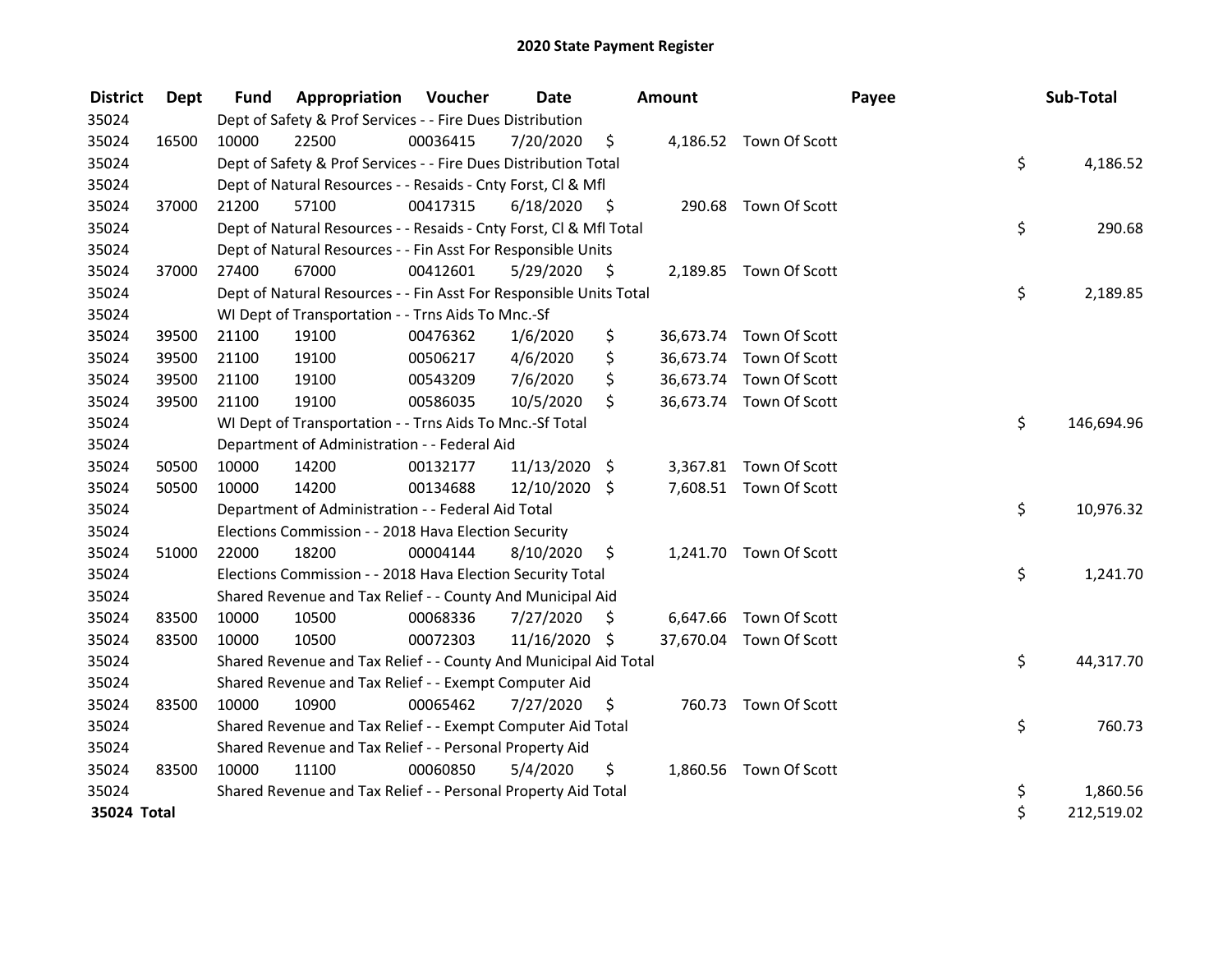| <b>District</b> | Dept  | <b>Fund</b> | Appropriation                                                      | Voucher  | <b>Date</b>   |      | <b>Amount</b> | Payee                     | Sub-Total       |
|-----------------|-------|-------------|--------------------------------------------------------------------|----------|---------------|------|---------------|---------------------------|-----------------|
| 35026           |       |             | Dept of Safety & Prof Services - - Fire Dues Distribution          |          |               |      |               |                           |                 |
| 35026           | 16500 | 10000       | 22500                                                              | 00036416 | 7/20/2020     | \$   |               | 1,592.83 Town Of Skanawan |                 |
| 35026           |       |             | Dept of Safety & Prof Services - - Fire Dues Distribution Total    |          |               |      |               |                           | \$<br>1,592.83  |
| 35026           |       |             | Dept of Natural Resources - - Resaids - Cnty Forst, CI & Mfl       |          |               |      |               |                           |                 |
| 35026           | 37000 | 21200       | 57100                                                              | 00417316 | 6/18/2020     | - \$ |               | 2,618.75 Town Of Skanawan |                 |
| 35026           |       |             | Dept of Natural Resources - - Resaids - Cnty Forst, Cl & Mfl Total |          |               |      |               |                           | \$<br>2,618.75  |
| 35026           |       |             | Dept of Natural Resources - - Fin Asst For Responsible Units       |          |               |      |               |                           |                 |
| 35026           | 37000 | 27400       | 67000                                                              | 00413481 | 5/29/2020     | - \$ |               | 722.56 Town Of Skanawan   |                 |
| 35026           |       |             | Dept of Natural Resources - - Fin Asst For Responsible Units Total |          |               |      |               |                           | \$<br>722.56    |
| 35026           |       |             | WI Dept of Transportation - - Trns Aids To Mnc.-Sf                 |          |               |      |               |                           |                 |
| 35026           | 39500 | 21100       | 19100                                                              | 00476363 | 1/6/2020      | \$   | 15,616.89     | Town Of Skanawan          |                 |
| 35026           | 39500 | 21100       | 19100                                                              | 00506218 | 4/6/2020      | \$   | 15,616.89     | Town Of Skanawan          |                 |
| 35026           | 39500 | 21100       | 19100                                                              | 00543210 | 7/6/2020      | \$   | 15,616.89     | Town Of Skanawan          |                 |
| 35026           | 39500 | 21100       | 19100                                                              | 00586036 | 10/5/2020     | \$   | 15,616.89     | Town Of Skanawan          |                 |
| 35026           |       |             | WI Dept of Transportation - - Trns Aids To Mnc.-Sf Total           |          |               |      |               |                           | \$<br>62,467.56 |
| 35026           |       |             | Shared Revenue and Tax Relief - - County And Municipal Aid         |          |               |      |               |                           |                 |
| 35026           | 83500 | 10000       | 10500                                                              | 00068337 | 7/27/2020     | \$   | 832.29        | Town Of Skanawan          |                 |
| 35026           | 83500 | 10000       | 10500                                                              | 00072304 | 11/16/2020 \$ |      | 4,716.30      | Town Of Skanawan          |                 |
| 35026           |       |             | Shared Revenue and Tax Relief - - County And Municipal Aid Total   |          |               |      |               |                           | \$<br>5,548.59  |
| 35026           |       |             | Shared Revenue and Tax Relief - - Exempt Computer Aid              |          |               |      |               |                           |                 |
| 35026           | 83500 | 10000       | 10900                                                              | 00065463 | 7/27/2020     | \$   | 2.08          | Town Of Skanawan          |                 |
| 35026           |       |             | Shared Revenue and Tax Relief - - Exempt Computer Aid Total        |          |               |      |               |                           | \$<br>2.08      |
| 35026           |       |             | Shared Revenue and Tax Relief - - Personal Property Aid            |          |               |      |               |                           |                 |
| 35026           | 83500 | 10000       | 11100                                                              | 00060851 | 5/4/2020      | \$   | 548.20        | Town Of Skanawan          |                 |
| 35026           |       |             | Shared Revenue and Tax Relief - - Personal Property Aid Total      |          |               |      |               |                           | \$<br>548.20    |
| 35026 Total     |       |             |                                                                    |          |               |      |               |                           | \$<br>73,500.57 |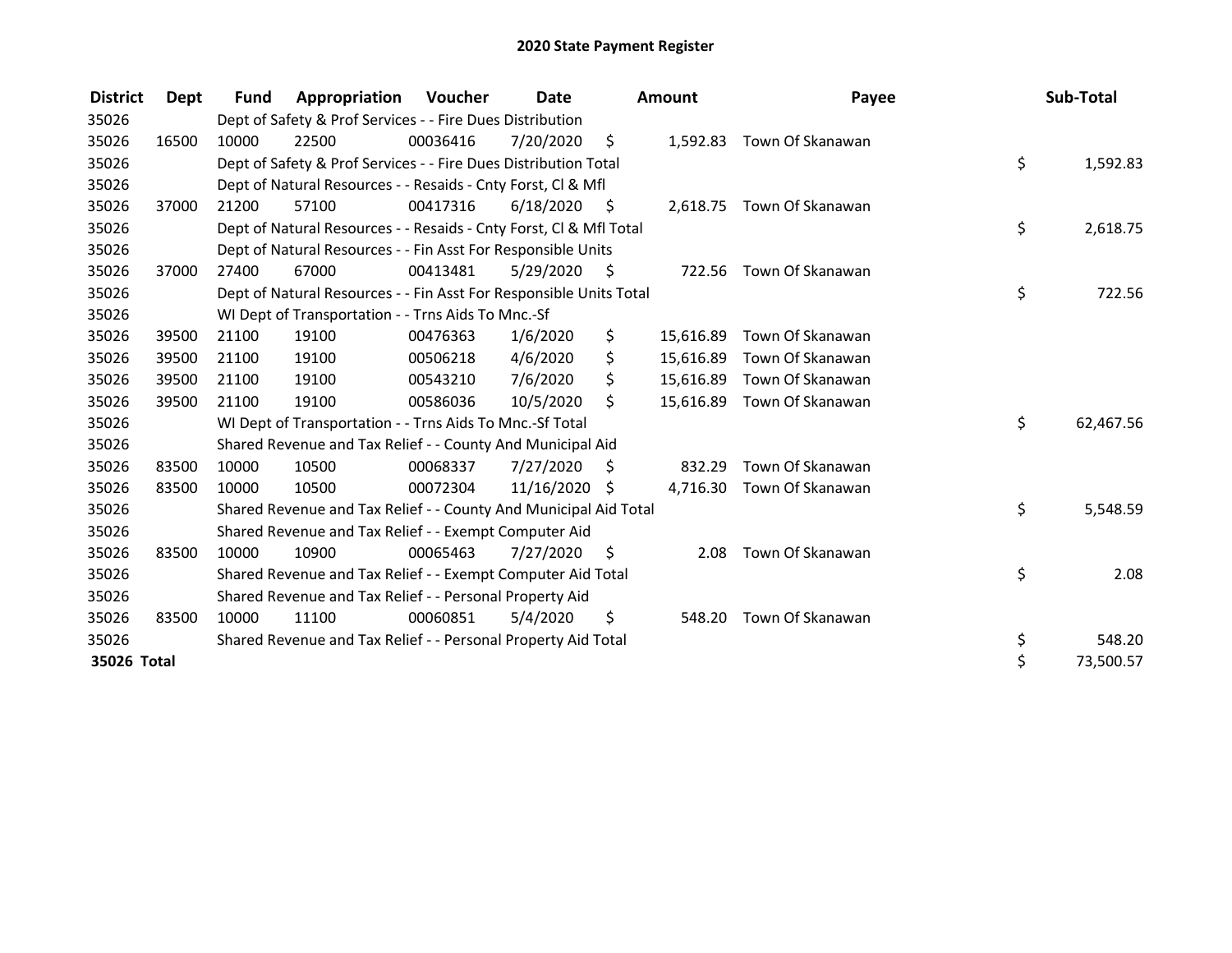| <b>District</b> | Dept  | <b>Fund</b> | Appropriation                                                      | Voucher  | Date            |      | Amount    |              | Payee | Sub-Total |
|-----------------|-------|-------------|--------------------------------------------------------------------|----------|-----------------|------|-----------|--------------|-------|-----------|
| 35028           |       |             | Dept of Safety & Prof Services - - Fire Dues Distribution          |          |                 |      |           |              |       |           |
| 35028           | 16500 | 10000       | 22500                                                              | 00036417 | 7/20/2020       | - \$ | 515.84    | Town Of Somo |       |           |
| 35028           |       |             | Dept of Safety & Prof Services - - Fire Dues Distribution Total    |          |                 |      |           |              | \$    | 515.84    |
| 35028           |       |             | Dept of Natural Resources - - Resaids - Cnty Forst, Cl & Mfl       |          |                 |      |           |              |       |           |
| 35028           | 37000 | 21200       | 57100                                                              | 00417317 | 6/18/2020       | - \$ | 4,514.54  | Town Of Somo |       |           |
| 35028           |       |             | Dept of Natural Resources - - Resaids - Cnty Forst, CI & Mfl Total |          |                 |      |           |              | \$    | 4,514.54  |
| 35028           |       |             | WI Dept of Transportation - - Trns Aids To Mnc.-Sf                 |          |                 |      |           |              |       |           |
| 35028           | 39500 | 21100       | 19100                                                              | 00476364 | 1/6/2020        | \$   | 13,711.59 | Town Of Somo |       |           |
| 35028           | 39500 | 21100       | 19100                                                              | 00506219 | 4/6/2020        | \$.  | 13,711.59 | Town Of Somo |       |           |
| 35028           | 39500 | 21100       | 19100                                                              | 00543211 | 7/6/2020        | S.   | 13,711.59 | Town Of Somo |       |           |
| 35028           | 39500 | 21100       | 19100                                                              | 00586037 | 10/5/2020       | Ŝ.   | 13,711.59 | Town Of Somo |       |           |
| 35028           |       |             | WI Dept of Transportation - - Trns Aids To Mnc.-Sf Total           |          |                 |      |           |              | \$    | 54,846.36 |
| 35028           |       |             | Shared Revenue and Tax Relief - - County And Municipal Aid         |          |                 |      |           |              |       |           |
| 35028           | 83500 | 10000       | 10500                                                              | 00068338 | 7/27/2020       | S    | 2,112.17  | Town Of Somo |       |           |
| 35028           | 83500 | 10000       | 10500                                                              | 00072305 | $11/16/2020$ \$ |      | 11,968.99 | Town Of Somo |       |           |
| 35028           |       |             | Shared Revenue and Tax Relief - - County And Municipal Aid Total   |          |                 |      |           |              | \$    | 14,081.16 |
| 35028           |       |             | Shared Revenue and Tax Relief - - Personal Property Aid            |          |                 |      |           |              |       |           |
| 35028           | 83500 | 10000       | 11100                                                              | 00060852 | 5/4/2020        | \$   | 4.43      | Town Of Somo |       |           |
| 35028           |       |             | Shared Revenue and Tax Relief - - Personal Property Aid Total      |          |                 |      |           |              | \$    | 4.43      |
| 35028 Total     |       |             |                                                                    |          |                 |      |           |              | \$    | 73,962.33 |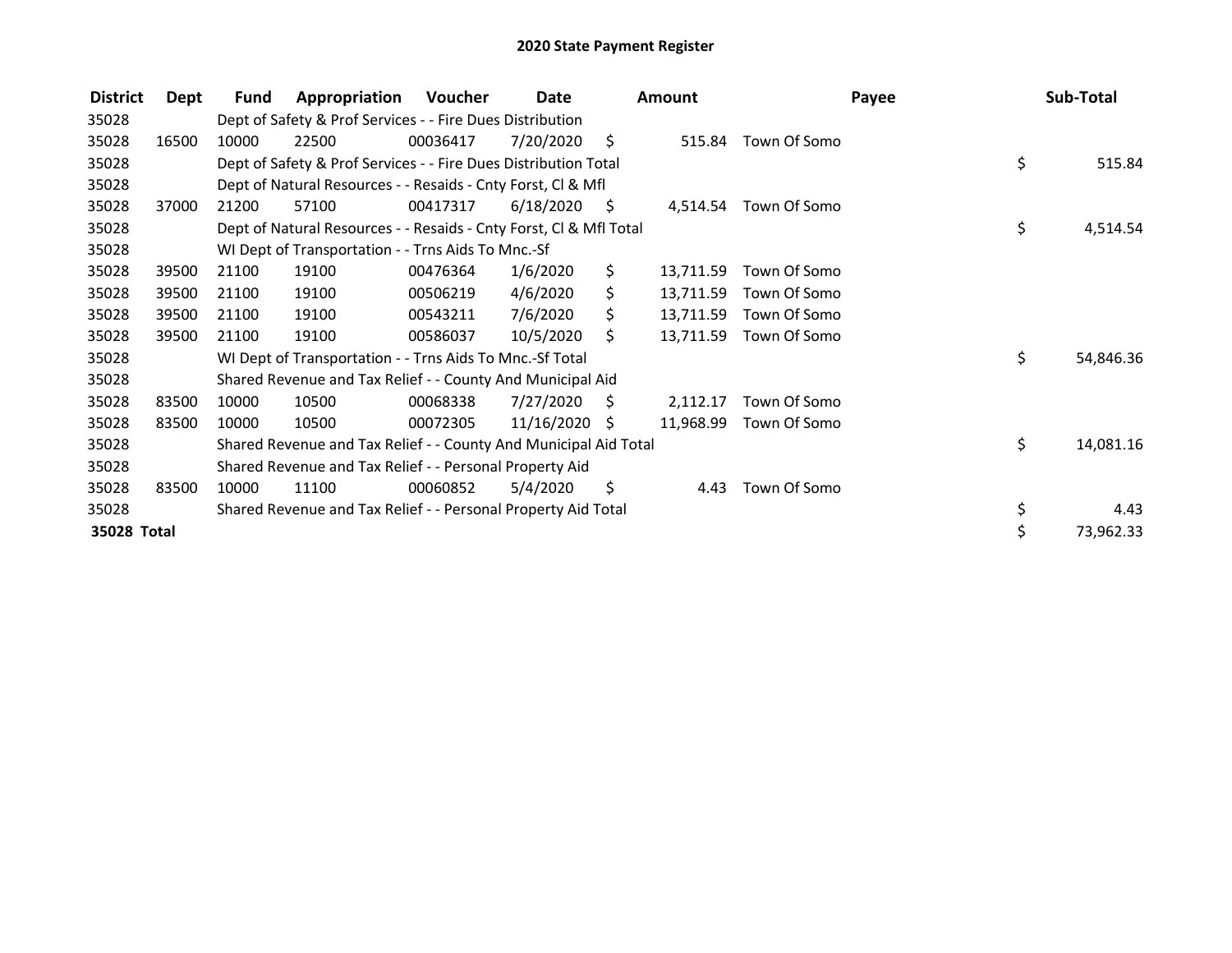| <b>District</b> | <b>Dept</b> | Fund  | Appropriation                                                      | Voucher  | <b>Date</b>   |      | Amount   | Payee                      | Sub-Total       |
|-----------------|-------------|-------|--------------------------------------------------------------------|----------|---------------|------|----------|----------------------------|-----------------|
| 35030           |             |       | Dept of Safety & Prof Services - - Fire Dues Distribution          |          |               |      |          |                            |                 |
| 35030           | 16500       | 10000 | 22500                                                              | 00036418 | 7/20/2020     | \$   |          | 2,010.79 Town Of Tomahawk  |                 |
| 35030           |             |       | Dept of Safety & Prof Services - - Fire Dues Distribution Total    |          |               |      |          |                            | \$<br>2,010.79  |
| 35030           |             |       | Dept of Natural Resources - - Aids In Lieu Of Taxes - Gener        |          |               |      |          |                            |                 |
| 35030           | 37000       | 10000 | 50300                                                              | 00384778 | 1/22/2020     | \$   |          | 11,600.62 Town Of Tomahawk |                 |
| 35030           |             |       | Dept of Natural Resources - - Aids In Lieu Of Taxes - Gener Total  |          |               |      |          |                            | \$<br>11,600.62 |
| 35030           |             |       | Dept of Natural Resources - - Resaids - Cnty Forst, Cl & Mfl       |          |               |      |          |                            |                 |
| 35030           | 37000       | 21200 | 57100                                                              | 00417318 | 6/18/2020     | - \$ |          | 7,783.76 Town Of Tomahawk  |                 |
| 35030           |             |       | Dept of Natural Resources - - Resaids - Cnty Forst, Cl & Mfl Total |          |               |      |          |                            | \$<br>7,783.76  |
| 35030           |             |       | Dept of Natural Resources - - Fin Asst For Responsible Units       |          |               |      |          |                            |                 |
| 35030           | 37000       | 27400 | 67000                                                              | 00413008 | 5/29/2020     | \$   |          | 2,157.83 Town Of Tomahawk  |                 |
| 35030           |             |       | Dept of Natural Resources - - Fin Asst For Responsible Units Total |          |               |      |          |                            | \$<br>2,157.83  |
| 35030           |             |       | WI Dept of Transportation - - Trns Aids To Mnc.-Sf                 |          |               |      |          |                            |                 |
| 35030           | 39500       | 21100 | 19100                                                              | 00476365 | 1/6/2020      | \$   |          | 23,277.51 Town Of Tomahawk |                 |
| 35030           | 39500       | 21100 | 19100                                                              | 00506220 | 4/6/2020      | \$   |          | 23,277.51 Town Of Tomahawk |                 |
| 35030           | 39500       | 21100 | 19100                                                              | 00543212 | 7/6/2020      | \$   |          | 23,277.51 Town Of Tomahawk |                 |
| 35030           | 39500       | 21100 | 19100                                                              | 00586038 | 10/5/2020     | \$   |          | 23,277.51 Town Of Tomahawk |                 |
| 35030           |             |       | WI Dept of Transportation - - Trns Aids To Mnc.-Sf Total           |          |               |      |          |                            | \$<br>93,110.04 |
| 35030           |             |       | WI Dept of Transportation - - Loc Rd Imp Prg St Fd                 |          |               |      |          |                            |                 |
| 35030           | 39500       | 21100 | 27800                                                              | 00624501 | 12/9/2020     | \$   |          | 15,063.78 Town Of Tomahawk |                 |
| 35030           |             |       | WI Dept of Transportation - - Loc Rd Imp Prg St Fd Total           |          |               |      |          |                            | \$<br>15,063.78 |
| 35030           |             |       | Department of Administration - - Federal Aid                       |          |               |      |          |                            |                 |
| 35030           | 50500       | 10000 | 14200                                                              | 00126668 | 8/12/2020     | \$   | 2,386.49 | Town Of Tomahawk           |                 |
| 35030           | 50500       | 10000 | 14200                                                              | 00129966 | 10/2/2020     | \$   | 1,731.65 | Town Of Tomahawk           |                 |
| 35030           | 50500       | 10000 | 14200                                                              | 00134689 | 12/10/2020    | \$   |          | 2,724.60 Town Of Tomahawk  |                 |
| 35030           |             |       | Department of Administration - - Federal Aid Total                 |          |               |      |          |                            | \$<br>6,842.74  |
| 35030           |             |       | Shared Revenue and Tax Relief - - County And Municipal Aid         |          |               |      |          |                            |                 |
| 35030           | 83500       | 10000 | 10500                                                              | 00068339 | 7/27/2020     | \$   |          | 1,158.99 Town Of Tomahawk  |                 |
| 35030           | 83500       | 10000 | 10500                                                              | 00072306 | 11/16/2020 \$ |      |          | 6,567.63 Town Of Tomahawk  |                 |
| 35030           |             |       | Shared Revenue and Tax Relief - - County And Municipal Aid Total   |          |               |      |          |                            | \$<br>7,726.62  |
| 35030           |             |       | Shared Revenue and Tax Relief - - Exempt Computer Aid              |          |               |      |          |                            |                 |
| 35030           | 83500       | 10000 | 10900                                                              | 00065464 | 7/27/2020     | \$   |          | 11.43 Town Of Tomahawk     |                 |
| 35030           |             |       | Shared Revenue and Tax Relief - - Exempt Computer Aid Total        |          |               |      |          |                            | \$<br>11.43     |
| 35030           |             |       | Shared Revenue and Tax Relief - - Personal Property Aid            |          |               |      |          |                            |                 |
| 35030           | 83500       | 10000 | 11100                                                              | 00060853 | 5/4/2020      | \$   | 34.29    | Town Of Tomahawk           |                 |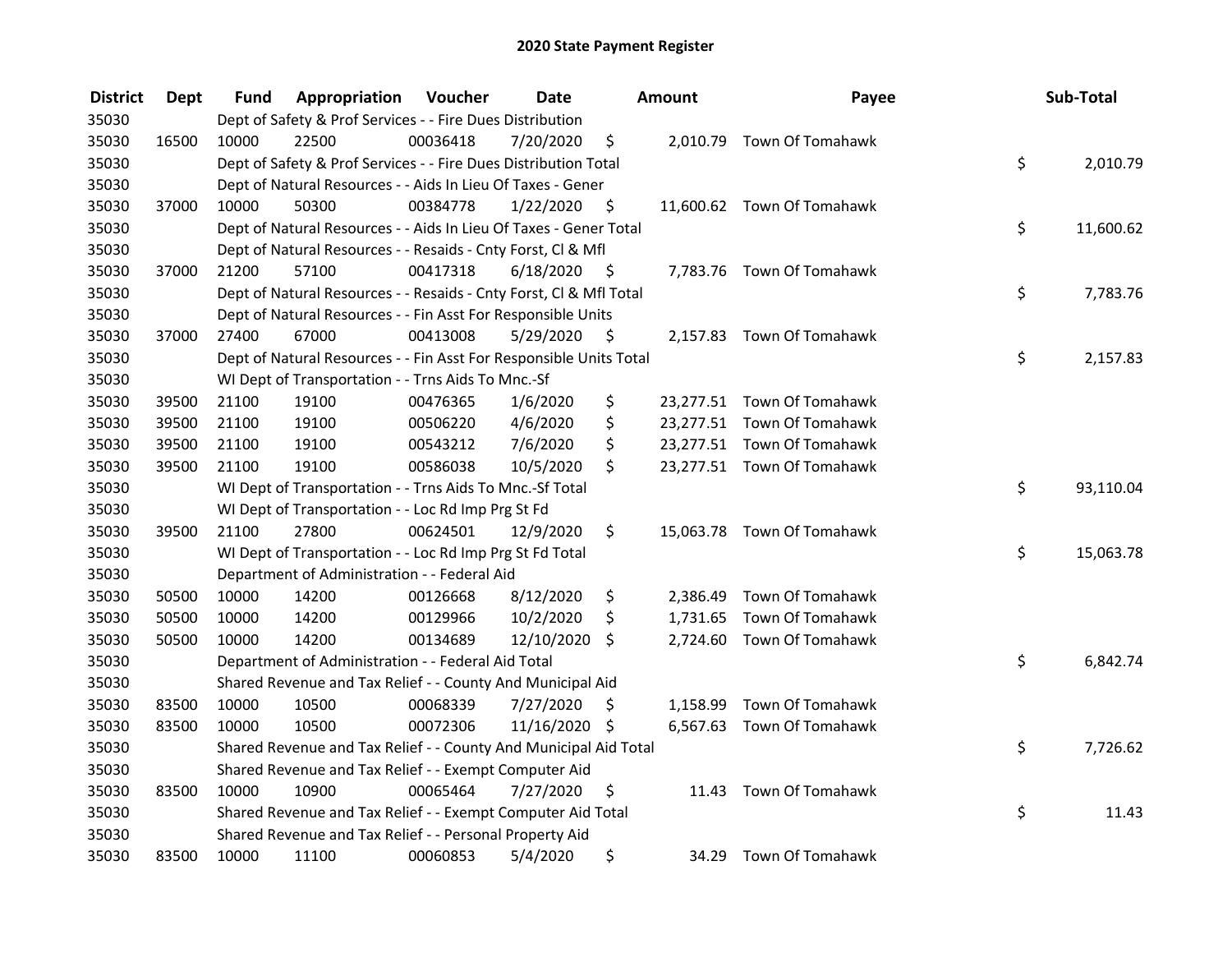| District    | Dept | Fund | <b>Appropriation Voucher</b>                                  | Date | Amount | Payee | Sub-Total  |
|-------------|------|------|---------------------------------------------------------------|------|--------|-------|------------|
| 35030       |      |      | Shared Revenue and Tax Relief - - Personal Property Aid Total |      |        |       | 34.29      |
| 35030 Total |      |      |                                                               |      |        |       | 146.341.90 |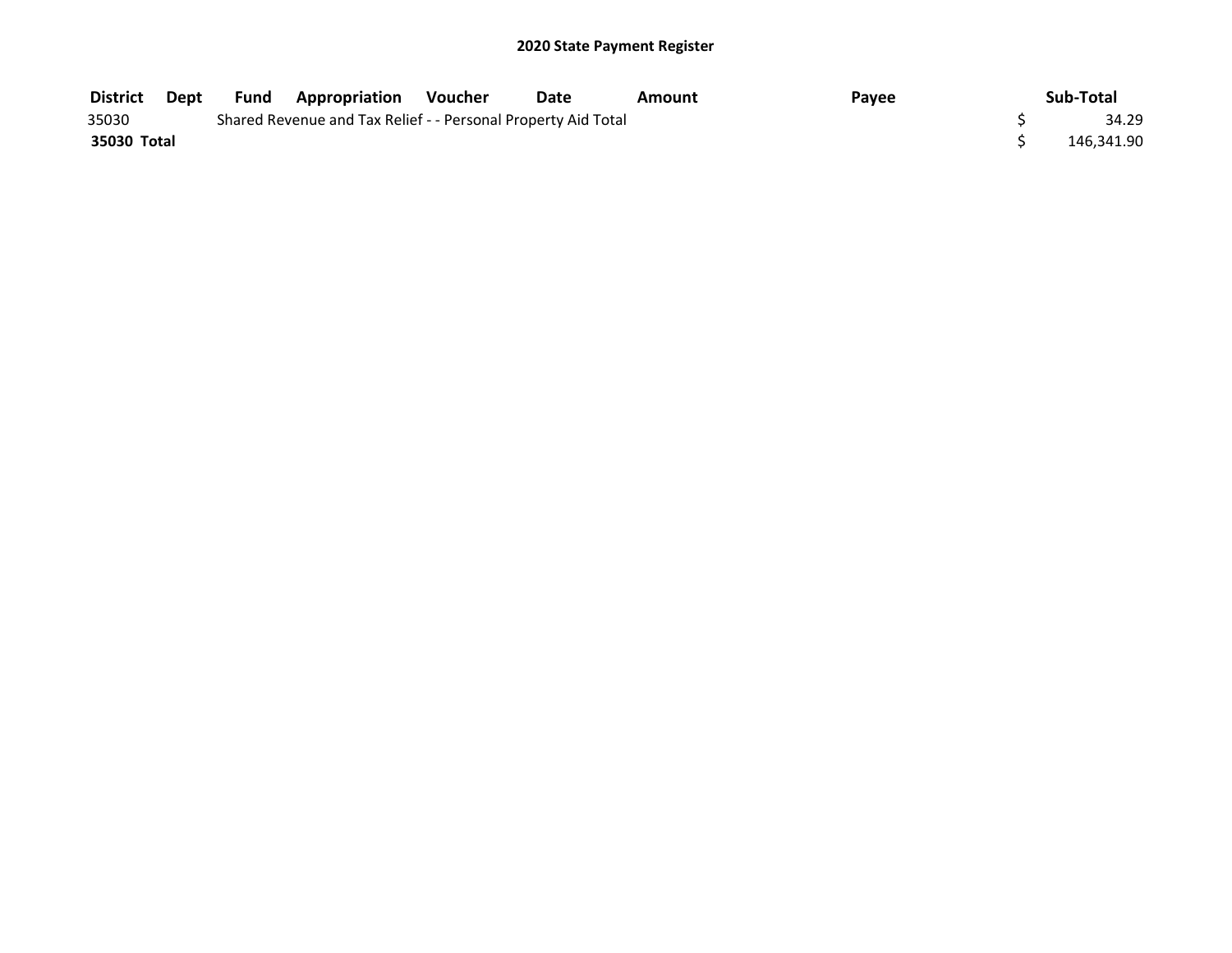| <b>District</b> | Dept  | Fund  | <b>Appropriation Voucher</b>                                         |          | <b>Date</b>     |      | Amount | Payee                    | Sub-Total       |
|-----------------|-------|-------|----------------------------------------------------------------------|----------|-----------------|------|--------|--------------------------|-----------------|
| 35032           |       |       | Dept of Safety & Prof Services - - Fire Dues Distribution            |          |                 |      |        |                          |                 |
| 35032           | 16500 | 10000 | 22500                                                                | 00036419 | 7/20/2020       | \$   |        | 1,962.15 Town Of Wilson  |                 |
| 35032           |       |       | Dept of Safety & Prof Services - - Fire Dues Distribution Total      |          |                 |      |        |                          | \$<br>1,962.15  |
| 35032           |       |       | Dept of Natural Resources - - Resaids - Cnty Forst, Cl & Mfl         |          |                 |      |        |                          |                 |
| 35032           | 37000 | 21200 | 57100                                                                | 00417319 | 6/18/2020       | - \$ |        | 4,103.65 Town Of Wilson  |                 |
| 35032           |       |       | Dept of Natural Resources - - Resaids - Cnty Forst, Cl & Mfl Total   |          |                 |      |        |                          | \$<br>4,103.65  |
| 35032           |       |       | Dept of Natural Resources - - Fin Asst For Responsible Units         |          |                 |      |        |                          |                 |
| 35032           | 37000 | 27400 | 67000                                                                | 00412658 | 5/29/2020       | - \$ |        | 3,194.70 Town Of Wilson  |                 |
| 35032           |       |       | Dept of Natural Resources - - Fin Asst For Responsible Units Total   |          |                 |      |        |                          | \$<br>3,194.70  |
| 35032           |       |       | WI Dept of Transportation - - Trns Aids To Mnc.-Sf                   |          |                 |      |        |                          |                 |
| 35032           | 39500 | 21100 | 19100                                                                | 00476366 | 1/6/2020        | \$   |        | 14,810.61 Town Of Wilson |                 |
| 35032           | 39500 | 21100 | 19100                                                                | 00506221 | 4/6/2020        | \$   |        | 14,810.61 Town Of Wilson |                 |
| 35032           | 39500 | 21100 | 19100                                                                | 00543213 | 7/6/2020        | \$   |        | 14,810.61 Town Of Wilson |                 |
| 35032           | 39500 | 21100 | 19100                                                                | 00586039 | 10/5/2020       | \$   |        | 14,810.62 Town Of Wilson |                 |
| 35032           |       |       | WI Dept of Transportation - - Trns Aids To Mnc.-Sf Total             |          |                 |      |        |                          | \$<br>59,242.45 |
| 35032           |       |       | WI Dept of Transportation - - Supplemental Transportation Aids       |          |                 |      |        |                          |                 |
| 35032           | 39500 | 21100 | 19600                                                                | 00477528 | 1/6/2020        | \$   |        | 10,454.55 Town Of Wilson |                 |
| 35032           |       |       | WI Dept of Transportation - - Supplemental Transportation Aids Total |          |                 |      |        |                          | \$<br>10,454.55 |
| 35032           |       |       | WI Dept of Transportation - - Loc Rd Imp Prg St Fd                   |          |                 |      |        |                          |                 |
| 35032           | 39500 | 21100 | 27800                                                                | 00584000 | 9/17/2020       | \$   |        | 15,063.78 Town Of Wilson |                 |
| 35032           |       |       | WI Dept of Transportation - - Loc Rd Imp Prg St Fd Total             |          |                 |      |        |                          | \$<br>15,063.78 |
| 35032           |       |       | Department of Administration - - Federal Aid                         |          |                 |      |        |                          |                 |
| 35032           | 50500 | 10000 | 14200                                                                | 00134690 | $12/10/2020$ \$ |      |        | 4,735.87 Town Of Wilson  |                 |
| 35032           |       |       | Department of Administration - - Federal Aid Total                   |          |                 |      |        |                          | \$<br>4,735.87  |
| 35032           |       |       | Elections Commission - - 2018 Hava Election Security                 |          |                 |      |        |                          |                 |
| 35032           | 51000 | 22000 | 18200                                                                | 00003523 | 6/30/2020       | \$   |        | 456.30 Town Of Wilson    |                 |
| 35032           |       |       | Elections Commission - - 2018 Hava Election Security Total           |          |                 |      |        |                          | \$<br>456.30    |
| 35032           |       |       | Shared Revenue and Tax Relief - - County And Municipal Aid           |          |                 |      |        |                          |                 |
| 35032           | 83500 | 10000 | 10500                                                                | 00068340 | 7/27/2020       | \$   |        | 614.72 Town Of Wilson    |                 |
| 35032           | 83500 | 10000 | 10500                                                                | 00072307 | 11/16/2020 \$   |      |        | 3,483.42 Town Of Wilson  |                 |
| 35032           |       |       | Shared Revenue and Tax Relief - - County And Municipal Aid Total     |          |                 |      |        |                          | \$<br>4,098.14  |
| 35032           |       |       | Shared Revenue and Tax Relief - - Exempt Computer Aid                |          |                 |      |        |                          |                 |
| 35032           | 83500 | 10000 | 10900                                                                | 00065465 | 7/27/2020       | \$   |        | 1.03 Town Of Wilson      |                 |
| 35032           |       |       | Shared Revenue and Tax Relief - - Exempt Computer Aid Total          |          |                 |      |        |                          | \$<br>1.03      |
| 35032           |       |       | Shared Revenue and Tax Relief - - Personal Property Aid              |          |                 |      |        |                          |                 |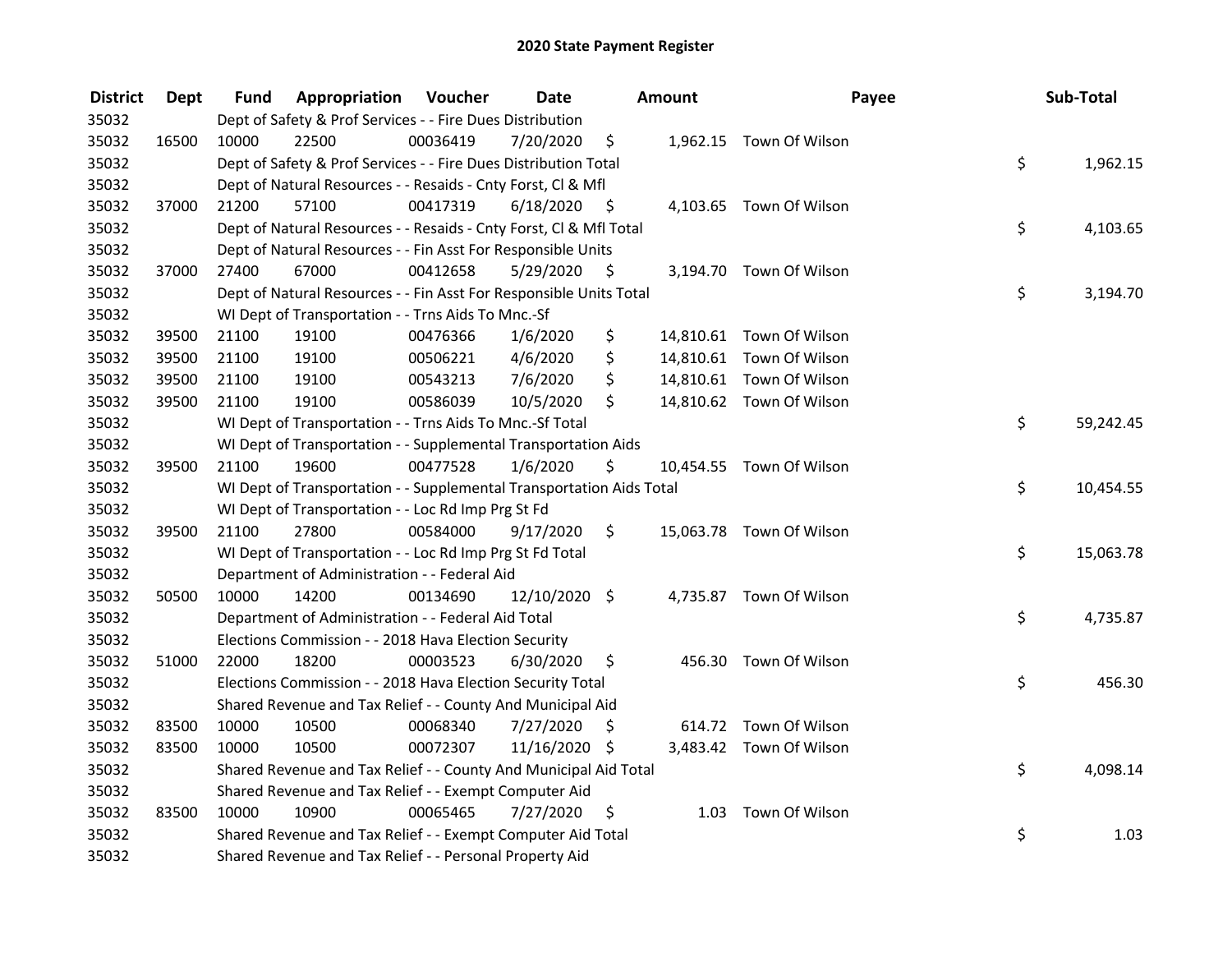| <b>District</b> | Dept  | <b>Fund</b> | <b>Appropriation</b>                                          | Voucher  | Date     | Amount |                | Pavee | Sub-Total  |
|-----------------|-------|-------------|---------------------------------------------------------------|----------|----------|--------|----------------|-------|------------|
| 35032           | 83500 | 10000       | 11100                                                         | 00060854 | 5/4/2020 | 15.89  | Town Of Wilson |       |            |
| 35032           |       |             | Shared Revenue and Tax Relief - - Personal Property Aid Total |          |          |        |                |       | 15.89      |
| 35032 Total     |       |             |                                                               |          |          |        |                |       | 103,328.51 |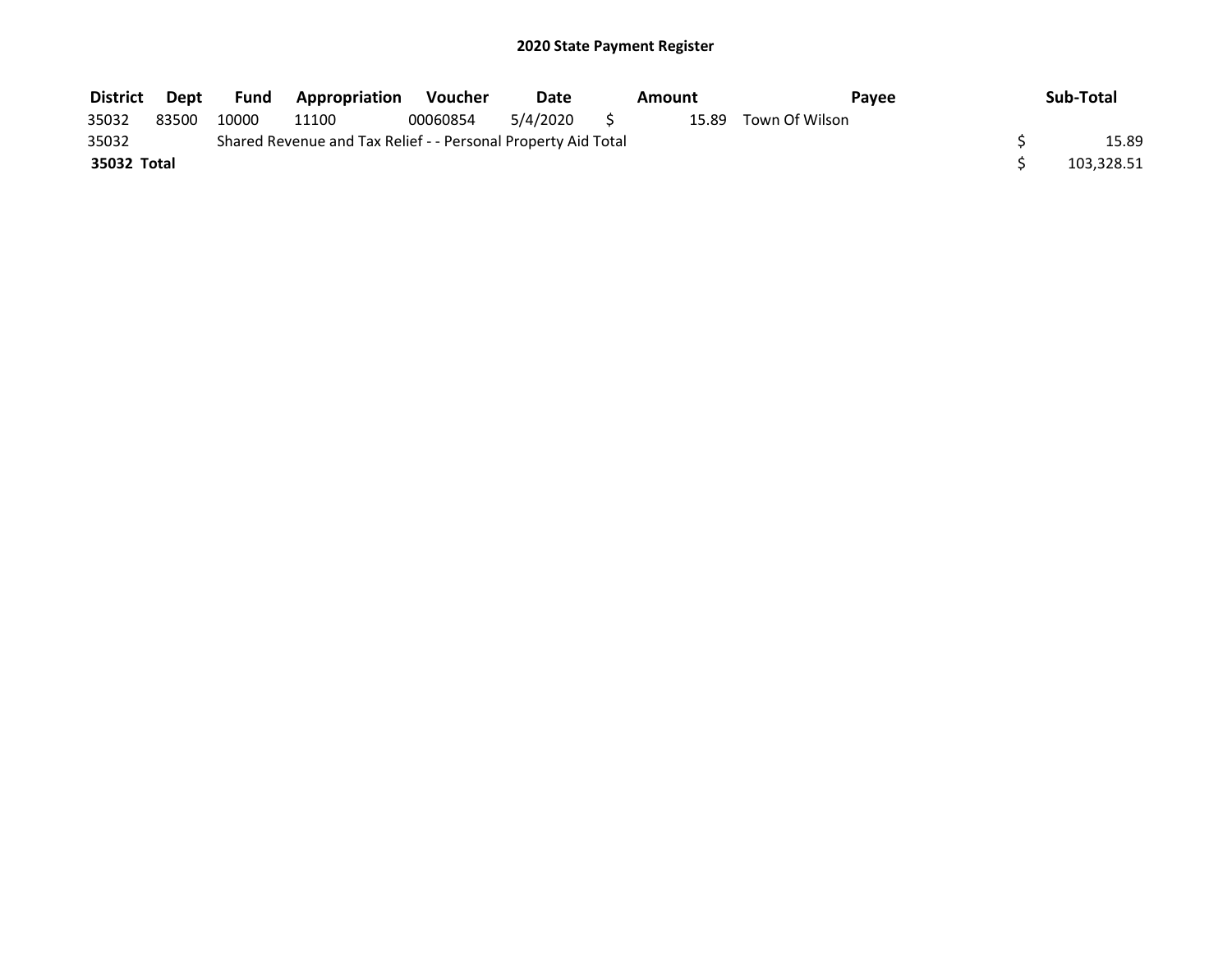| <b>District</b> | <b>Dept</b> | Fund  | Appropriation                                                     | Voucher  | <b>Date</b>   |      | <b>Amount</b> |                           | Payee | Sub-Total |
|-----------------|-------------|-------|-------------------------------------------------------------------|----------|---------------|------|---------------|---------------------------|-------|-----------|
| 35251           |             |       | Dept of Safety & Prof Services - - Fire Dues Distribution         |          |               |      |               |                           |       |           |
| 35251           | 16500       | 10000 | 22500                                                             | 00036420 | 7/20/2020     | \$   |               | 20,259.53 City Of Merrill |       |           |
| 35251           |             |       | Dept of Safety & Prof Services - - Fire Dues Distribution Total   |          |               |      |               |                           | \$    | 20,259.53 |
| 35251           |             |       | Dept of Public Instruction - - Federal Aids, Local Aid            |          |               |      |               |                           |       |           |
| 35251           | 25500       | 10000 | 24100                                                             | 00235712 | 8/10/2020     | \$   | 837.93        | City Of Merrill           |       |           |
| 35251           |             |       | Dept of Public Instruction - - Federal Aids, Local Aid Total      |          |               |      |               |                           | \$    | 837.93    |
| 35251           |             |       | Dept of Natural Resources - - Aids In Lieu Of Taxes - Gener       |          |               |      |               |                           |       |           |
| 35251           | 37000       | 10000 | 50300                                                             | 00384735 | 1/22/2020     | \$   |               | 7,839.81 City Of Merrill  |       |           |
| 35251           | 37000       | 10000 | 50300                                                             | 00404586 | 4/21/2020     | \$   | 185.54        | City Of Merrill           |       |           |
| 35251           |             |       | Dept of Natural Resources - - Aids In Lieu Of Taxes - Gener Total |          |               |      |               |                           | \$    | 8,025.35  |
| 35251           |             |       | Dept of Natural Resources - - Gen Program Ops-State Funds         |          |               |      |               |                           |       |           |
| 35251           | 37000       | 21200 | 16100                                                             | 00386625 | 1/30/2020     | \$.  | 46.34         | City Of Merrill           |       |           |
| 35251           | 37000       | 21200 | 16100                                                             | 00405995 | 4/24/2020     | \$   | 156.21        | City Of Merrill           |       |           |
| 35251           | 37000       | 21200 | 16100                                                             | 00426407 | 7/24/2020     | \$   | 46.07         | City Of Merrill           |       |           |
| 35251           | 37000       | 21200 | 16100                                                             | 00443215 | 10/22/2020 \$ |      | 48.91         | City Of Merrill           |       |           |
| 35251           |             |       | Dept of Natural Resources - - Gen Program Ops-State Funds Total   |          |               |      |               |                           | \$    | 297.53    |
| 35251           |             |       | Dept of Natural Resources - - General Program Operations --       |          |               |      |               |                           |       |           |
| 35251           | 37000       | 21200 | 25400                                                             | 00386625 | 1/30/2020     | \$.  | 69.51         | City Of Merrill           |       |           |
| 35251           | 37000       | 21200 | 25400                                                             | 00426407 | 7/24/2020     | \$   | 92.12         | City Of Merrill           |       |           |
| 35251           | 37000       | 21200 | 25400                                                             | 00443215 | 10/22/2020    | - \$ | 97.83         | City Of Merrill           |       |           |
| 35251           |             |       | Dept of Natural Resources - - General Program Operations -- Total |          |               |      |               |                           | \$    | 259.46    |
| 35251           |             |       | Dept of Natural Resources - - GPO--State Funds                    |          |               |      |               |                           |       |           |
| 35251           | 37000       | 21200 | 36100                                                             | 00386625 | 1/30/2020     | \$   | 11.59         | City Of Merrill           |       |           |
| 35251           | 37000       | 21200 | 36100                                                             | 00426407 | 7/24/2020     | \$   | 15.36         | City Of Merrill           |       |           |
| 35251           | 37000       | 21200 | 36100                                                             | 00443215 | 10/22/2020 \$ |      | 16.30         | City Of Merrill           |       |           |
| 35251           |             |       | Dept of Natural Resources - - GPO--State Funds Total              |          |               |      |               |                           | \$    | 43.25     |
| 35251           |             |       | Dept of Natural Resources - - Rec & Resource Aids, Fed            |          |               |      |               |                           |       |           |
| 35251           | 37000       | 21200 | 58300                                                             | 00408381 | 5/13/2020     | \$   |               | 5,569.70 City Of Merrill  |       |           |
| 35251           |             |       | Dept of Natural Resources - - Rec & Resource Aids, Fed Total      |          |               |      |               |                           | \$    | 5,569.70  |
| 35251           |             |       | Dept of Natural Resources - - GPO--State Funds                    |          |               |      |               |                           |       |           |
| 35251           | 37000       | 21200 | 86100                                                             | 00386625 | 1/30/2020     | \$   | 11.59         | City Of Merrill           |       |           |
| 35251           |             |       | Dept of Natural Resources - - GPO--State Funds Total              |          |               |      |               |                           | \$    | 11.59     |
| 35251           |             |       | Dept of Natural Resources - - Ea - Urban Nonpoint Source          |          |               |      |               |                           |       |           |
| 35251           | 37000       | 27400 | 65800                                                             | 00449554 | 12/2/2020     | \$   | 6,842.50      | City Of Merrill           |       |           |
| 35251           |             |       | Dept of Natural Resources - - Ea - Urban Nonpoint Source Total    |          |               |      |               |                           | \$    | 6,842.50  |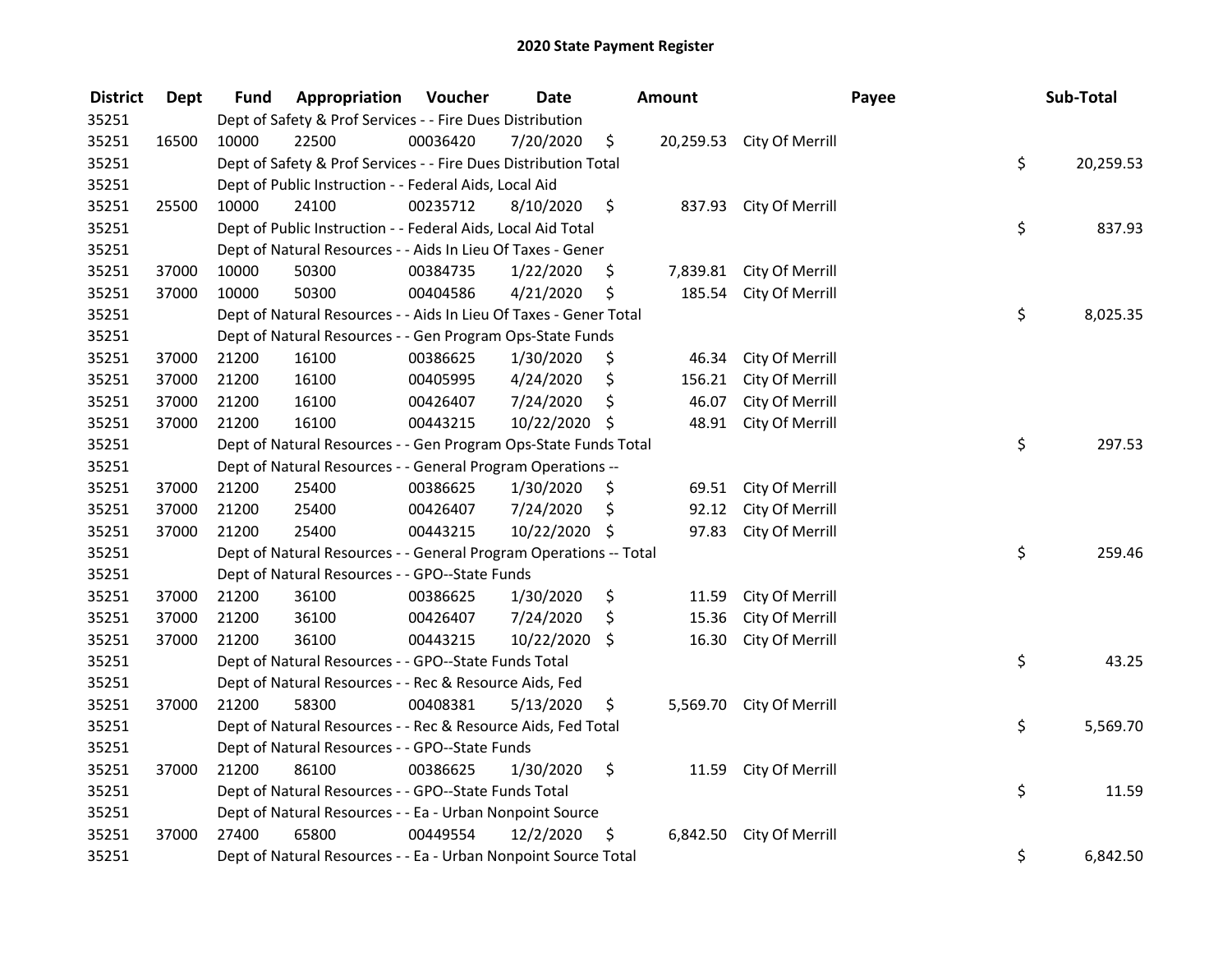| <b>District</b> | <b>Dept</b> | Fund  | Appropriation                                                      | Voucher  | <b>Date</b> |     | <b>Amount</b> |                           | Payee | Sub-Total    |
|-----------------|-------------|-------|--------------------------------------------------------------------|----------|-------------|-----|---------------|---------------------------|-------|--------------|
| 35251           |             |       | Dept of Natural Resources - - Fin Asst For Responsible Units       |          |             |     |               |                           |       |              |
| 35251           | 37000       | 27400 | 67000                                                              | 00413418 | 5/29/2020   | -\$ |               | 32,576.79 City Of Merrill |       |              |
| 35251           |             |       | Dept of Natural Resources - - Fin Asst For Responsible Units Total |          |             |     |               |                           | \$    | 32,576.79    |
| 35251           |             |       | Dept of Natural Resources - - Ea - Dry Cleaner Envir Respons       |          |             |     |               |                           |       |              |
| 35251           | 37000       | 27700 | 68600                                                              | 00381027 | 1/15/2020   | \$  | 35,237.75     | City Of Merrill           |       |              |
| 35251           |             |       | Dept of Natural Resources - - Ea - Dry Cleaner Envir Respons Total |          |             |     |               |                           | \$    | 35,237.75    |
| 35251           |             |       | WI Dept of Transportation - - Conn Hwy Aids St Fds                 |          |             |     |               |                           |       |              |
| 35251           | 39500       | 21100 | 16200                                                              | 00477391 | 1/6/2020    | \$  | 26,182.17     | City Of Merrill           |       |              |
| 35251           | 39500       | 21100 | 16200                                                              | 00507246 | 4/6/2020    | \$  | 26,182.17     | City Of Merrill           |       |              |
| 35251           | 39500       | 21100 | 16200                                                              | 00544238 | 7/6/2020    | \$  | 26,182.17     | City Of Merrill           |       |              |
| 35251           | 39500       | 21100 | 16200                                                              | 00587064 | 10/5/2020   | \$  | 26,182.19     | City Of Merrill           |       |              |
| 35251           |             |       | WI Dept of Transportation - - Conn Hwy Aids St Fds Total           |          |             |     |               |                           | \$    | 104,728.70   |
| 35251           |             |       | WI Dept of Transportation - - Tc, Trns Oper Aid Sf                 |          |             |     |               |                           |       |              |
| 35251           | 39500       | 21100 | 17700                                                              | 00525245 | 5/13/2020   | \$  | 17,308.00     | City Of Merrill           |       |              |
| 35251           | 39500       | 21100 | 17700                                                              | 00574272 | 8/28/2020   | \$  | 51,924.00     | City Of Merrill           |       |              |
| 35251           |             |       | WI Dept of Transportation - - Tc, Trns Oper Aid Sf Total           |          |             |     |               |                           | \$    | 69,232.00    |
| 35251           |             |       | WI Dept of Transportation - - Trnst/Trns-Rel Aid F                 |          |             |     |               |                           |       |              |
| 35251           | 39500       | 21100 | 18200                                                              | 00499460 | 3/4/2020    | \$  | 48,072.76     | City Of Merrill           |       |              |
| 35251           | 39500       | 21100 | 18200                                                              | 00531785 | 6/1/2020    | \$  | 77,040.51     | City Of Merrill           |       |              |
| 35251           | 39500       | 21100 | 18200                                                              | 00578307 | 9/4/2020    | \$  | 99,090.74     | City Of Merrill           |       |              |
| 35251           | 39500       | 21100 | 18200                                                              | 00585025 | 9/18/2020   | \$  | 354,323.20    | City Of Merrill           |       |              |
| 35251           | 39500       | 21100 | 18200                                                              | 00610579 | 11/4/2020   | \$  | 354,323.20    | City Of Merrill           |       |              |
| 35251           | 39500       | 21100 | 18200                                                              | 00623110 | 12/4/2020   | \$  | 354,323.20    | City Of Merrill           |       |              |
| 35251           |             |       | WI Dept of Transportation - - Trnst/Trns-Rel Aid F Total           |          |             |     |               |                           | \$    | 1,287,173.61 |
| 35251           |             |       | WI Dept of Transportation - - Hwy Sfty Loc Aid Ffd                 |          |             |     |               |                           |       |              |
| 35251           | 39500       | 21100 | 18500                                                              | 00591160 | 9/28/2020   | \$  | 2,904.00      | City Of Merrill           |       |              |
| 35251           |             |       | WI Dept of Transportation - - Hwy Sfty Loc Aid Ffd Total           |          |             |     |               |                           | \$    | 2,904.00     |
| 35251           |             |       | WI Dept of Transportation - - Trns Aids To Mnc.-Sf                 |          |             |     |               |                           |       |              |
| 35251           | 39500       | 21100 | 19100                                                              | 00476367 | 1/6/2020    | \$  | 189,915.73    | City Of Merrill           |       |              |
| 35251           | 39500       | 21100 | 19100                                                              | 00506222 | 4/6/2020    | \$  | 189,915.73    | City Of Merrill           |       |              |
| 35251           | 39500       | 21100 | 19100                                                              | 00543214 | 7/6/2020    | \$  | 189,915.73    | City Of Merrill           |       |              |
| 35251           | 39500       | 21100 | 19100                                                              | 00586040 | 10/5/2020   | \$  | 189,915.74    | City Of Merrill           |       |              |
| 35251           |             |       | WI Dept of Transportation - - Trns Aids To Mnc.-Sf Total           |          |             |     |               |                           | \$    | 759,662.93   |
| 35251           |             |       | WI Dept of Transportation - - Loc Rd Imp Prg St Fd                 |          |             |     |               |                           |       |              |
| 35251           | 39500       | 21100 | 27800                                                              | 00508183 | 3/25/2020   | \$  | 40,414.08     | City Of Merrill           |       |              |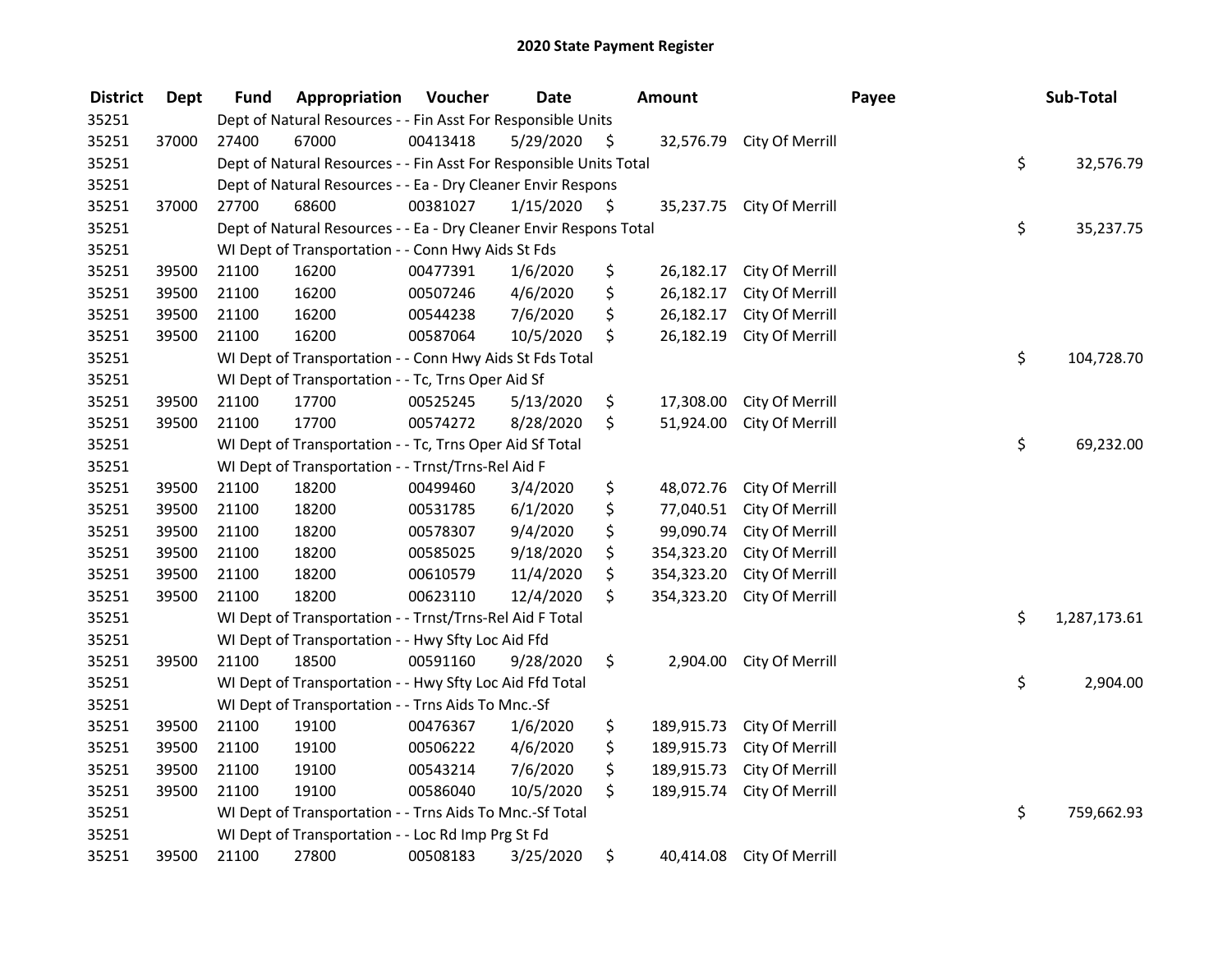| <b>District</b> | <b>Dept</b> | <b>Fund</b> | Appropriation                                                      | Voucher  | <b>Date</b>   | <b>Amount</b>  |                 | Payee | Sub-Total        |
|-----------------|-------------|-------------|--------------------------------------------------------------------|----------|---------------|----------------|-----------------|-------|------------------|
| 35251           |             |             | WI Dept of Transportation - - Loc Rd Imp Prg St Fd Total           |          |               |                |                 |       | \$<br>40,414.08  |
| 35251           |             |             | Department of Corrections - - Services For Community Correct       |          |               |                |                 |       |                  |
| 35251           | 41000       | 10000       | 10200                                                              | 00331677 | 1/10/2020     | \$<br>5,777.73 | City Of Merrill |       |                  |
| 35251           | 41000       | 10000       | 10200                                                              | 00337840 | 1/30/2020     | \$<br>5,777.73 | City Of Merrill |       |                  |
| 35251           | 41000       | 10000       | 10200                                                              | 00343979 | 2/28/2020     | \$<br>5,777.73 | City Of Merrill |       |                  |
| 35251           | 41000       | 10000       | 10200                                                              | 00349466 | 3/26/2020     | \$<br>5,777.73 | City Of Merrill |       |                  |
| 35251           | 41000       | 10000       | 10200                                                              | 00356266 | 4/29/2020     | \$<br>5,777.73 | City Of Merrill |       |                  |
| 35251           | 41000       | 10000       | 10200                                                              | 00361366 | 5/26/2020     | \$<br>5,777.73 | City Of Merrill |       |                  |
| 35251           | 41000       | 10000       | 10200                                                              | 00370147 | 7/13/2020     | \$<br>5,517.27 | City Of Merrill |       |                  |
| 35251           | 41000       | 10000       | 10200                                                              | 00374604 | 7/29/2020     | \$<br>5,647.50 | City Of Merrill |       |                  |
| 35251           | 41000       | 10000       | 10200                                                              | 00380241 | 8/28/2020     | \$<br>5,647.50 | City Of Merrill |       |                  |
| 35251           | 41000       | 10000       | 10200                                                              | 00385120 | 9/28/2020     | \$<br>5,647.50 | City Of Merrill |       |                  |
| 35251           | 41000       | 10000       | 10200                                                              | 00391229 | 10/28/2020    | \$<br>5,647.50 | City Of Merrill |       |                  |
| 35251           | 41000       | 10000       | 10200                                                              | 00396528 | 11/27/2020    | \$<br>5,647.50 | City Of Merrill |       |                  |
| 35251           | 41000       | 10000       | 10200                                                              | 00401465 | 12/23/2020 \$ | 5,647.50       | City Of Merrill |       |                  |
| 35251           |             |             | Department of Corrections - - Services For Community Correct Total |          |               |                |                 |       | \$<br>74,068.65  |
| 35251           |             |             | Dept of Workforce Development - - Title Ib Aids State GPR          |          |               |                |                 |       |                  |
| 35251           | 44500       | 10000       | 50900                                                              | 00272984 | 3/2/2020      | \$<br>4.26     | City Of Merrill |       |                  |
| 35251           | 44500       | 10000       | 50900                                                              | 00274973 | 3/16/2020     | \$<br>4.26     | City Of Merrill |       |                  |
| 35251           |             |             | Dept of Workforce Development - - Title Ib Aids State GPR Total    |          |               |                |                 |       | \$<br>8.52       |
| 35251           |             |             | Dept of Workforce Development - - Title Ib Aids Federal Prf        |          |               |                |                 |       |                  |
| 35251           | 44500       | 10000       | 54400                                                              | 00272984 | 3/2/2020      | \$<br>15.74    | City Of Merrill |       |                  |
| 35251           | 44500       | 10000       | 54400                                                              | 00274973 | 3/16/2020     | \$<br>15.74    | City Of Merrill |       |                  |
| 35251           |             |             | Dept of Workforce Development - - Title Ib Aids Federal Prf Total  |          |               |                |                 |       | \$<br>31.48      |
| 35251           |             |             | Department of Justice - - Law Enforcement Train, Local             |          |               |                |                 |       |                  |
| 35251           | 45500       | 10000       | 23100                                                              | 00091549 | 12/7/2020     | \$<br>3,360.00 | City Of Merrill |       |                  |
| 35251           |             |             | Department of Justice - - Law Enforcement Train, Local Total       |          |               |                |                 |       | \$<br>3,360.00   |
| 35251           |             |             | Department of Administration - - Federal Aid                       |          |               |                |                 |       |                  |
| 35251           | 50500       | 10000       | 14200                                                              | 00134681 | 12/10/2020 \$ | 158,088.00     | City Of Merrill |       |                  |
| 35251           | 50500       | 10000       | 14200                                                              | 00136347 | 12/17/2020 \$ | 1,952.28       | City Of Merrill |       |                  |
| 35251           |             |             | Department of Administration - - Federal Aid Total                 |          |               |                |                 |       | \$<br>160,040.28 |
| 35251           |             |             | Elections Commission - - 2018 Hava Election Security               |          |               |                |                 |       |                  |
| 35251           | 51000       | 22000       | 18200                                                              | 00003401 | 6/26/2020     | \$<br>5,488.80 | City Of Merrill |       |                  |
| 35251           |             |             | Elections Commission - - 2018 Hava Election Security Total         |          |               |                |                 |       | \$<br>5,488.80   |
| 35251           |             |             | Shared Revenue and Tax Relief - - Expenditure Restraint Program    |          |               |                |                 |       |                  |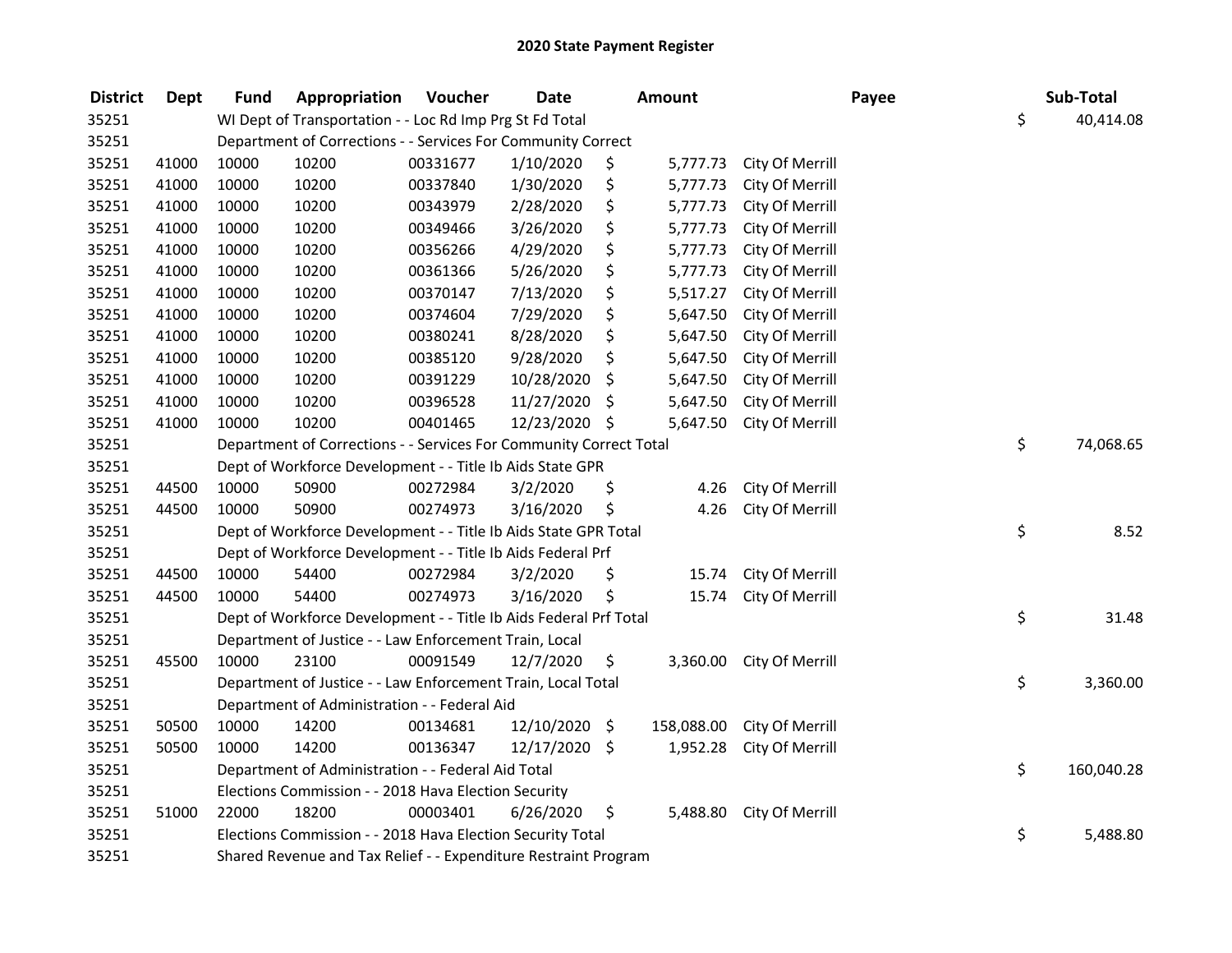| <b>District</b> | <b>Dept</b> | <b>Fund</b> | Appropriation                                                                 | <b>Voucher</b> | <b>Date</b> |     | Amount       |                            | Payee | Sub-Total          |
|-----------------|-------------|-------------|-------------------------------------------------------------------------------|----------------|-------------|-----|--------------|----------------------------|-------|--------------------|
| 35251           | 83500       | 10000       | 10100                                                                         | 00068341       | 7/27/2020   | \$  | 279,869.93   | City Of Merrill            |       |                    |
| 35251           |             |             | Shared Revenue and Tax Relief - - Expenditure Restraint Program Total         |                |             |     |              |                            |       | \$<br>279,869.93   |
| 35251           |             |             | Shared Revenue and Tax Relief - - County And Municipal Aid                    |                |             |     |              |                            |       |                    |
| 35251           | 83500       | 10000       | 10500                                                                         | 00068341       | 7/27/2020   | \$. | 456,777.64   | City Of Merrill            |       |                    |
| 35251           | 83500       | 10000       | 10500                                                                         | 00072308       | 11/16/2020  | \$  | 2,588,406.60 | City Of Merrill            |       |                    |
| 35251           |             |             | Shared Revenue and Tax Relief - - County And Municipal Aid Total              |                |             |     |              |                            |       | \$<br>3,045,184.24 |
| 35251           |             |             | Shared Revenue and Tax Relief - - Exempt Computer Aid                         |                |             |     |              |                            |       |                    |
| 35251           | 83500       | 10000       | 10900                                                                         | 00065466       | 7/27/2020   | \$  | 51,081.49    | City Of Merrill            |       |                    |
| 35251           | 83500       | 10000       | 10900                                                                         | 00067077       | 7/27/2020   | \$  | 38,855.30    | City Of Merrill            |       |                    |
| 35251           |             |             | Shared Revenue and Tax Relief - - Exempt Computer Aid Total                   |                |             |     |              |                            |       | \$<br>89,936.79    |
| 35251           |             |             | Shared Revenue and Tax Relief - - Utility Aid                                 |                |             |     |              |                            |       |                    |
| 35251           | 83500       | 10000       | 11000                                                                         | 00068341       | 7/27/2020   | \$  | 5,818.13     | City Of Merrill            |       |                    |
| 35251           | 83500       | 10000       | 11000                                                                         | 00072308       | 11/16/2020  | \$  | 36,902.23    | City Of Merrill            |       |                    |
| 35251           |             |             | Shared Revenue and Tax Relief - - Utility Aid Total                           |                |             |     |              |                            |       | \$<br>42,720.36    |
| 35251           |             |             | Shared Revenue and Tax Relief - - Personal Property Aid                       |                |             |     |              |                            |       |                    |
| 35251           | 83500       | 10000       | 11100                                                                         | 00060855       | 5/4/2020    | \$  | 41,372.24    | City Of Merrill            |       |                    |
| 35251           | 83500       | 10000       | 11100                                                                         | 00062517       | 5/4/2020    | \$  | 61,642.50    | City Of Merrill            |       |                    |
| 35251           |             |             | Shared Revenue and Tax Relief - - Personal Property Aid Total                 |                |             |     |              |                            |       | \$<br>103,014.74   |
| 35251           |             |             | Shared Revenue and Tax Relief - - State Aid; Video Service Provider Fee       |                |             |     |              |                            |       |                    |
| 35251           | 83500       | 10000       | 11200                                                                         | 00064273       | 7/27/2020   | \$  | 12,007.93    | City Of Merrill            |       |                    |
| 35251           |             |             | Shared Revenue and Tax Relief - - State Aid; Video Service Provider Fee Total |                |             |     |              |                            |       | \$<br>12,007.93    |
| 35251           |             |             | Shared Revenue and Tax Relief - - School Lvy Tx/First Dollar Cr               |                |             |     |              |                            |       |                    |
| 35251           | 83500       | 10000       | 30200                                                                         | 00063951       | 7/27/2020   | \$  |              | 213,945.71 City Of Merrill |       |                    |
| 35251           | 83500       | 10000       | 30200                                                                         | 00067342       | 7/27/2020   | \$  | 630,586.43   | City Of Merrill            |       |                    |
| 35251           |             |             | Shared Revenue and Tax Relief - - School Lvy Tx/First Dollar Cr Total         |                |             |     |              |                            |       | \$<br>844,532.14   |
| 35251           |             |             | Shared Revenue and Tax Relief - - Payments For Municipal Svcs                 |                |             |     |              |                            |       |                    |
| 35251           | 83500       | 10000       | 50100                                                                         | 00054776       | 2/3/2020    | \$  | 8,869.63     | City Of Merrill            |       |                    |
| 35251           |             |             | Shared Revenue and Tax Relief - - Payments For Municipal Svcs Total           |                |             |     |              |                            |       | \$<br>8,869.63     |
| 35251           |             |             | Shared Revenue and Tax Relief - - Lottery & Gaming Credit                     |                |             |     |              |                            |       |                    |
| 35251           | 83500       | 52100       | 36300                                                                         | 00055390       | 3/23/2020   | \$  | 4,521.60     | City Of Merrill            |       |                    |
| 35251           | 83500       | 52100       | 36300                                                                         | 00055674       | 3/23/2020   | \$  | 382,037.55   | City Of Merrill            |       |                    |
| 35251           |             |             | Shared Revenue and Tax Relief - - Lottery & Gaming Credit Total               |                |             |     |              |                            |       | \$<br>386,559.15   |
| 35251 Total     |             |             |                                                                               |                |             |     |              |                            |       | \$<br>7,429,769.34 |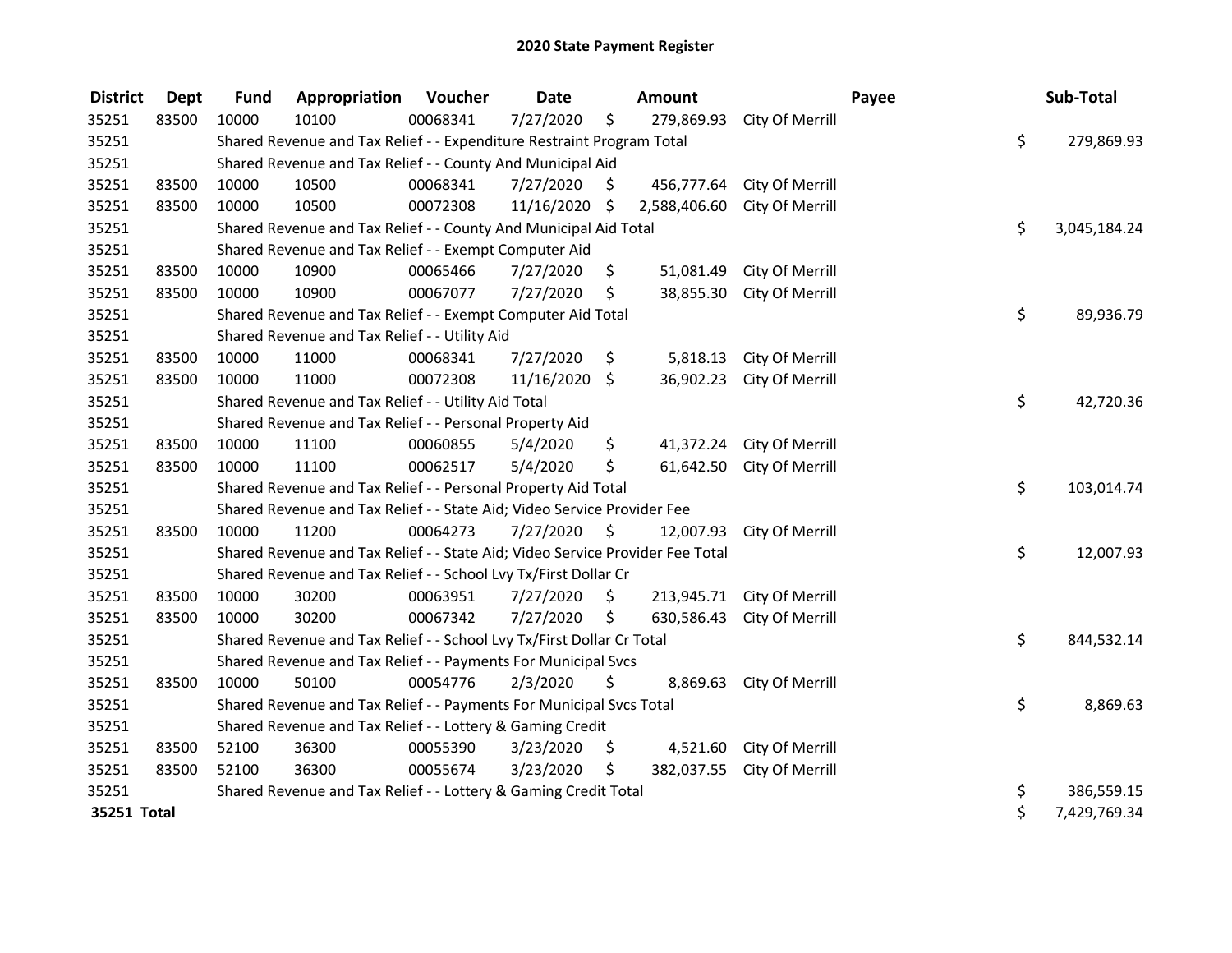| <b>District</b> | <b>Dept</b> | Fund  | Appropriation                                                      | Voucher  | <b>Date</b> |      | <b>Amount</b> | Payee                      | Sub-Total       |
|-----------------|-------------|-------|--------------------------------------------------------------------|----------|-------------|------|---------------|----------------------------|-----------------|
| 35286           |             |       | Dept of Safety & Prof Services - - Fire Dues Distribution          |          |             |      |               |                            |                 |
| 35286           | 16500       | 10000 | 22500                                                              | 00036421 | 7/17/2020   | \$   | 9,742.93      | City Of Tomahawk           |                 |
| 35286           |             |       | Dept of Safety & Prof Services - - Fire Dues Distribution Total    |          |             |      |               |                            | \$<br>9,742.93  |
| 35286           |             |       | Dept of Natural Resources - - Gen Program Ops-State Funds          |          |             |      |               |                            |                 |
| 35286           | 37000       | 21200 | 16100                                                              | 00382633 | 1/28/2020   | \$   | 22.06         | City Of Tomahawk           |                 |
| 35286           | 37000       | 21200 | 16100                                                              | 00419765 | 6/25/2020   | \$   | 11.17         | City Of Tomahawk           |                 |
| 35286           | 37000       | 21200 | 16100                                                              | 00439659 | 10/2/2020   | \$   | 11.46         | City Of Tomahawk           |                 |
| 35286           |             |       | Dept of Natural Resources - - Gen Program Ops-State Funds Total    |          |             |      |               |                            | \$<br>44.69     |
| 35286           |             |       | Dept of Natural Resources - - General Program Operations --        |          |             |      |               |                            |                 |
| 35286           | 37000       | 21200 | 25400                                                              | 00382633 | 1/28/2020   | \$   | 441.18        | City Of Tomahawk           |                 |
| 35286           | 37000       | 21200 | 25400                                                              | 00394170 | 3/10/2020   | \$   | 540.05        | City Of Tomahawk           |                 |
| 35286           | 37000       | 21200 | 25400                                                              | 00405632 | 4/23/2020   | \$   | 160.01        | City Of Tomahawk           |                 |
| 35286           | 37000       | 21200 | 25400                                                              | 00419765 | 6/25/2020   | \$   | 223.49        | City Of Tomahawk           |                 |
| 35286           | 37000       | 21200 | 25400                                                              | 00439659 | 10/2/2020   | \$   | 229.28        | City Of Tomahawk           |                 |
| 35286           |             |       | Dept of Natural Resources - - General Program Operations -- Total  |          |             |      |               |                            | \$<br>1,594.01  |
| 35286           |             |       | Dept of Natural Resources - - GPO--State Funds                     |          |             |      |               |                            |                 |
| 35286           | 37000       | 21200 | 36100                                                              | 00382633 | 1/28/2020   | \$   | 44.12         | City Of Tomahawk           |                 |
| 35286           | 37000       | 21200 | 36100                                                              | 00419765 | 6/25/2020   | \$   | 22.35         | City Of Tomahawk           |                 |
| 35286           | 37000       | 21200 | 36100                                                              | 00439659 | 10/2/2020   | \$   | 22.93         | City Of Tomahawk           |                 |
| 35286           |             |       | Dept of Natural Resources - - GPO--State Funds Total               |          |             |      |               |                            | \$<br>89.40     |
| 35286           |             |       | Dept of Natural Resources - - Resaids - Cnty Forst, Cl & Mfl       |          |             |      |               |                            |                 |
| 35286           | 37000       | 21200 | 57100                                                              | 00417320 | 6/18/2020   | - \$ | 5.05          | City Of Tomahawk           |                 |
| 35286           |             |       | Dept of Natural Resources - - Resaids - Cnty Forst, Cl & Mfl Total |          |             |      |               |                            | \$<br>5.05      |
| 35286           |             |       | Dept of Natural Resources - - Aids In Lieu Of Taxes - Sum S        |          |             |      |               |                            |                 |
| 35286           | 37000       | 21200 | 57900                                                              | 00404611 | 4/21/2020   | - \$ | 33.21         | City Of Tomahawk           |                 |
| 35286           |             |       | Dept of Natural Resources - - Aids In Lieu Of Taxes - Sum S Total  |          |             |      |               |                            | \$<br>33.21     |
| 35286           |             |       | Dept of Natural Resources - - GPO-Environmental Fund               |          |             |      |               |                            |                 |
| 35286           | 37000       | 27400 | 46100                                                              | 00382633 | 1/28/2020   | \$   | 22.06         | City Of Tomahawk           |                 |
| 35286           | 37000       | 27400 | 46100                                                              | 00419765 | 6/25/2020   | \$   | 11.17         | City Of Tomahawk           |                 |
| 35286           |             |       | Dept of Natural Resources - - GPO-Environmental Fund Total         |          |             |      |               |                            | \$<br>33.23     |
| 35286           |             |       | Dept of Natural Resources - - Fin Asst For Responsible Units       |          |             |      |               |                            |                 |
| 35286           | 37000       | 27400 | 67000                                                              | 00413244 | 5/29/2020   | \$   |               | 12,305.63 City Of Tomahawk |                 |
| 35286           |             |       | Dept of Natural Resources - - Fin Asst For Responsible Units Total |          |             |      |               |                            | \$<br>12,305.63 |
| 35286           |             |       | WI Dept of Transportation - - Conn Hwy Aids St Fds                 |          |             |      |               |                            |                 |
| 35286           | 39500       | 21100 | 16200                                                              | 00477392 | 1/6/2020    | \$   |               | 7,237.41 City Of Tomahawk  |                 |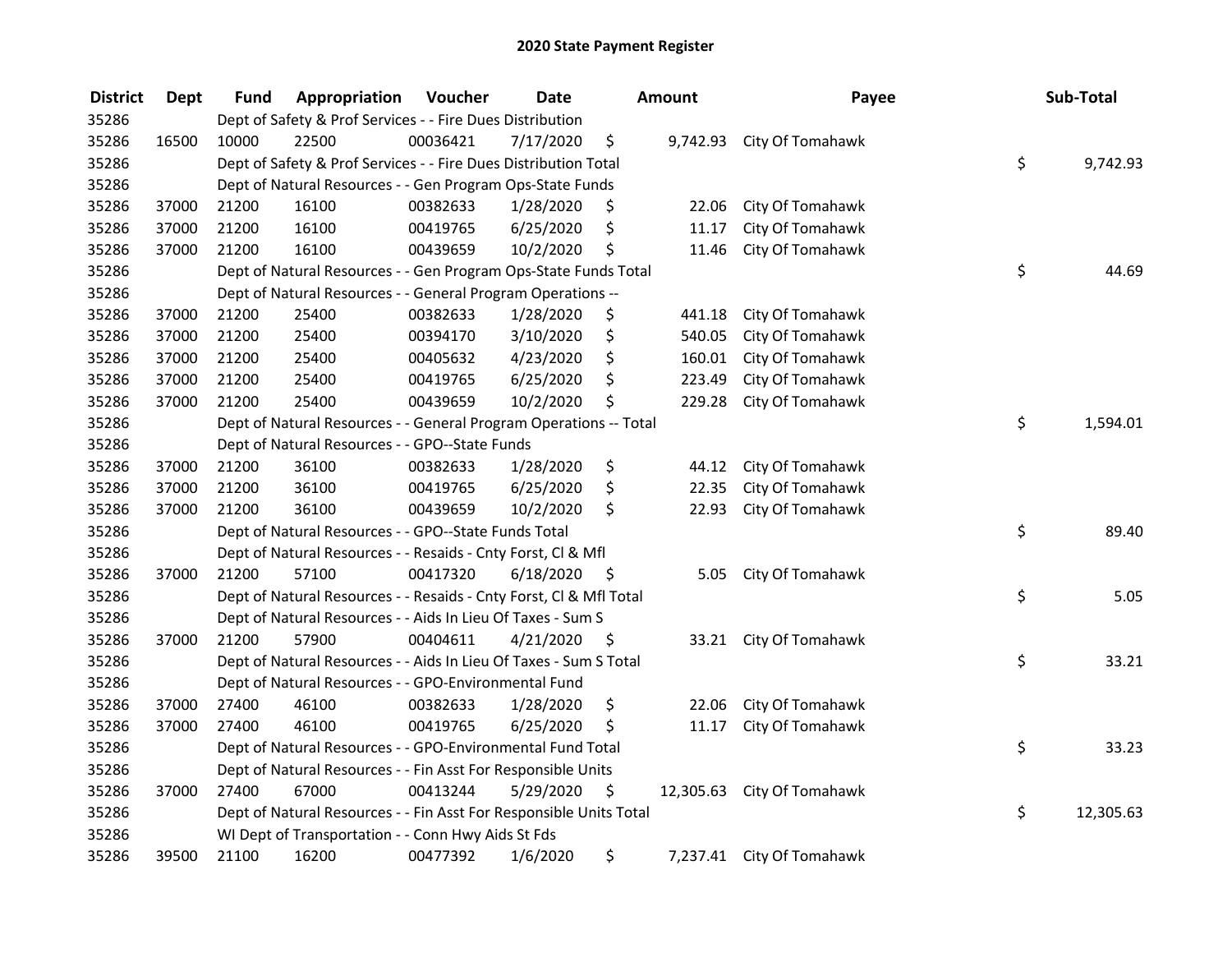| <b>District</b> | <b>Dept</b> | <b>Fund</b> | Appropriation                                                         | Voucher  | <b>Date</b>   | Amount           |                            | Payee | Sub-Total  |
|-----------------|-------------|-------------|-----------------------------------------------------------------------|----------|---------------|------------------|----------------------------|-------|------------|
| 35286           | 39500       | 21100       | 16200                                                                 | 00507247 | 4/6/2020      | \$<br>7,237.41   | City Of Tomahawk           |       |            |
| 35286           | 39500       | 21100       | 16200                                                                 | 00544239 | 7/6/2020      | \$<br>7,237.41   | City Of Tomahawk           |       |            |
| 35286           | 39500       | 21100       | 16200                                                                 | 00587065 | 10/5/2020     | \$<br>7,237.43   | City Of Tomahawk           |       |            |
| 35286           |             |             | WI Dept of Transportation - - Conn Hwy Aids St Fds Total              |          |               |                  |                            | \$    | 28,949.66  |
| 35286           |             |             | WI Dept of Transportation - - Hwy Sfty Loc Aid Ffd                    |          |               |                  |                            |       |            |
| 35286           | 39500       | 21100       | 18500                                                                 | 00479268 | 1/8/2020      | \$<br>3,995.00   | City Of Tomahawk           |       |            |
| 35286           |             |             | WI Dept of Transportation - - Hwy Sfty Loc Aid Ffd Total              |          |               |                  |                            | \$    | 3,995.00   |
| 35286           |             |             | WI Dept of Transportation - - Trns Aids To Mnc.-Sf                    |          |               |                  |                            |       |            |
| 35286           | 39500       | 21100       | 19100                                                                 | 00476368 | 1/6/2020      | \$               | 77,814.92 City Of Tomahawk |       |            |
| 35286           | 39500       | 21100       | 19100                                                                 | 00506223 | 4/6/2020      | \$<br>77,814.92  | City Of Tomahawk           |       |            |
| 35286           | 39500       | 21100       | 19100                                                                 | 00543215 | 7/6/2020      | \$<br>77,814.92  | City Of Tomahawk           |       |            |
| 35286           | 39500       | 21100       | 19100                                                                 | 00586041 | 10/5/2020     | \$<br>77,814.94  | City Of Tomahawk           |       |            |
| 35286           |             |             | WI Dept of Transportation - - Trns Aids To Mnc.-Sf Total              |          |               |                  |                            | \$    | 311,259.70 |
| 35286           |             |             | WI Dept of Transportation - - Trnsprt Alternats Ff                    |          |               |                  |                            |       |            |
| 35286           | 39500       | 21100       | 22700                                                                 | 00552917 | 7/16/2020     | \$<br>64,296.50  | City Of Tomahawk           |       |            |
| 35286           | 39500       | 21100       | 22700                                                                 | 00591875 | 9/29/2020     | \$<br>207,342.36 | City Of Tomahawk           |       |            |
| 35286           | 39500       | 21100       | 22700                                                                 | 00591877 | 9/29/2020     | \$<br>103,738.30 | City Of Tomahawk           |       |            |
| 35286           |             |             | WI Dept of Transportation - - Trnsprt Alternats Ff Total              |          |               |                  |                            | \$    | 375,377.16 |
| 35286           |             |             | Department of Justice - - Law Enforcement Train, Local                |          |               |                  |                            |       |            |
| 35286           | 45500       | 10000       | 23100                                                                 | 00092051 | 12/10/2020 \$ | 1,600.00         | City Of Tomahawk           |       |            |
| 35286           |             |             | Department of Justice - - Law Enforcement Train, Local Total          |          |               |                  |                            | \$    | 1,600.00   |
| 35286           |             |             | Shared Revenue and Tax Relief - - Expenditure Restraint Program       |          |               |                  |                            |       |            |
| 35286           | 83500       | 10000       | 10100                                                                 | 00068342 | 7/27/2020     | \$<br>68,121.01  | City Of Tomahawk           |       |            |
| 35286           |             |             | Shared Revenue and Tax Relief - - Expenditure Restraint Program Total |          |               |                  |                            | \$    | 68,121.01  |
| 35286           |             |             | Shared Revenue and Tax Relief - - County And Municipal Aid            |          |               |                  |                            |       |            |
| 35286           | 83500       | 10000       | 10500                                                                 | 00068342 | 7/27/2020     | \$<br>91,965.20  | City Of Tomahawk           |       |            |
| 35286           | 83500       | 10000       | 10500                                                                 | 00072309 | 11/16/2020    | \$<br>521,136.11 | City Of Tomahawk           |       |            |
| 35286           |             |             | Shared Revenue and Tax Relief - - County And Municipal Aid Total      |          |               |                  |                            | \$    | 613,101.31 |
| 35286           |             |             | Shared Revenue and Tax Relief - - Exempt Computer Aid                 |          |               |                  |                            |       |            |
| 35286           | 83500       | 10000       | 10900                                                                 | 00065467 | 7/27/2020     | \$<br>4,564.41   | City Of Tomahawk           |       |            |
| 35286           | 83500       | 10000       | 10900                                                                 | 00067078 | 7/27/2020     | \$<br>27,113.95  | City Of Tomahawk           |       |            |
| 35286           |             |             | Shared Revenue and Tax Relief - - Exempt Computer Aid Total           |          |               |                  |                            | \$    | 31,678.36  |
| 35286           |             |             | Shared Revenue and Tax Relief - - Utility Aid                         |          |               |                  |                            |       |            |
| 35286           | 83500       | 10000       | 11000                                                                 | 00068342 | 7/27/2020     | \$<br>4,402.25   | City Of Tomahawk           |       |            |
| 35286           | 83500       | 10000       | 11000                                                                 | 00072309 | 11/16/2020    | \$<br>22,187.53  | City Of Tomahawk           |       |            |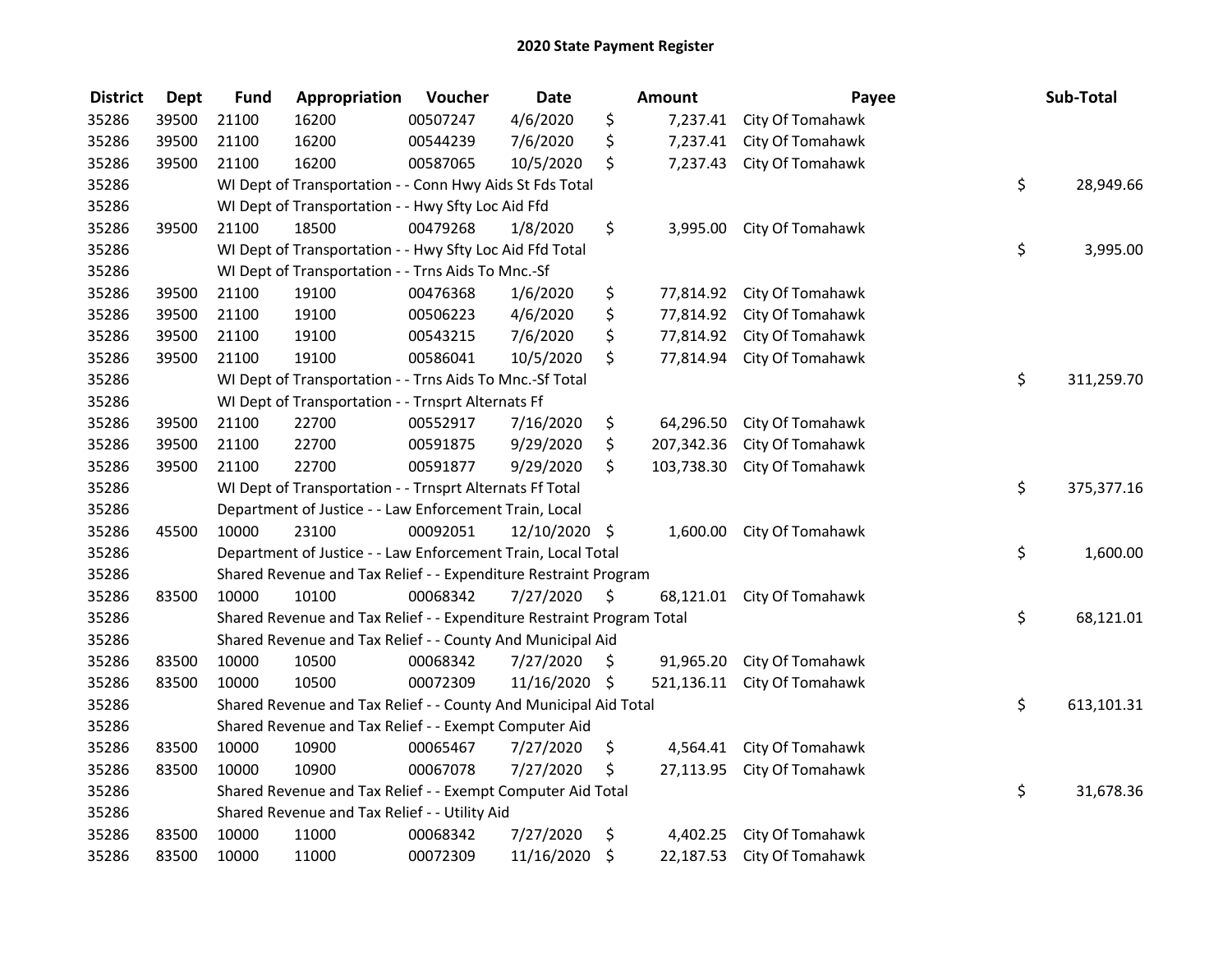| <b>District</b> | Dept  | <b>Fund</b> | Appropriation                                                       | <b>Voucher</b> | Date     | <b>Amount</b> | Payee                     | Sub-Total    |
|-----------------|-------|-------------|---------------------------------------------------------------------|----------------|----------|---------------|---------------------------|--------------|
| 35286           |       |             | Shared Revenue and Tax Relief - - Utility Aid Total                 |                |          |               |                           | 26,589.78    |
| 35286           |       |             | Shared Revenue and Tax Relief - - Personal Property Aid             |                |          |               |                           |              |
| 35286           | 83500 | 10000       | 11100                                                               | 00060856       | 5/4/2020 | 9.459.84      | City Of Tomahawk          |              |
| 35286           | 83500 | 10000       | 11100                                                               | 00062518       | 5/4/2020 |               | 4,129.71 City Of Tomahawk |              |
| 35286           |       |             | Shared Revenue and Tax Relief - - Personal Property Aid Total       |                |          |               |                           | 13,589.55    |
| 35286           |       |             | Shared Revenue and Tax Relief - - Payments For Municipal Svcs       |                |          |               |                           |              |
| 35286           | 83500 | 10000       | 50100                                                               | 00054811       | 2/3/2020 | 12.838.41     | City Of Tomahawk          |              |
| 35286           |       |             | Shared Revenue and Tax Relief - - Payments For Municipal Svcs Total |                |          |               |                           | 12,838.41    |
| 35286 Total     |       |             |                                                                     |                |          |               |                           | 1,510,948.09 |